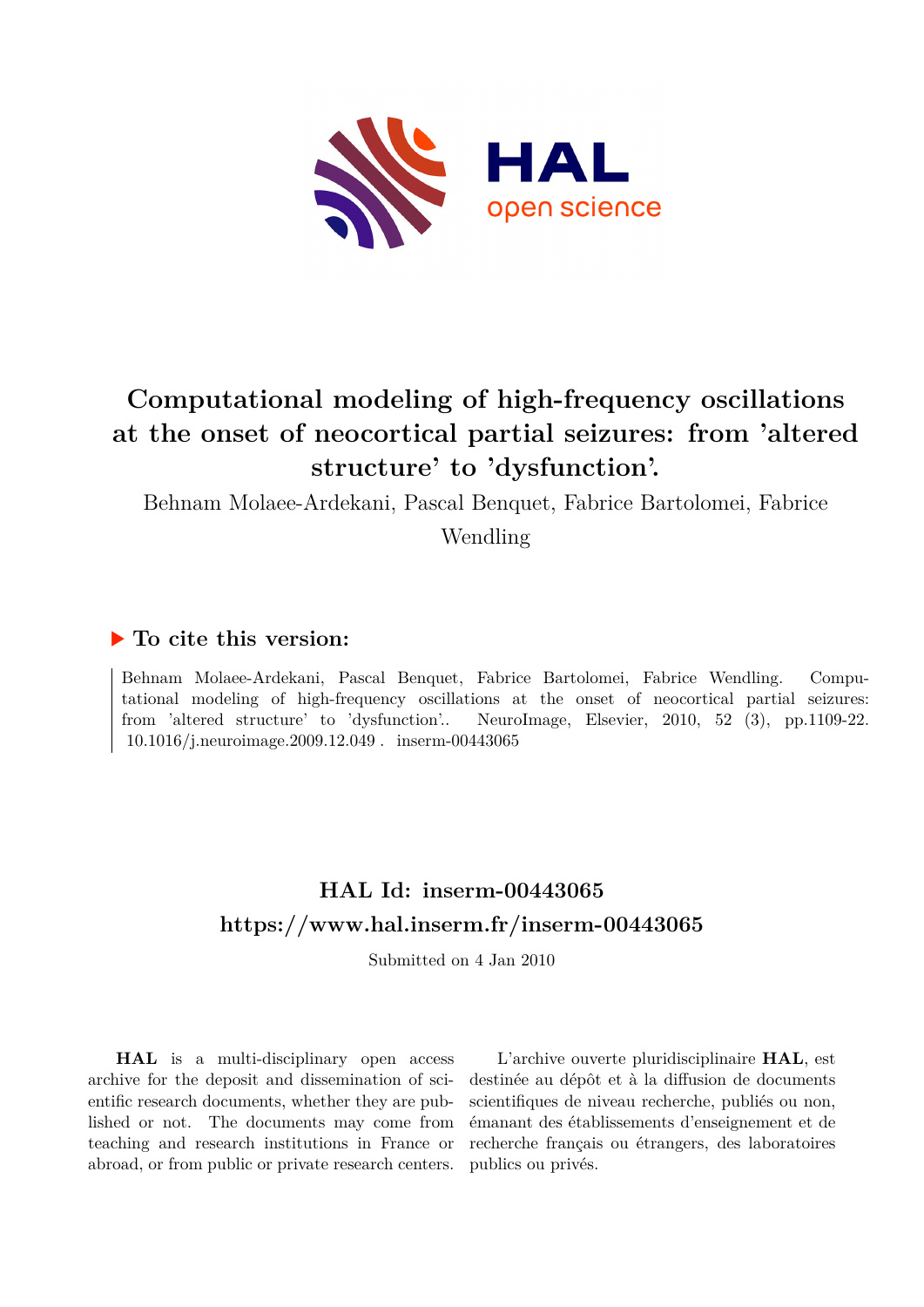# **Computational modeling of high-frequency oscillations at the onset of neocortical partial seizures: from 'altered structure' to 'dysfunction'**

**Behnam Molaee-Ardekani**1,2**, Pascal Benquet** <sup>3</sup> **, Fabrice Bartolomei** 4,5,6**, Fabrice Wendling** 1,2,\*

<sup>1</sup> INSERM, U642, Rennes, F-35000, France

2 Université de Rennes 1, LTSI, F-35000, France

3 Université de Rennes 1, UMR CNRS 6026, F-35000, France

4 INSERM, U751, Marseille, F-13000, France

<sup>5</sup> AP-HM, Hôpital de la Timone, Service de Neurophysiologie Clinique, Marseille, F-13000, France

6 Aix Marseille Université, Faculté de Médecine, Marseille, F-13000, France

First author: molaee-ardekani@ieee.org

\* Corresponding author: fabrice.wendling@univ-rennes1.fr

Submitted to Neuroimage – Revised Version Special issue on 'Computational models of the brain: From structure to function' December 2009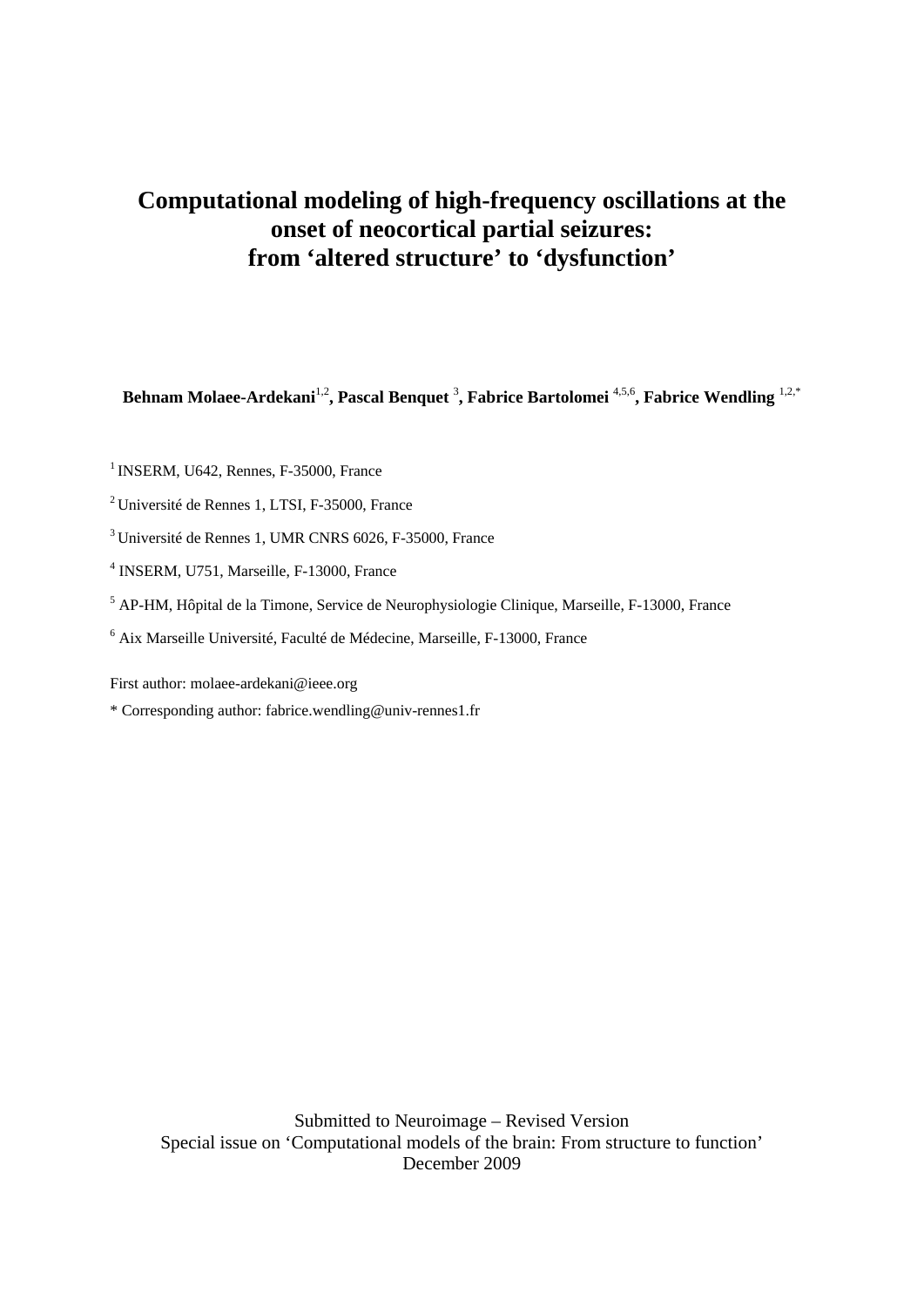**Abstract:** In this paper, a neural mass model is proposed to analyze some mechanisms underlying the generation of fast oscillations (80 Hz and beyond) at the onset of seizures. This model includes one sub-population of pyramidal cells and one sub-population of interneurons targeting the perisomatic region of pyramidal cells where fast GABAergic currents are mediated. We identified some conditions for which the model can reproduce the features of highfrequency, chirp-like (from  $\sim$ 100 Hz to  $\sim$ 70 Hz) signatures observed in real depth-EEG signals recorded in epileptic patients at seizure onset ("fast onset activity"). These conditions included appropriate alterations in i) the strengths of GABAergic and glutamatergic connections, and ii) the amplitude of average EPSPs/IPSPs. Results revealed that a subtle balance between excitatory and inhibitory feedbacks is required in the model for reproducing a 'realistic' fast activity, i.e., showing a reduction of frequency with a simultaneous increase in amplitude, as actually observed in epileptogenic cerebral cortex. Results also demonstrated that the number of scenarios (variation, in time, of model parameters) leading to chirp-like signatures was rather limited. First, to produce high-frequency output signals, the model should operate in a "resonance" region, at the frontier between a stable and an unstable region. Second both EPSP and IPSP amplitudes should decrease with time in order to obey the frequency/amplitude constraint. These scenarios obtained through a mathematical analysis of the model show how some alteration in the structure of neural networks can lead to dysfunction. They also provide insights into potentially-important mechanisms for high-frequency epileptic activity generation.

**Keywords:** Neural mass model, fast onset activity, focal seizures, partial epilepsy, fast inhibitory interneurons, high-gamma, chirp.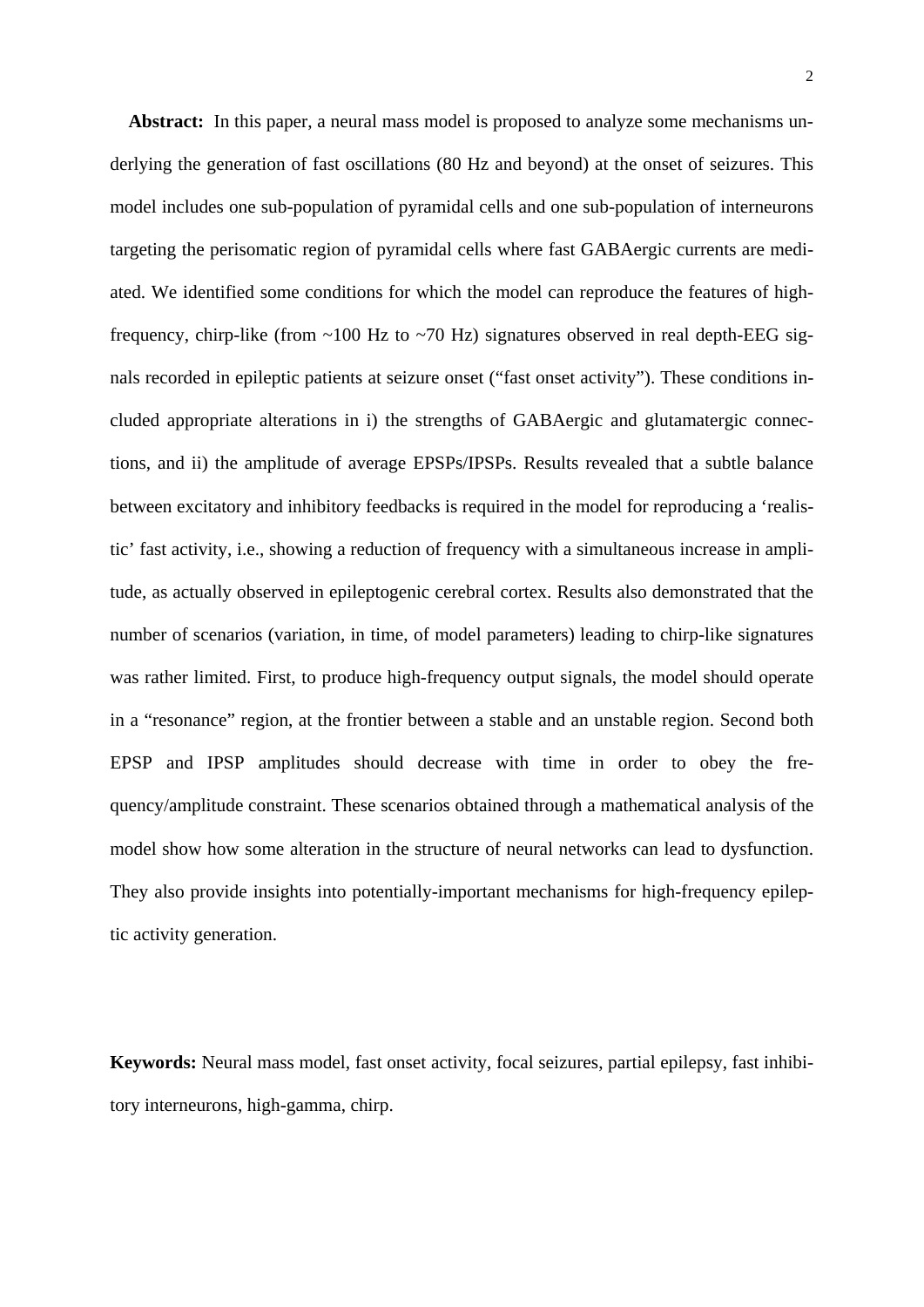# **1. Introduction**

Focal seizures recorded in patients with partial epilepsy are often characterized by the occurrence, at their onset, of a typical electrophysiological pattern marked by the appearance of sustained (several seconds) high-frequency oscillations (60-100 Hz). This pattern, also referred to as "rapid discharge" (Bancaud et al., 1970; Talairach et al., 1992), has long been observed in stereoelectroencephalographic (SEEG) signals recorded with intracerebral electrodes (depth-EEG) during pre-surgical evaluation of drug-resistant partial epilepsies (Allen et al., 1992; Fisher et al., 1992; Traub et al., 2001; Wendling et al., 2003). During the past decade, the fast activity observed at seizure onset has received increased attention. Indeed, most epilepsy units are now equipped with recording systems allowing for high-frequency sampling of EEG, ECoG (electrocorticography) or SEEG signals (up to 1 kHz in clinical routine). Therefore, since the first recordings performed in the 90s (Allen et al., 1992; Fisher et al., 1992), a number of reports have shown the potential relevance of high-frequency oscillations in the study of the epileptogenic zone (Traub, 2003) and in the subsequent definition of the surgical therapy aimed at suppressing seizures or at significantly reducing their frequency. Indeed, in the study of (Alarcon et al., 1995), as the authors analyzed the power spectrum of ictal intracranial EEG signals, they could relate the surgical outcome with the resection of brain sites where localized high-frequency activity was generated. Results showed that the removal of such sites could be associated to favorable prognosis. In (Lee et al., 2000), neocortical seizure-onset patterns recorded with intracranial electrodes were analyzed in 53 patients candidate to resective epilepsy surgery. Among the observed electrophysiological patterns, extratemporal and regional onset were more commonly associated with low voltage fast activity (in the gamma range) and were more often characterized by favorable outcome. Later, spa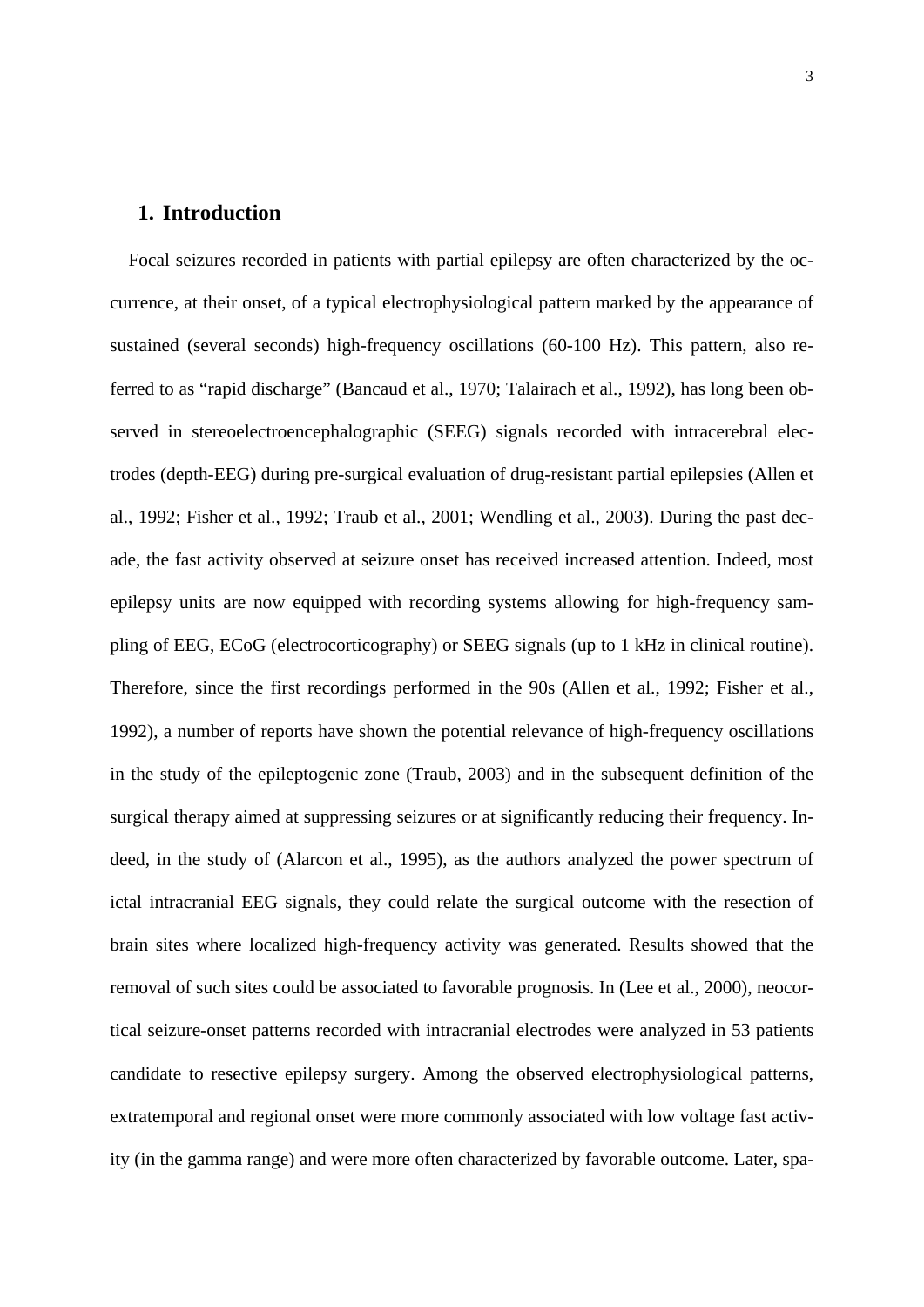tio-temporal correlations in human intracerebral EEG signals measured during rapid discharges were studied using a cross-correlation analysis in the classical frequency sub-bands of the EEG (Wendling et al., 2003). Results revealed a "de-correlation" phenomenon that can be interpreted as a functional decoupling of distant brain sites at seizure onset followed by an abnormally high re-coupling when the seizure develops. More recently, in order to objectively identify epileptogenic brain structures, a quantity called the "epileptogenicity index" and computed from intracerebral recordings was proposed and evaluated in 17 patients with temporal lobe epilepsy (Bartolomei et al., 2008). It is noteworthy that the energy associated to high frequencies during the rapid discharge at the onset of seizures is one of the main contributing features in this index.

Consequently, in humans, data about the relationship between fast activity and epileptogenic nature of the brain tissue that generates this activity has accumulated. However, so far, the mechanisms underlying the generation of fast oscillations at the onset of seizures remain elusive. In mesio-temporal epilepsies, although observed discharges are of lower frequency than those observed in the neocortex, results from computational studies (Wendling et al., 2002; Wendling et al., 2005) demonstrated that the transition from interictal to ictal activity can be explained by time-varying synaptic interactions between pyramidal cells and interneurons with slow and fast GABAA kinetics. In addition, the appearance of the rapid discharge at seizure onset is explained by an abrupt drop of dendritic inhibition and a crucial role of interneurons targeting the perisomatic region of pyramidal cells. Interestingly, in line with these findings from computational modeling, a recent experimental study performed in the isolated brain preparation showed that in the superficial neurons of the entorhinal cortex, the fast onset activity is correlated with rhythmic inhibitory-post synaptic potential IPSPs (Gnatkovsky et al., 2008). Authors concluded that in their acute model of ictogenesis, inhibitory networks have a prominent role in the transition to seizure activity. In human focal neocortical epilep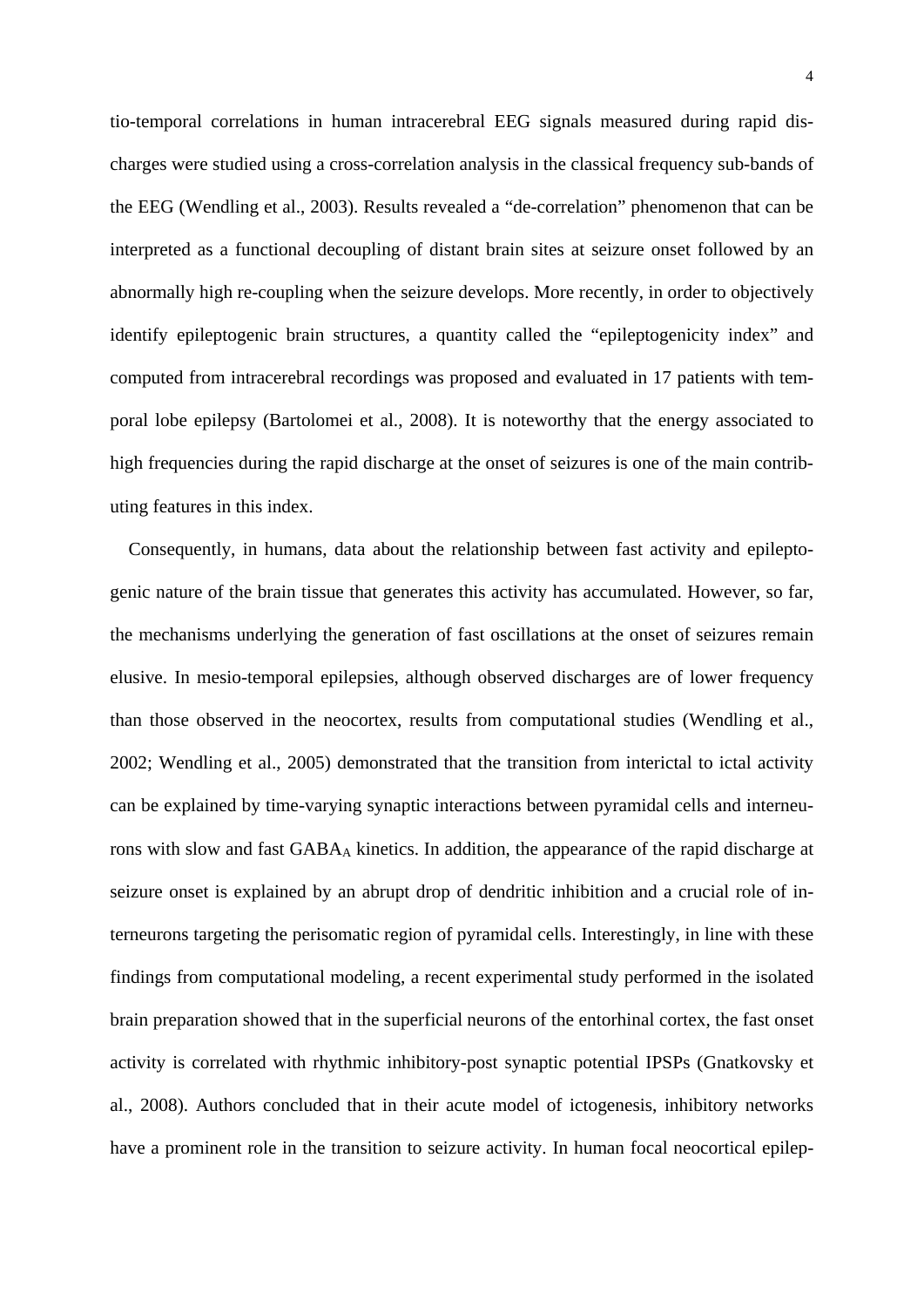sies, only few studies have addressed the potential mechanisms. Using detailed network simulations, it has been hypothesized that gap junctions could play a role in very fast EEG oscillations (Traub, 2003; Traub et al., 2001).

In this paper, we report a study of electrophysiological patterns showing high frequency oscillations (70 Hz and beyond) using a physiologically-plausible neural mass model of the cerebral cortex. We show that this model can reproduce chirp-like spectrographic signatures (Schiff et al., 2000) actually observed in human data quite accurately. In addition, results demonstrated that the number of scenarios (variation, in time, of model parameters) leading to these signatures is rather limited. These scenarios obtained through a mathematical analysis of the model provide insights into potentially-important mechanisms for high-frequency epileptic activity generation and show how the alteration of the structure of neural networks leads to their dysfunction.

# **2. Methods and material**

# *2.1. The model*

#### **2.1.1. Level of modeling**

In order to simulate signals generated in the cerebral cortex, we designed a physiologicallyplausible computational model the level of which is that of the neuronal assembly ("neural mass"). This means that our model considers the average activity of interconnected subpopulations of principal neurons and interneurons without explicit representation of mechanisms lying at the level of single cells, conversely to detailed models. Although macroscopic, these models rely on neurophysiological data and have two essential features. First, their pa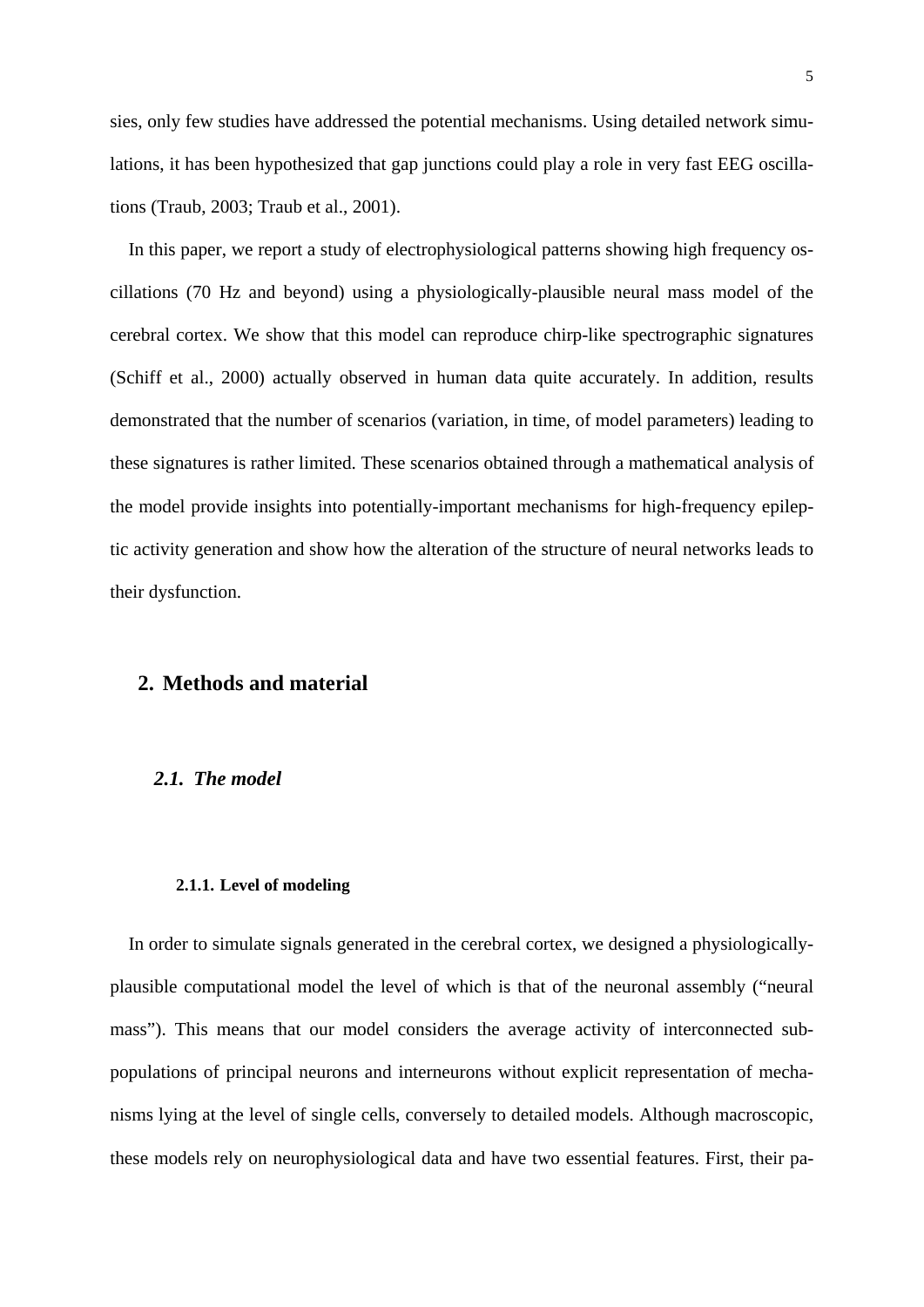rameters relate to excitatory and inhibitory processes taking place in the considered neuronal tissue. Second, the temporal dynamics of their output (analogous to a local field activity) can be directly compared to those reflected in real signals recorded with electrodes located in the cerebral cortex. Indeed, it can be assumed that field potentials reflect overall dynamics rising from interconnected populations of principal neurons and interneurons.

This type of approach was first described theoretically by Wilson and Cowan (Wilson HR, 1973). Nunez (Nunez, 1974), Freeman (Freeman, 1978) and Lopes Da Silva (Lopes da Silva et al., 1974; Lopes da Silva et al., 1976) were the first to use it for interpretation of electrophysiological data. During the past decade, an increasing number of studies made use of this class of models in various neurophysiological or clinical studies. Jansen et al. (Jansen BH, 1995; Jansen BH, 1993) proposed a lumped-parameter model of the visual cortex to study the generation of evoked potentials. In the context of epilepsy, Wendling et al. showed their relevance for interpretation of interdependence measures (Wendling et al., 2001; Wendling et al., 2000) and then elaborated a model describing the hippocampus activity in TLE (Wendling et al., 2002; Wendling et al., 2005). Suffczynski et al. (Suffczynski et al., 2004) investigated the mechanisms of transition between normal EEG activity and epileptiform paroxysmal activity using a computational macroscopic model of thalamocortical circuits. Robinson et al. used this type of modeling approach to study epileptic seizures and different normal EEG rhythms such as slow-wave sleep, alpha and low-gamma waves (Breakspear et al., 2006; Rennie et al., 2000; Robinson et al., 2002; Robinson et al., 2003). Steyn-Ross et al. (Steyn-Ross et al., 2004), Bojak and Liley (Bojak and Liley, 2005) and Molaee-Ardekani et al. (Molaee-Ardekani et al., 2007) included some different underlying mechanisms of EEG signals (synaptic and ionic mechanisms) during general anesthesia in similar mean-field models, and simulated EEG signals in different depths of anesthesia. The readers may also refer to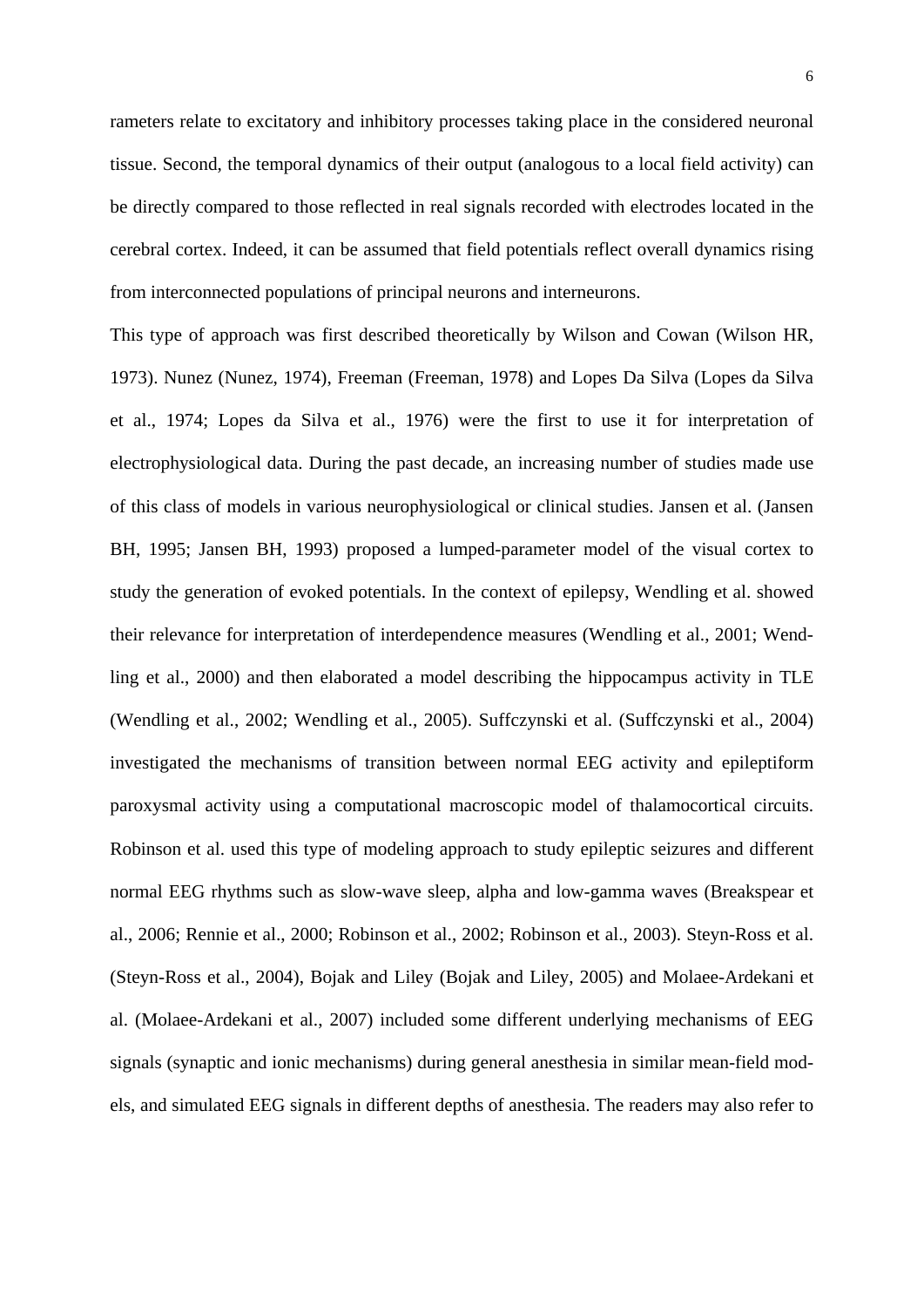(Deco et al., 2008) for a recent review on models of brain dynamics, including neural mass and mean field descriptions.

In this study, the macroscopic modeling approach we followed required a description of both the different sub-populations of cells present in the cerebral cortex and the synaptic interactions among these sub-populations. Therefore, in order to design the model, we started from neurophysiological data about neuronal organization and connectivity of the cerebral cortex. The main features were obtained from the literature, synthetically reviewed in appendix A.

#### **2.1.2. Formal description of the model**

#### *2.1.2.1. Model structure and equations*

As illustrated in figure 1, the model accounts for the main salient features we found about the cyto-architecture of the cerebral cortex, and includes the following sub-populations: i) pyramidal cells ( *P* ), ii) soma- and proximal- dendrite-targeting cells ( *I* : basket cells and chandelier cells mediating GABAA,fast currents), and iii) dendrite-targeting cells ( *I*′ : neurogliaform cells mediating  $GABA_{A,slow}$  and  $GABA_B$  currents). Therefore, the contribution of bitufted, double bouquet, stellate cells and martinotti cells to the network activity is not represented in the model.

According to the neural mass modeling approach, a pulse-to-wave function transforms the average pre-synaptic pulse density of afferent action potentials (input) into an average postsynaptic membrane potential (output) whereas a wave-to-pulse function relates the average postsynaptic potential to an average pulse density of potentials fired by the neurons, at the level of each sub-population (Jirsa and Haken, 1996).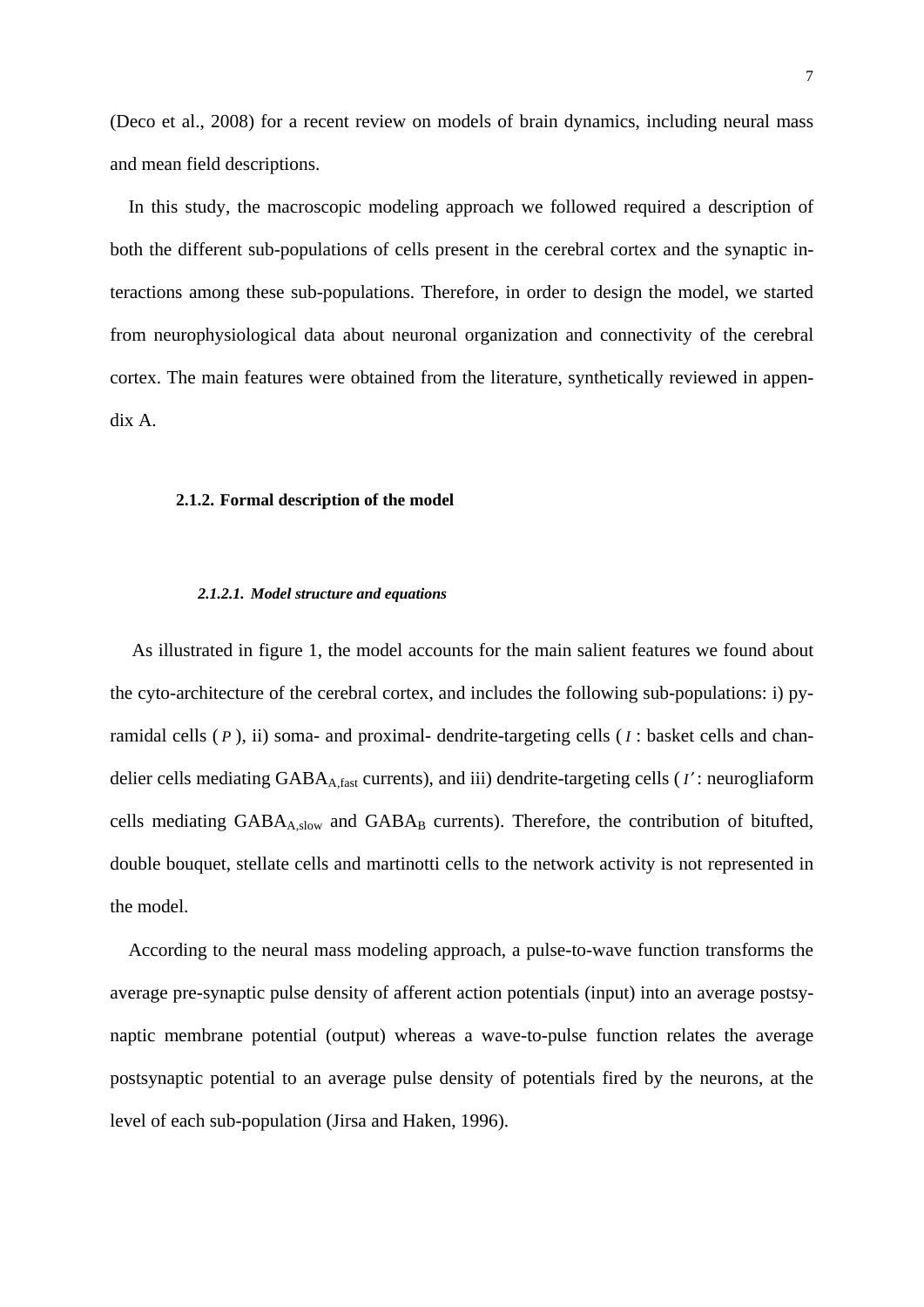The pulse-to-wave function is represented by a  $2<sup>nd</sup>$  order linear transfer function impulse response  $h(t) = W_t w e^{-wt}$  where *W* and w are amplitude and rate constant of the average receptormediated postsynaptic potential, respectively, denoted as *A*, *a* in the excitatory case (AMPA) and as  $B$ ,  $b$  (GABA<sub>A,slow</sub>),  $G$ ,  $g$  (GABA<sub>A,fast</sub>) and  $D$ ,  $d$  (GABA<sub>B</sub>) in the inhibitory case.

The wave-to-pulse function for given sub-population  $X$  is modeled by a static nonlinear function of sigmoid shape  $S_X(v) = Q_X^{\max}/(1 + e^{r_X(\theta_X - v)})$  to represent saturation and threshold effects taking place at the soma (see the legend of table 1 for parameter values).

Besides synaptic transmission, interactions between neuronal sub-populations are also characterized in the model by connectivity constants ( $C_{PP}, C_{PI}, C_{IP}, C_{II}, C_{PP}, C_{I'P}, C_{I'I'}$ ,  $C_{I'I}$ ) which account for the average number of synaptic contacts or "connection strength" between considered sub-populations. In addition, the non specific influence from neighboring or distant populations is represented by a Gaussian input noise corresponding to an excitatory input  $p(t) = \bar{p} + N(0, \sigma)$  ( $\bar{p} = 90$ ,  $\sigma = 30$ ) that globally describes the average density of afferent action potentials.

Model equations are derived from the set of pulse-to-wave transfer functions of impulse response  $h(t)$ , as presented above. Each introduces a  $2<sup>nd</sup>$  order ordinary differential equation of the form:  $\left(\frac{\partial^2}{\partial x^2}\right)$  $(\frac{\partial^2}{\partial t^2} + 2w \frac{\partial}{\partial t} + w^2)\varphi(t) = WwQ_X(t)$  where  $Q_X(t)$  and  $\varphi(t)$  are the respective input (afferent pulse density) and output (average postsynaptic membrane potential) signals. The set of second order stochastic nonlinear ordinary differential equations obtained for all synaptic interactions present in the model was numerically solved using a fixed step ( $\Delta t = 1$  *ms*) forth-order Runge-Kutta method.

Finally, regarding the model output, summated postsynaptic potentials on pyramidal cells can be interpreted as a field potential. The corresponding simulated signal will be considered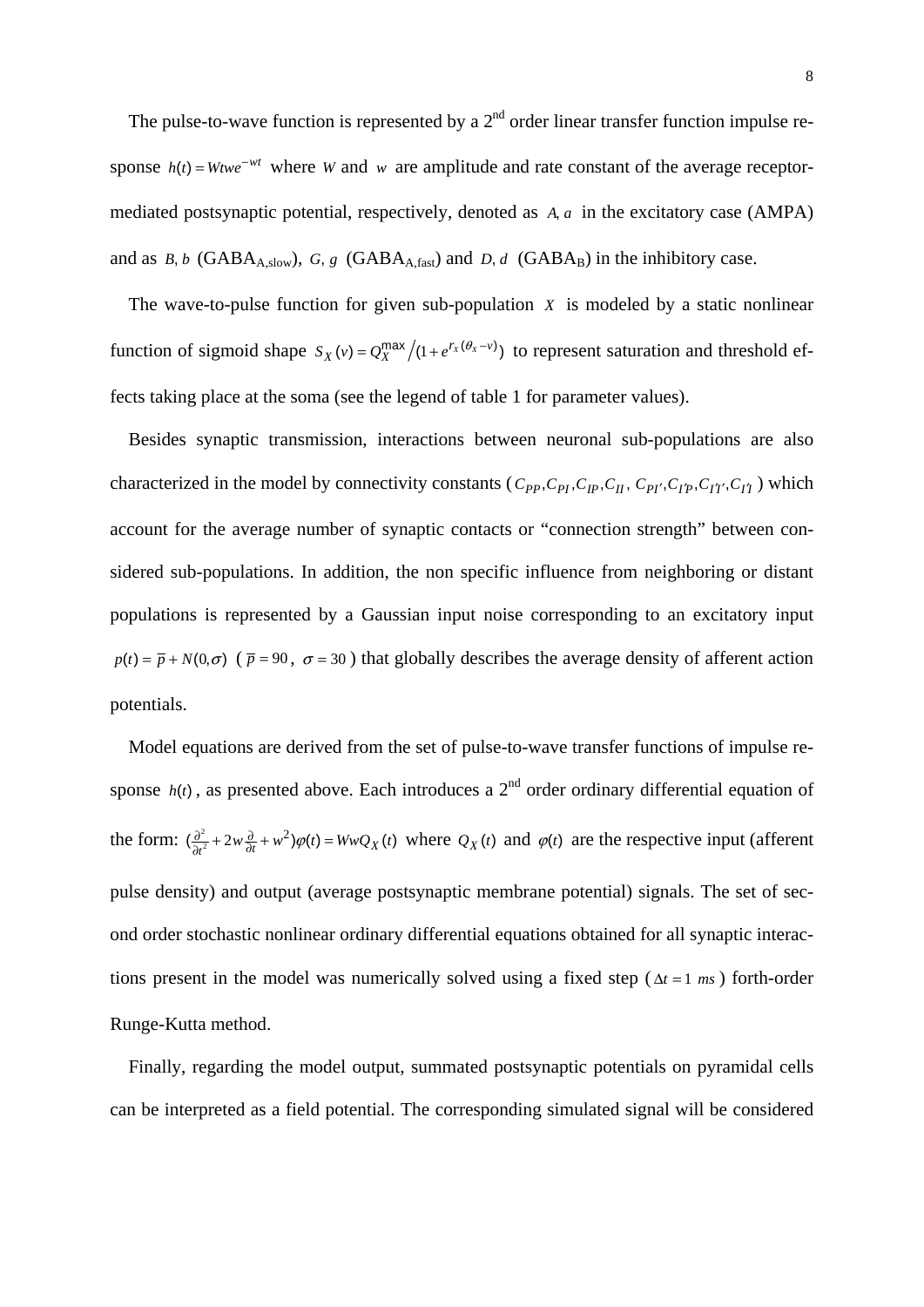as the main model output. Other possible model outputs can be the postsynaptic activity or the firing rate at the level of each sub-population.

#### *2.1.2.2. Time constants of glutamatergic and GABAergic PSPs*

In addition to connectivity parameters, time constants (i.e.  $1/w$  with  $w = a, b, d$ , and *g*) are crucial parameters as they define cut-off frequencies of  $h(t)$  functions that can be seen as impulse responses of low-pass filters. Therefore, it is essential that these parameters are adjusted in a "physiological" range.

It is noteworthy that, in the proposed model, the time constant used in a given  $h(t)$  function (either excitatory or inhibitory) determine both the rise time (*trise*) and the decay time (*tdecay*) of its impulse response mimicking the PSP (as *h* is a second order transfer function). In general, *trise* is defined as the time going from zero to the time corresponding to the maximum value of the PSP (*PSP<sub>max</sub>*). *t<sub>decay</sub>* is defined as the time required for the PSP to reach the value *PSP<sub>max</sub>*/*exp*(1). In our model where  $h(t) = W.w.t.e^{-wt}$ , it can be shown that the time constant  $1/w$ is equal to  $t_{rise}$  and that  $t_{decay} = 3.146 / w$  indicating that the decay of the modeled PSP is about three times longer than its rise.

Regarding EPSPs, it is known that excitatory synaptic transmission is primarily mediated by ionotrophic glutamate receptors: AMPA, NMDA and kainite. As reported in (Kidd and Isaac, 1999), fastest components of the EPSPs are mediated by AMPA receptors. Many studies have reported accurate measurements of EPSP features. For instance, AMPA-mediated EPSPs in neocortical pyramidal neurons are shown in (Nettleton and Spain, 2000). Typically,  $t_{rise}$  is equal to 4.5 to 7.5 ms and  $t_{decay}$  is about 20 ms for a total duration of about 40 ms (return to baseline). According to these values, we adjusted the value of  $1/a$  at about 5.5 ms.

Regarding IPSPs, we found less studies as these potentials are technically more difficult to measure than EPSPs. In general, IPSCs are easier to evaluate. Nevertheless, regarding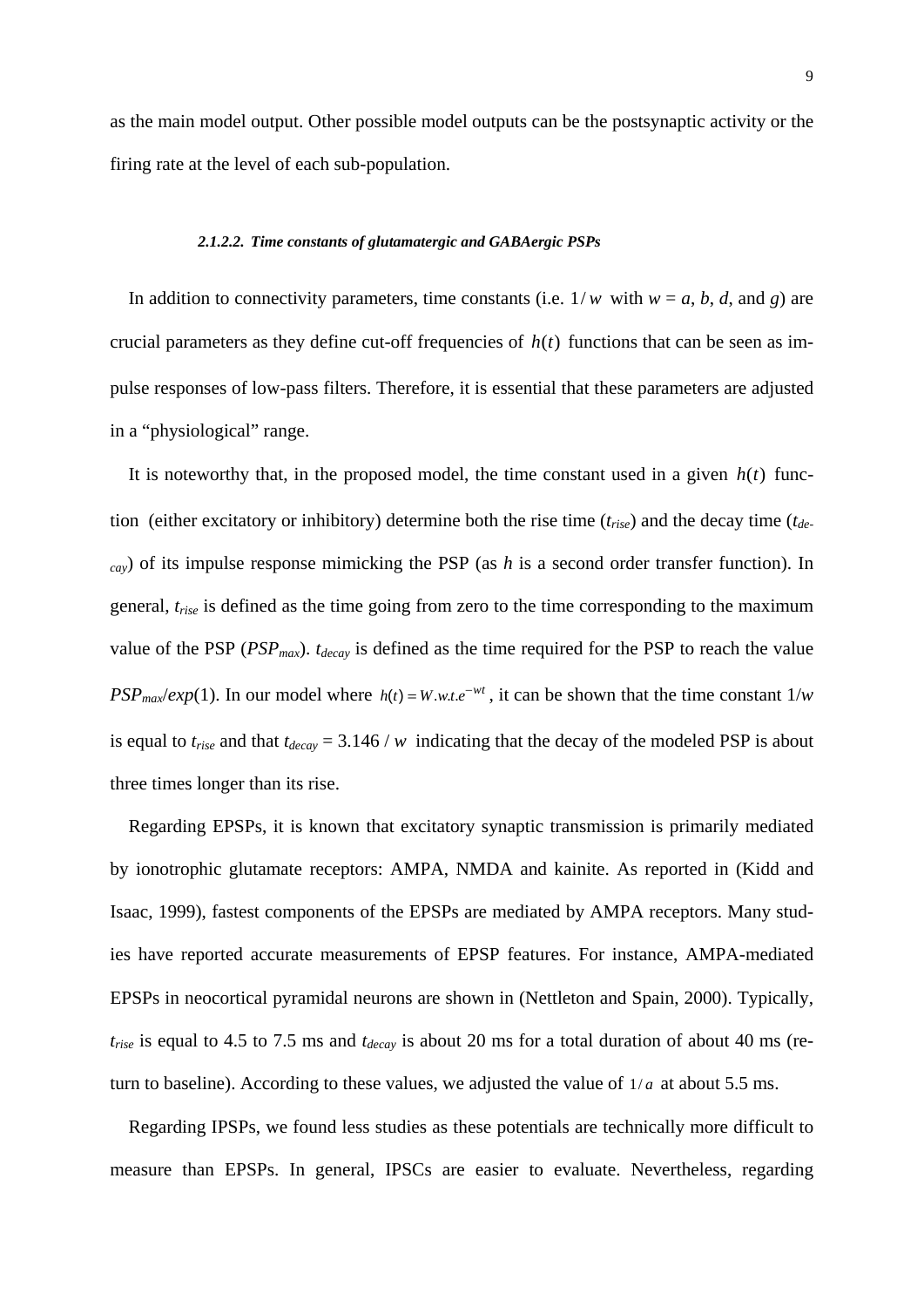GABAA,fast and GABAA,slow synapses, the work performed by Pearce and colleagues (Czeiger and White, 1993; Pearce, 1993) allowed us to adjust the corresponding time constants (1/g and 1/b, respectively). In particular, the paper by (Hardie and Pearce, 2006) shows the features of both the IPSCs and the IPSPs corresponding to fast and slow inhibition mediated at the level of GABAA receptors. The study reported in (Thomson et al., 1996) also provides some temporal properties (rise time  $10-90\% = 2.71 \pm 0.6$  ms, width at half amplitude =  $14.72 \pm 3.83$  ms) of averaged IPSPs triggered by fast spiking interneurons and recorded in neocortical pyramidal cells. Based on these studies, we determined that time constants  $1/b$ and  $1/g$  could be adjusted in the two intervals [30, 70] ms and [3, 8] ms, respectively. Finally, GABAB-mediated IPSPs are much longer than GABAA-mediated IPSPs. In the study reported in (Deisz, 1999) performed in neocortical neurons of the rat in vitro, the time-course of the isolated IPSP<sub>B</sub> was measured under various conditions (including control). These data indicate that the value of  $1/d$  can vary from 200 to 400 ms.

The values of time constants of glutamatergic and GABAergic PSPs we used in the model are summarized in table 1, along with the corresponding rise and decay times, as defined above.

## *2.2. Mathematical analysis of the fast inhibitory loop in the model*

In this study, we focus on a reduced model that corresponds to the loop between pyramidal cells and basket cells. A prior general investigation (not reported) showed that the fast activity is generated in this loop and that type *I'* interneurons (neurogliaform, GABA<sub>A,slow</sub> and GABA<sub>B</sub> synaptic interactions) do not contribute to high frequency oscillations. Figure 2 illustrates the structure of the reduced model that is investigated. Such a model structure is, more or less, consistent with previously published models (Rennie et al., 2000), but with a major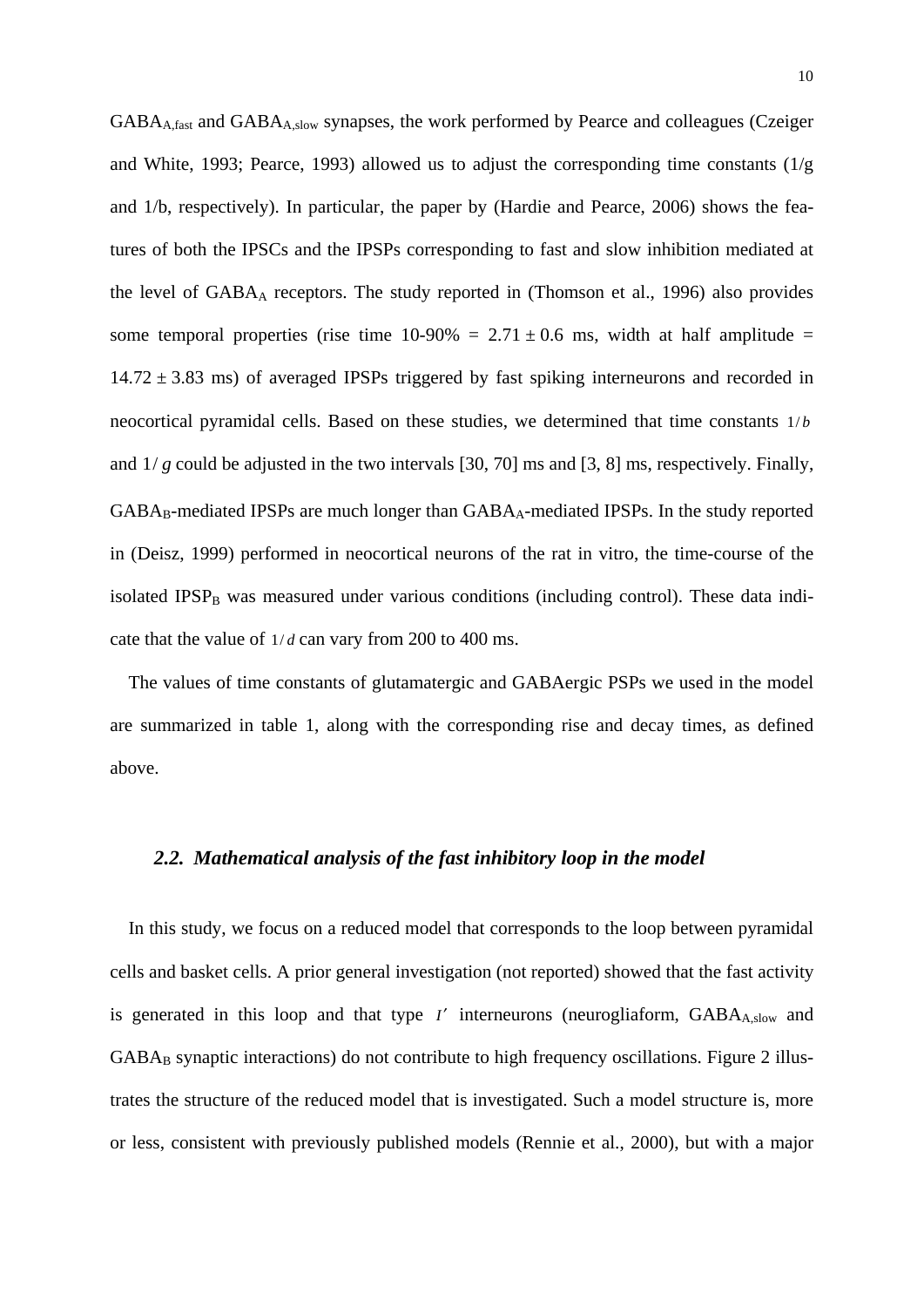difference that the inhibitory synaptic interactions are established by  $GABA_{A,fast}$  rather than GABA<sub>A,slow</sub>.

In the following, we first summarize the differential equations of the reduced model and describe the method we used to obtain the equilibrium points of this model. Then, we give the formula of the eigenspectrum of the output signal for stable state. A special attention is paid to the resonance characteristics of the model as they determine the presence of a highfrequency component in the output signal.

#### **2.2.1. Differential equations of the model and the equilibrium solution**

<span id="page-11-0"></span>In the reduced model, the connections among pyramidal cells and type-I interneurons allow us to establish the following four linked equations:

$$
\left(\frac{\partial^2}{\partial t^2} + 2a\frac{\partial}{\partial t} + a^2\right)\varphi_P(t) = AaQ_P(t)
$$
\n(1)

$$
\left(\frac{\partial^2}{\partial t^2} + 2g\,\frac{\partial}{\partial t} + g^2\right)\varphi_I(t) = GgQ_I(t)
$$
\n(2)

$$
Q_P(t) = S_P \left( C_{PP} \varphi_P(t) - C_{IP} \varphi_I(t) + p_f(t) \right)
$$
 (3)

$$
Q_I(t) = S_I (C_{PI} \varphi_P(t) - C_{II} \varphi_I(t))
$$
\n(4)

where  $C_{XY}$  is the strength of connection between sub-population *X* and *Y* .  $Q_X(t)$  is the pulse density of sub-population  $X$  and  $\varphi_X(t)$  is its average membrane potential.  $S_X$  is the sigmoid wave-to-pulse function. *A*, *G* are EPSP and IPSP amplitudes, and *a* , *g* are EPSP and IPSP rate constants. Finally,  $p_f(t)$  is the response of the *h*-function (i.e. "filtered noise") to the excitatory input driving noise  $p(t)$ , which is expressed by the following differential equation:

$$
\left(\frac{\partial^2}{\partial t^2} + 2a\frac{\partial}{\partial t} + a^2\right)p_f(t) = Aa\ p(t)
$$
\n(5)

<span id="page-11-1"></span>The output signal of the model  $v(t)$  is obtained by summation of postsynaptic membrane potentials on pyramidal sub-population as follows: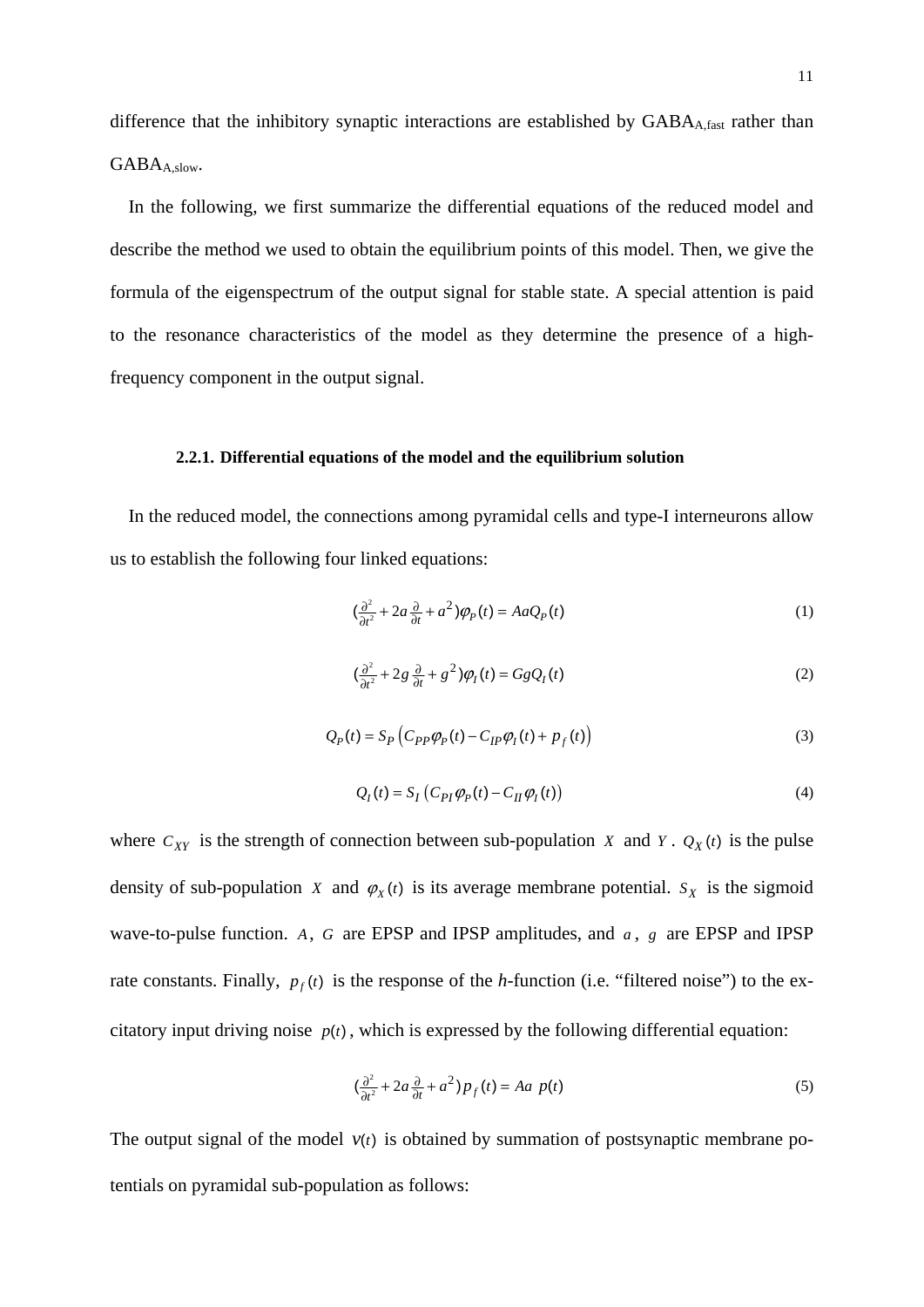$$
V(t) = C_{PP}\varphi_P(t) - C_{IP}\varphi_I(t) + p_f(t)
$$
\n(6)

<span id="page-12-0"></span>To calculate equilibrium solution of the model all  $\partial/\partial t$  and the variance of the input noise were set to zero in equations [\(1\)-](#page-11-0)[\(5\).](#page-11-1) This yields the following equations:

$$
\overline{Q}_P = S_P (C_{PP} \overline{\varphi}_P - C_{IP} \overline{\varphi}_I + \overline{P}_f), \text{ where } \overline{P}_f = A\overline{P}/a \tag{7}
$$

$$
\overline{Q}_I = S_I (C_{PI} \overline{\varphi}_P - C_{II} \overline{\varphi}_I) = \frac{g \overline{\varphi}_I}{G}
$$
 (8)

<span id="page-12-1"></span>The bar symbol in the above equations indicates that model variables are not timedependent anymore. If  $\bar{\varphi}_r$  is treated as an independent variable, by the use of equation [\(7\)](#page-12-0),  $\bar{\varphi}_i$ can be estimated as a function of  $\bar{\varphi}_P$  as written below (the hat symbol indicates the estimation):

$$
\hat{\overline{\varphi}}_I = \left( -\theta_P + \frac{1}{r_P} \ln(\frac{AQ_P^{\text{max}}}{a\overline{\varphi}_P} - 1) + \overline{\varphi}_P C_{PP} + \overline{p}_f \right) / C_{IP}
$$
\n(9)

On the other hand, in a similar way,  $\bar{\varphi}_p$  can be estimated from equation [\(8\)](#page-12-1) as a function of the estimated  $\bar{\varphi}_I$  (i.e.  $\hat{\bar{\varphi}}_I$  in the above equation) as follows:

$$
\hat{\bar{\varphi}}_P = \left(\theta_I - \frac{1}{r_I} \ln\left(\frac{GQ_I^{\text{max}}}{g\hat{\bar{\varphi}}_I} - 1\right) + \hat{\bar{\varphi}}_I C_{II}\right) / C_{PI}
$$
\n(10)

The equilibrium solution of the  $\varphi_P$  variable is a  $\bar{\varphi}_P$  value that minimizes  $|\bar{\varphi}_P - \hat{\bar{\varphi}}_P|$ . This equilibrium value, denoted by  $\varphi_r^{\bullet}$ , and its corresponding  $\varphi_r^{\bullet}$  value were found numerically using the so-called *'fzero'* function in MATLAB®.

### **2.2.2. Stability, eigenspectrum and resonance features**

<span id="page-12-2"></span>For small deviations from a stable equilibrium state a nonlinear dynamical system can be well approximated by the corresponding linear system derived by linearizing the system about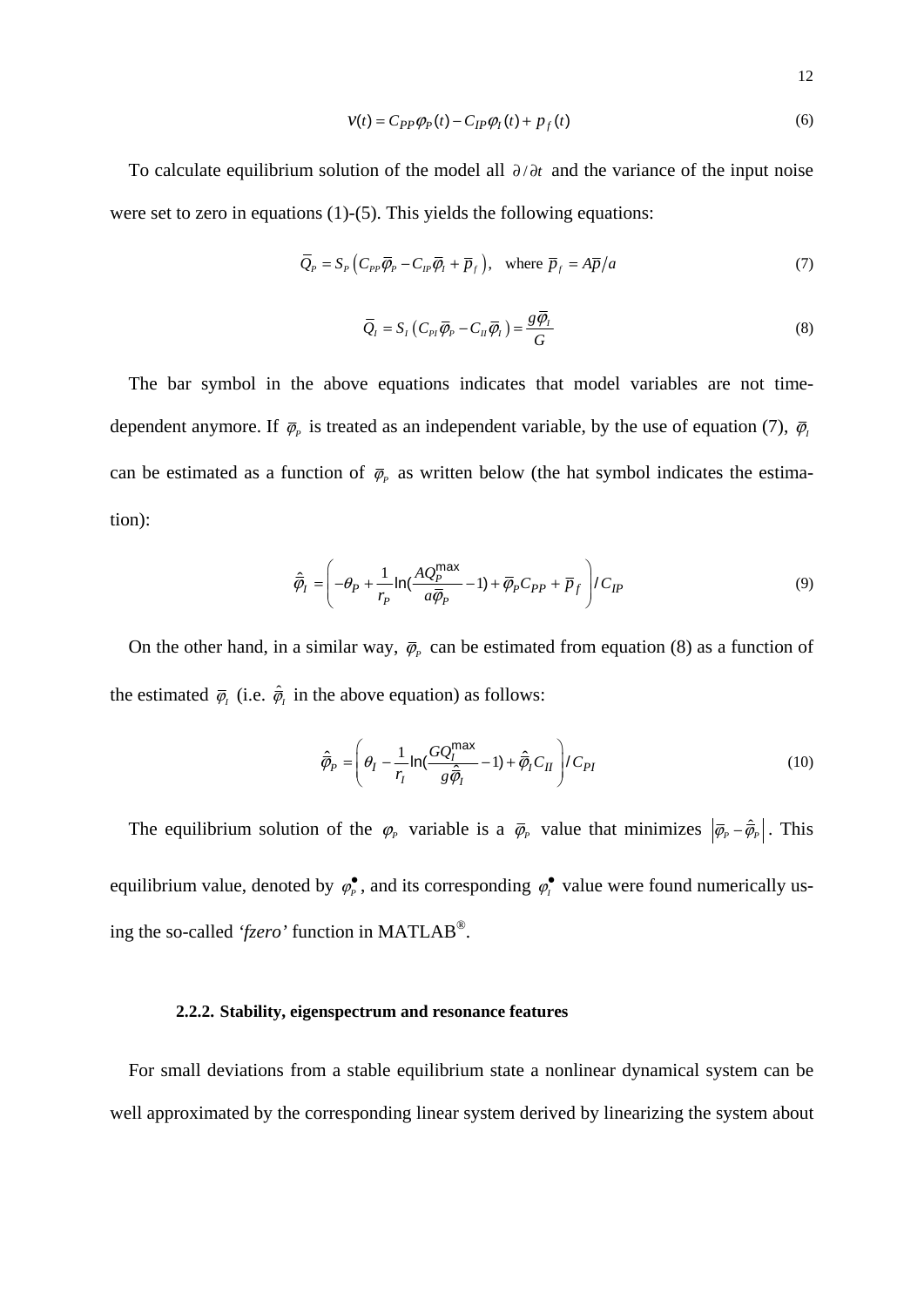that equilibrium state. Then it is straightforward to take the Fourier transform of the transfer function of the linearized model to obtain the eigenspectrum  $P_V(\omega)$  as follows:

$$
P_V(\omega) = \left| V_T(\omega) \frac{a A \sigma}{L_a(\omega)} \right|^2 \tag{11}
$$

<span id="page-13-0"></span>where,

$$
V_T(\omega) = 1 + \frac{Aa \left( C_{PP} L_g(\omega) c_1 + Gg c_1 c_2 (C_{PP} C_H - C_{IP} C_{PI}) \right)}{L_a(\omega) L_g(\omega) + Gg c_2 C_H L_a(\omega) - Aac_1 C_{PP} L_g(\omega) - Aac_3 c_1 c_2 (C_{PP} C_H - C_{IP} C_{PI})}
$$
(12)

 $L_a(\omega) = (i\omega + a)^2$ ,  $L_g(\omega) = (i\omega + g)^2$  and  $c_1$ ,  $c_2$  are steepness values of sigmoid functions relat-

ing to pyramidal and interneuron sub-populations, respectively, at their equilibrium states. These values are expressed as follows:

$$
c_1 = \frac{Q_P^{\max} r_P \exp(r_P(\theta_P - x))}{\left(\exp(r_P(\theta_P - x)) + 1\right)^2} \Bigg|_{x = C_{PP} \varphi_P^{\bullet} - C_{IP} \varphi_I^{\bullet} + \overline{p}_f}
$$
(13)

$$
c_2 = \frac{Q_I^{\max} r_I \exp(r_I(\theta_I - x))}{\left(\exp(r_I(\theta_I - x)) + 1\right)^2}\Bigg|_{x = C_{PI}\phi_P^{\bullet} - C_{II}\phi_I^{\bullet}}
$$
(14)

Roots of the denominator of equation [\(12\)](#page-13-0) determine the stability mode of the model. If the maximum real part of these roots is a positive value the model is unstable.

An important step in the theoretical analysis is the quantification of the characteristics of the resonance frequency of the model when free parameters vary. To proceed, the resonance frequency of  $\,P_V(\omega)\,$  is first calculated approximately by obtaining the roots of  $4^{\rm th}$  order polynomial in the denominator of equation [\(12\)](#page-13-0). We used Descartes' cubic resolvent method to obtain the roots analytically. The eigenspectrum may exhibit a resonance frequency if there are two conjugate complex roots in the solution. The resonance frequency is approximately equal to the imaginary parts of the complex solutions with the highest real value. This real value de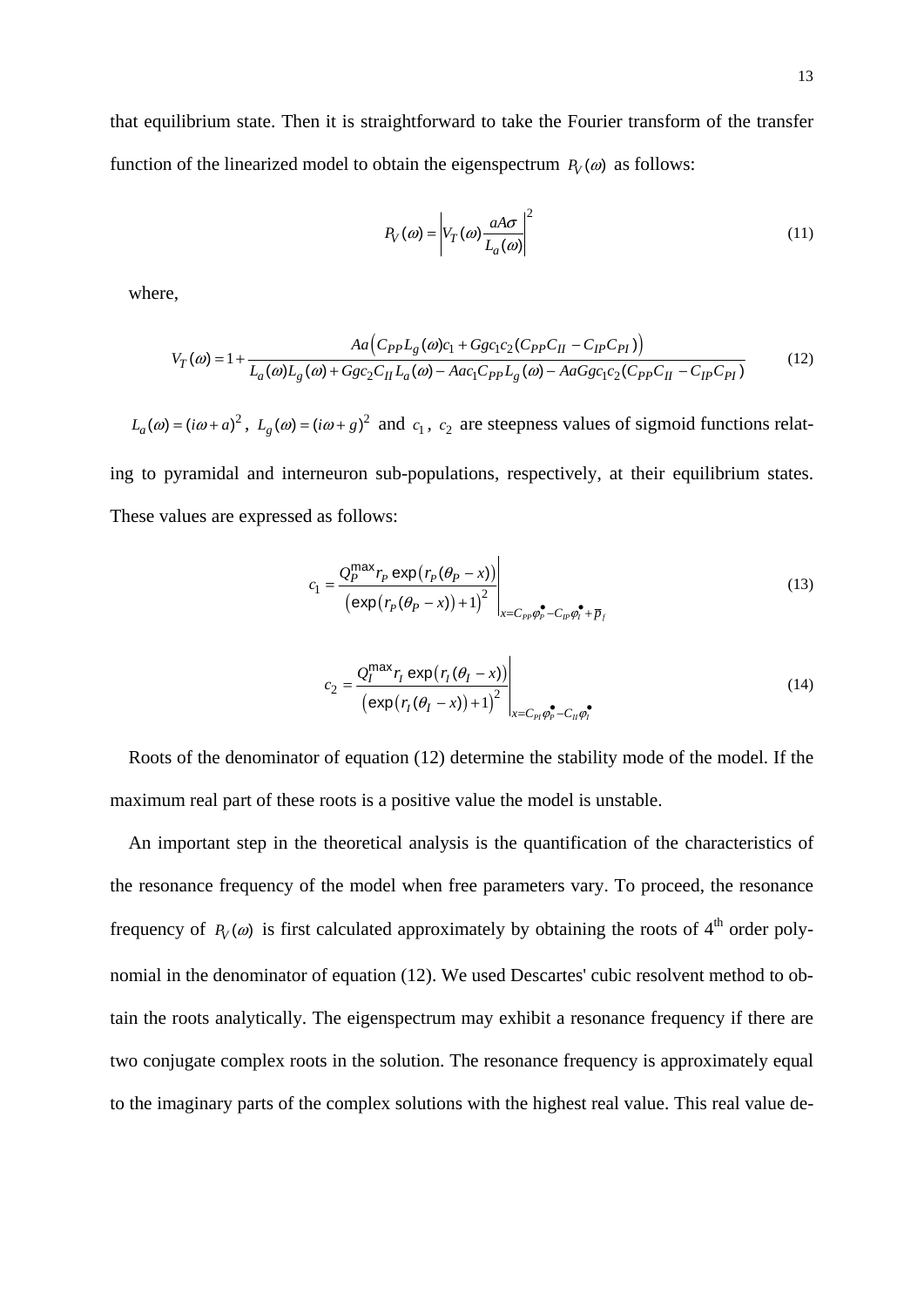termines the strength of the resonant frequency. Strongest resonance frequencies correspond to closest roots to the imaginary line.

To characterize the shape of the eigenspectrum around the resonance frequency, we fitted the normalized eigenspectrum, that usually appears with only one pair of strong conjugate complex roots, with a function that combines a Lorentzian resonance at  $f = f_R$  of quality q with a power law decay  $f^{-B}$ , i.e.,

$$
P_V(2\pi f) = \frac{K}{1 + 4q^2(1 - f/f_R)^2} + \frac{C^N}{f^N + C^N}
$$
(15)

We set  $K = 1$  and we fitted parameters in a reasonable limited range ( $q < 50$ ,  $C \in [2, 50]$  and  $N \in [0.25, 3]$ ) by *'lsqcurvefit'* function in MATLAB<sup>®</sup>. After fitting the parameters, bandwidth of the output signal was expressed as  $f_R/(2q)$ . The resonance frequency, total energy of the output signal and the bandwidth were the three parameters that we used in this study to characterize the output signal. For real signals and for signals simulated by running the model, we expressed the energy as square of data samples averaged over a 1 s sliding window.

# *2.3. Real depth-EEG signals*

The real depth-EEG signal analyzed here and shown in figure 3 was recorded in a patient undergoing pre-surgical evaluation of drug-resistant partial epilepsy (Bartolomei et al., 2002). In this patient, a focal cortical dysplasia was located in the left parietal region. Depth-EEG recordings were performed using intracerebral multiple lead electrodes (10 to 15 leads, length: 2 mm, diameter: 0.8 mm, 1.5 mm apart) placed intracranially according to Talairach's stereotactic method (Bancaud and Talairach, 1973). The intracerebral electrode that recorded the analyzed depth-EEG signal was positioned in the vicinity of the lesional brain site located in the inferior parietal lobule. This intracerebral EEG signal was selected because it contained a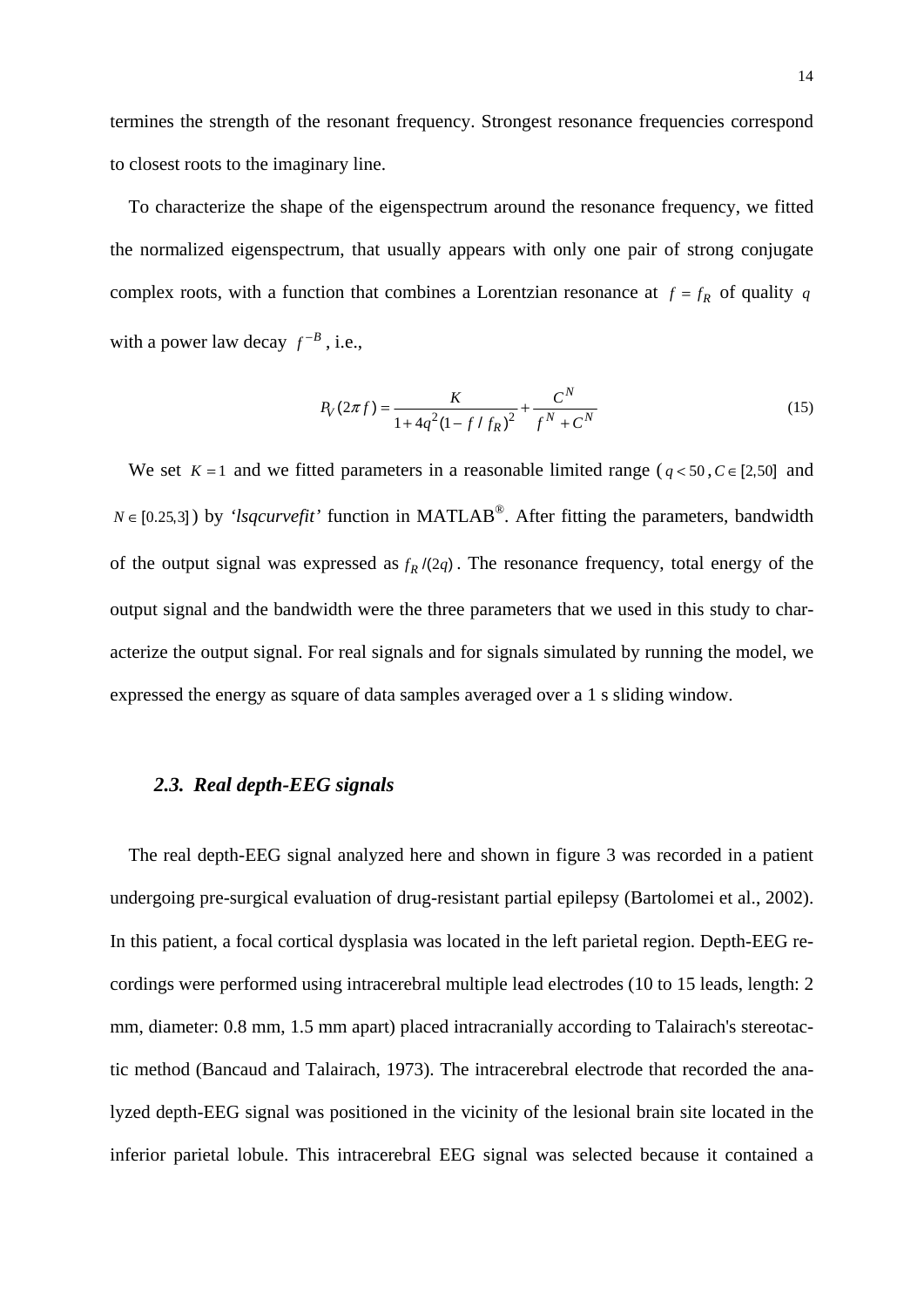chirp-like signature (figure 3, white arrow) considered as representative of the type of fast activity encountered at the onset of neocortical seizures. This signal was sampled at 512 Hz were recorded on a Deltamed<sup>TM</sup> system. No digital filter was used except a hardware analog high-pass filter (cut-off frequency equal to 0.16 Hz) used to remove very slow variations that sometimes contaminate the baseline.

# **3. Results**

Results are organized into four main sections. The first section describes the features of chirp-like signatures observed in real depth-EEG signals at seizure onset. Then, we report the results about the model investigation, according to the type of parameters under study (connectivity parameters and amplitudes of EPSPs and IPSPs). The last section provides an example of simulated fast onset activity based on a scenario obtained from the knowledge acquired about the model behavior as a function of parameters.

# *3.1. Frequency, energy and bandwidth of chirp-like signatures observed in real depth-EEG signals at seizure onset*

A magnified view on the transition from pre-ictal activity to seizure onset activity is provided in figure 4 which shows the raw (unfiltered) depth-EEG signal (figure 4-a) along with the signal filtered the in frequency band of interest (60-150 Hz, figure 4-b). As depicted in the time-frequency (T-F) representation given in figure 4-c, it can be observed that the fast onset activity has very specific features. First, this activity occupies a relatively narrow band of the T-F plane indicating that it stays quasi-sinusoidal over 7 to 8 seconds. Second, the dominant frequency gradually decreases from about 100-110 Hz down to 60-70 Hz (chirp-like). Third, as shown by figure 4-d, the signal energy gradually increases as the frequency decreases. Al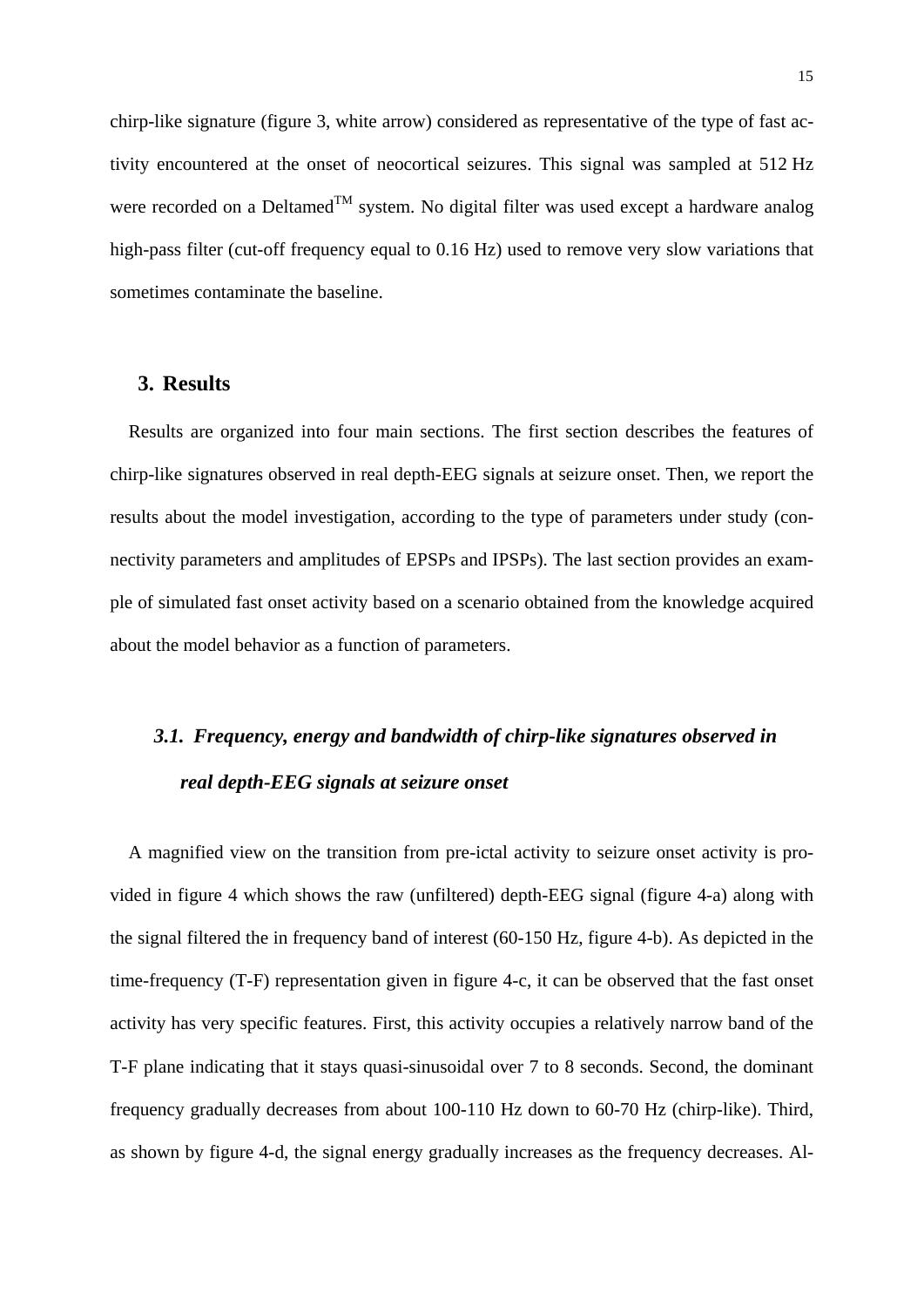though some variability can be observed from patient to patient, it is noteworthy that the features described hereabove are quite representative of the signatures encountered at the onset of neocortical seizures.

# <span id="page-16-1"></span>*3.2. Resonance characteristics and strength of excitatory/inhibitory connections*

As detailed in section [2.2.2](#page-12-2), according to stability and resonance behaviors of the model, we classified the functioning modes of the model into three main regions: unstable, stable and resonance regions. In the unstable region, there exists at least one root that takes a positive real value. In the resonance region, a resonance frequency is observed on the eigenspectrum of the output signal. In the stable region, the eigenspectrum is a monotonically-decreasing function of the frequency.

In this section, we report the results about the effects of the strength of connections (i.e.,  $C_{PP}, C_{PI}, C_{IP}, C_{II}$ ) among pyramidal and soma-projecting interneuron sub-populations on the stability and on the functioning modes of the model. In the first part  $(3.2.1)$  of this section, the strength of glutamatergic  $(c_{\textit{pp}}, c_{\textit{PI}})$  and GABAergic  $(c_{\textit{IP}}, c_{\textit{II}})$  connections is studied separately. In the second part (3.2.2), we provide the results about the variation of the four connectivity parameters all together.

#### **3.2.1. Distinct influence of excitatory and inhibitory connections**

<span id="page-16-0"></span>As a general observation, we noticed that the ratio between  $C_{PI}$  and  $C_{PP}$  plays an important role and determines, at least in part, the stability status of the model. Indeed, as shown in figure 5, the increase of this ratio changes the behavior of the model from stable state (dark grey area) into resonant state (color-coded area) or unstable state (light grey area).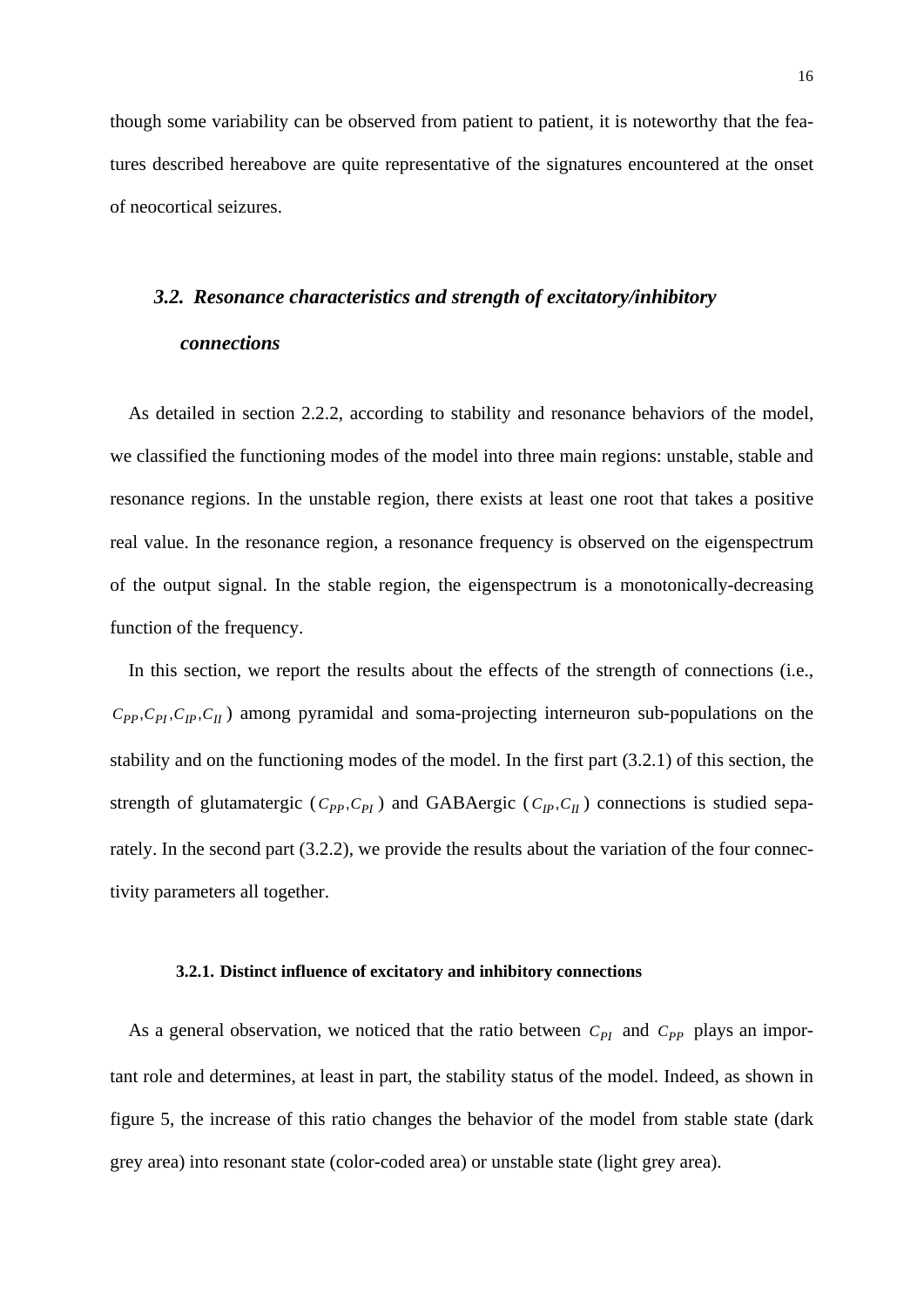Figure 5-a, 5-b and 5-c illustrate the effects of the strength of glutamatergic connections (i.e.,  $C_{PP}, C_{PI}$ ) on the functioning modes of the model when the strength of GABAergic connections is kept constant (here,  $C_{IP} = 280$  and  $C_{II} = 400$ ). More particularly, they provide the evolution of some features (5-a: resonance frequency, 5-b: total energy and 5-c: bandwidth) of the model output signal in the  $(C_{PP}, C_{PI})$  plan. For more clarity, we give some descriptions about the contents of figure 5-a in figure 5-g.

Inside the resonance region, the increase of  $C_{PI}$  or the decrease of  $C_{PP}$  (see violet arrows in figure 5-g) increased the resonance frequency and the associated energy (towards darker red color). Conversely, it reduced the bandwidth of the output signal (towards blue color).

As shown by equation [\(12\)](#page-13-0), the two parameters  $C_{PP}$  and  $C_{PI}$  in excitatory connections multiply by parameter *A* which represents the amplitude of average EPSPs on pyramidal cells and on interneurons. Therefore, figure 5 not only indicates the effect of  $C_{PI}$  and  $C_{PP}$  on resonance characteristics of the model, but also can be used to study the effect of the amplitude of average EPSPs on the resonance behavior of the model at a given  $C_{PI}$  and  $C_{PP}$  value.

To do so, the features of the output signal (frequency, energy and bandwidth) can be examined along a straight line which connects a given desired  $C_{PI}$  and  $C_{PP}$  value to the origin of  $C_{PI}$  and  $C_{PP}$  axes. Along this line the  $C_{PI}/C_{PP}$  ratio remains unchanged ("iso- $C_{PI}/C_{PP}$  ratio") while the absolute values of the two parameters vary. This variation can be interpreted as the effect of the EPSP amplitude on the model output at a given  $C_{PI}$  and  $C_{PP}$  parameters. Some examples of these lines with different  $C_{PI}/C_{PP}$  ratios have been illustrated in figure 5g. It can be inferred from these lines that the EPSP amplitude may increase the resonance frequency as well as the signal energy.

Figure 5-d, 5-e and 5-f illustrate the effects of the strength of GABAergic connections (i.e.,  $C_{IP}$ ,  $C_{II}$ ) on resonance behavior of the model for fixed strengths of glutamatergic connections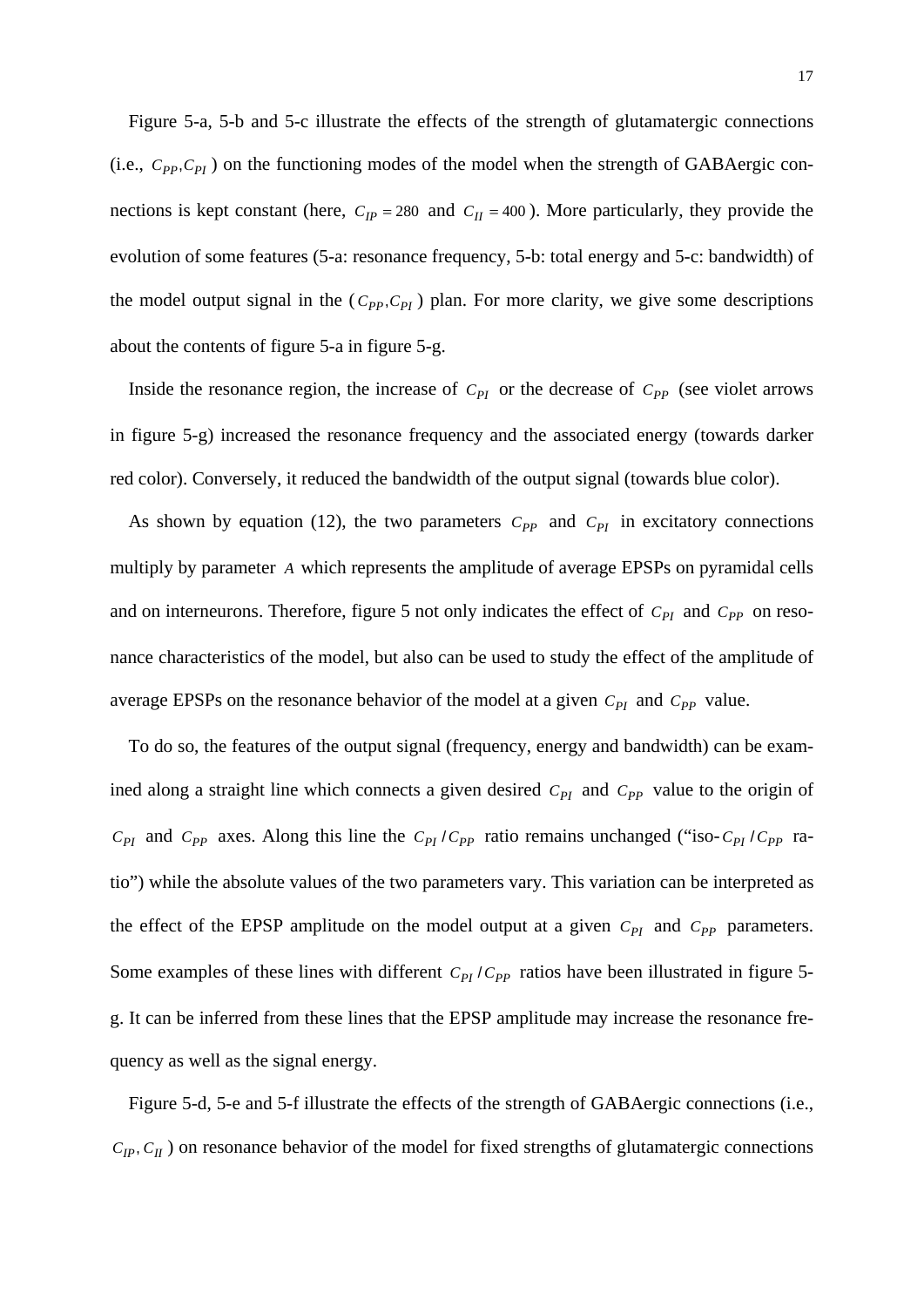(here,  $C_{PP} = 240$  and  $C_{PI} = 450$ ). Some descriptions about the contents of figure 5-d are given in figure 5-h. As in the previous case (i.e., the  $C_{PI}/C_{PP}$  ratio), it could be noticed that the  $C_{IP}/C_{II}$  ratio was an effective parameter that also determined, in part, the stability of the model and subsequently the output signal. When this ratio increased, the system moved from stable to unstable state, possibly through resonance state.

While an increase in  $C_{II}$  decreased the resonance frequency, an increase in  $C_{IP}$  increased the resonance frequency (see violet arrows in figure 5-h). Similarly, these parameters showed opposite influences on resonance energy and resonance bandwidth. Straight lines ("iso- $C_{IP}/C_{II}$  ratio" depicted in figure 5-h) indicated that the resonance frequency, energy and bandwidth did not change much with the amplitude of average IPSPs. These straight lines also indicated that a minimum value of the IPSP amplitude is required for the resonance region to be formed between the stable and unstable region.

Indeed, results revealed some necessary conditions for which high-frequency oscillations in the high-gamma band range are generated in the model. As indicated in figure 5-d and 5-h, first we found that an interconnection (with a minimum value of strength) among basket cells (i.e.,  $C_{II}$ ) was necessary for generation of gamma activity. Second, results showed that the connection from basket to pyramidal cells (i.e.,  $C_{IP}$ ) should also be active and should also have a certain strength for the high-frequency activity to be distributed over the entire pyramidal-basket network.

#### **3.2.2. Joint influence of excitatory and inhibitory connections**

<span id="page-18-0"></span>The previous section provided the results about the model behavior when the strengths of inhibitory and excitatory connections varied separately. This section reports the results about the joint influence of connectivity parameters  $(C_{PP}, C_{PI}, C_{IP}, C_{II})$  taken together.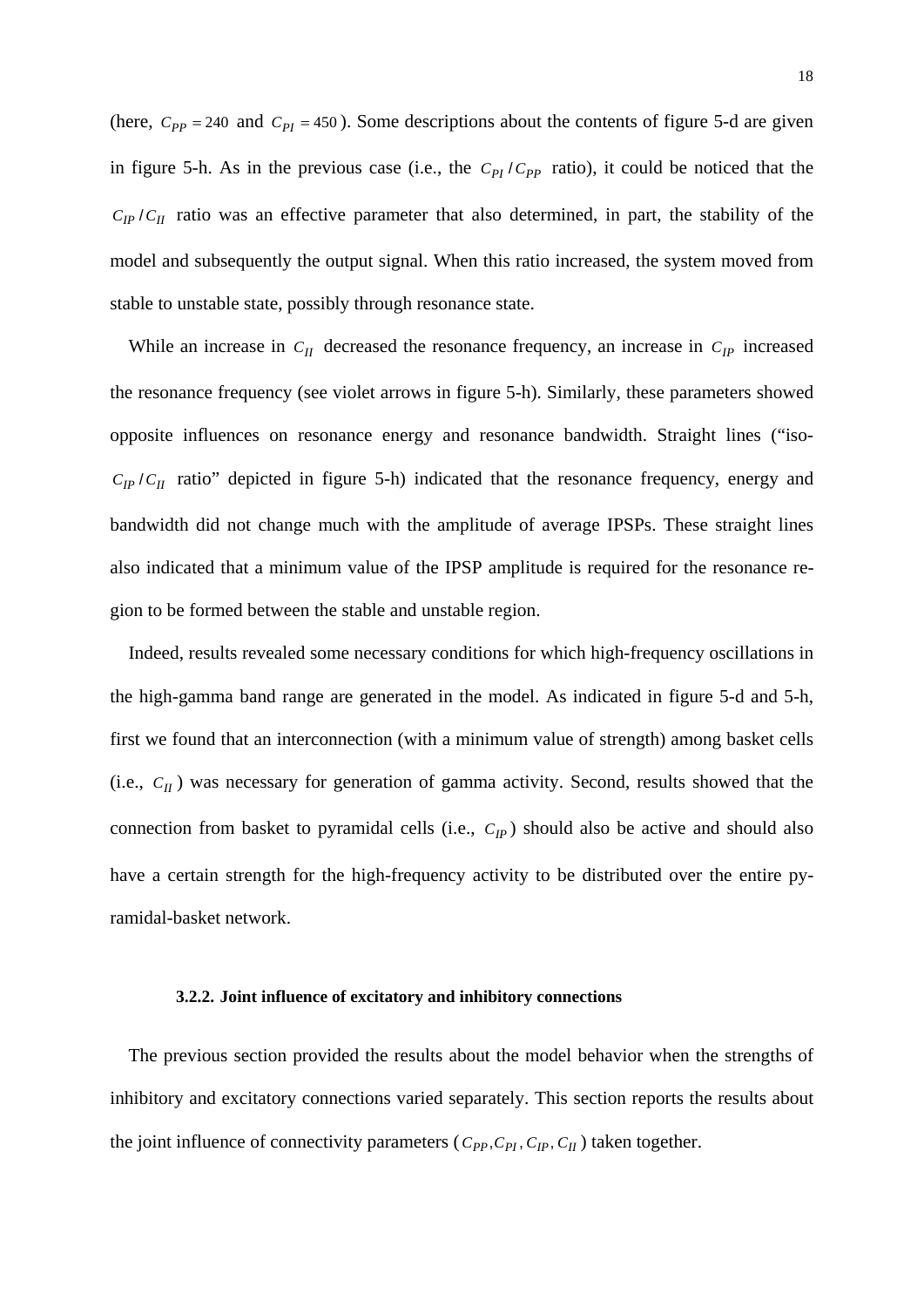Results are summarized in figure 6 which provides a series of four 3D plots in which the resonance frequency is shown as a function of  $C_{PP}, C_{PI}, C_{II}$  for four  $C_{IP}$  values.

First, regarding the influence of  $C_{II}$ , results showed that the resonance regions in the 2D planes (i.e.,  $C_{PP}, C_{PI}$  planes) expand and rotate anticlockwise when  $C_{II}$  increases. This rotation causes the resonance frequency to reduce with  $C_{II}$  at a given pair of  $C_{PP}$  and  $C_{PI}$  values. Nevertheless, this reduction with  $\,c_{I\!I}\,$  does not necessarily mean that, in the model, the lowering of *CII* values necessarily leads to the appearance of the maximum reachable resonance frequency. Indeed, for a fixed  $C_{IP}$  value, the reduction of  $C_{II}$  may lead to a reduction of the resonance region or even to its disappearance. In other words, since the parameter space for fixed  $C_{IP}$  value is 3-dimensional, the expansion and rotation of the resonance region implies that if  $C_{II}$  increases, one may still find another pair of  $C_{PP}$  and  $C_{PI}$  values for which the resonance frequency is as high - or even higher - than before.

Results also showed that a saturation of the maximum reachable frequency when  $c_{II}$  increases. This effect can be seen in figure 6-a showing that the dark red region (maximum reachable frequency) depends on the value of  $\,c_{\scriptscriptstyle{II}}$  . This result indicates that i) a certain degree of interconnection within interneurons is necessary in order to generate high-frequency oscillations but ii) augmenting too much the strength of such connections may have an opposite effect, i.e., reducing the frequency. As discussed in section [4](#page-22-0), this result shows that a subtle balance between gains of the feedback loops present in the model seems to be necessary to get the maximum resonance frequency.

Second, regarding the influence of  $C_{IP}$ , results revealed that this parameter had opposite effects on resonance characteristics, compared to  $C<sub>H</sub>$ . Its increase rotates the 2D resonance regions clockwise, leading to an increase of the resonance frequency at a given  $C_{PP}$ ,  $C_{PI}$  and  $C_{II}$ . Interestingly, its decrease (to some extent) results in an unchanged value of the resonance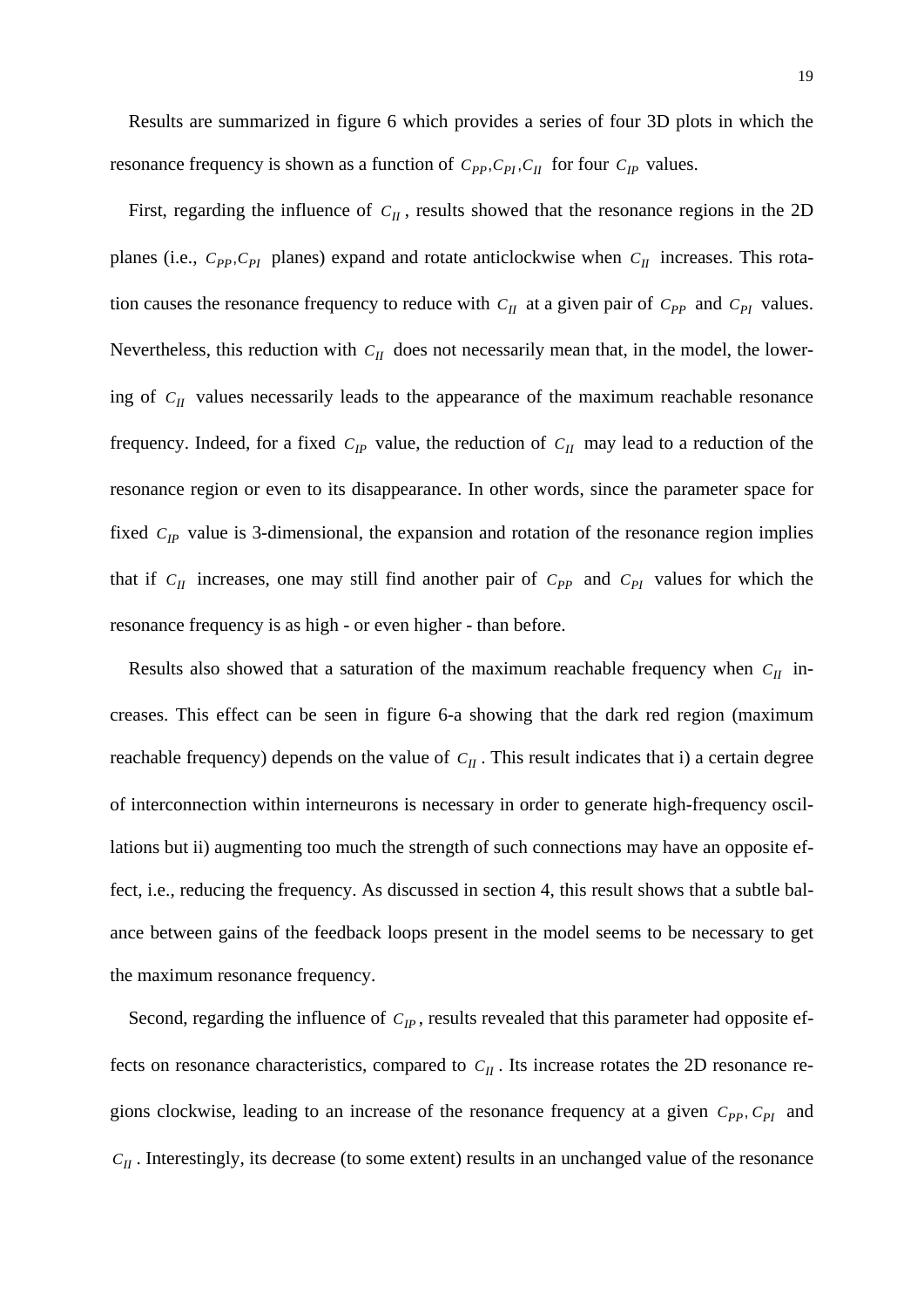frequency if the strength of excitatory connections  $C_{PP}$  and  $C_{PI}$  connections decrease and increase, respectively. In the other hand, increase of  $C_{IP}$  shrinks the resonance region, and may even prevent it to appear.

## *3.3. Influence of the amplitude of EPSPs and IPSPs*

In section [3.2](#page-16-1), we described results obtained from the variation of connectivity parameters (interpreted in neural mass models as "average numbers of synaptic contacts" or "connection strengths"). In this section, we study the influence of two other important parameters in the model: average EPSP and IPSP amplitudes (parameters *A* and *G* ).

These parameters were found to impact the resonance characteristics of the model, as illustrated in figure 7-a to 7-c which provide the features of the output signal (frequency, energy and bandwidth) as functions of parameters  $\bm{A}$  and  $\bm{G}$ . Figure 7-a depicted that the most striking effect was obtained for variation of *A* (AMPA-related PSPs) whereas parameter *G* (GABAA,fast–related PSPs) did not change the frequency of oscillations. Results showed that the decrease of *A* from a high value to a lower one led to the decrease the resonance frequency. However, as already noticed, the sole modification of parameters controlling glutamatergic synaptic transmission (either via the connection strength or via the EPSP amplitude) is not sufficient for accurately reproducing fast onset activities. Indeed, as observed in real data (figure 4), the decrease in frequency should be accompanied with an increase of signal energy. In addition, this nonstationarity should occur at "constant bandwidth" of the signal.

This constraint was quite strong and considerably limited the number of scenarios leading to accurate reproduction of observed signals. In particular, we found that the amplitude of both GABAergic and Glutamatergic PSPs  $(A \text{ and } G)$  should be simultaneously modified in the model in order to reproduce a fast onset activity with aforementioned characteristics.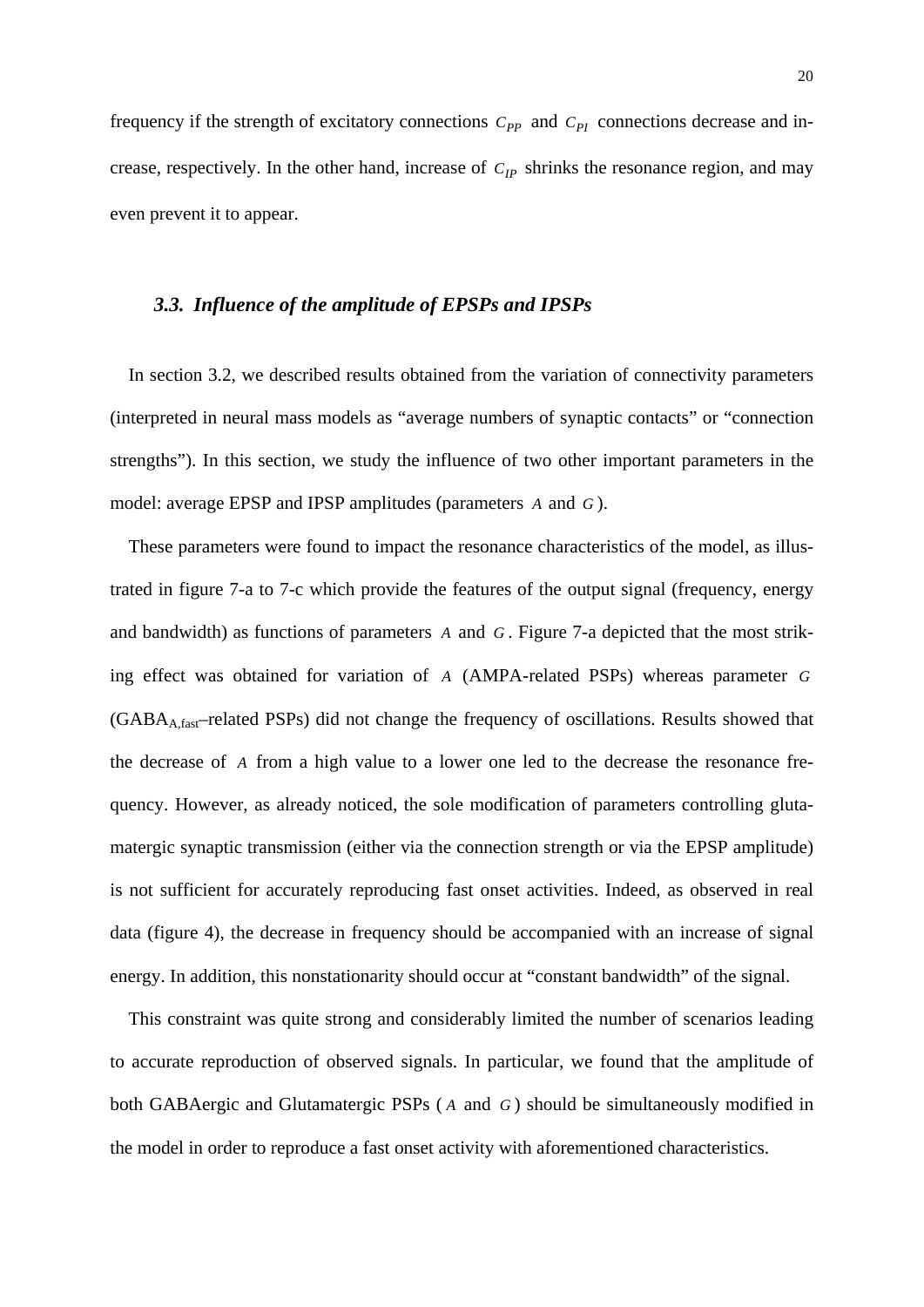Inspection of figure 7-a to 7-c revealed that "correct" scenarios should correspond to a class of pathways in the ( *A*, *G* ) plane denoted by the semitransparent white arrow between the two semitransparent circles reported on the figure and characterized by the joint decrease of *A* and . Indeed, it could be observed that the first circle was located in high EPSP amplitude / high *G* IPSP amplitude area of the ( *A*, *G* ) plane while the second one was located in low EPSP amplitude / low IPSP amplitude.

It could also be noticed that these pathways were, more or less, aligned with the edge between resonance and unstable regions, with a slight trend to enter the unstable region in order to gradually increase the energy of the output signal. Consequently, results show that a balance establishes between inhibitory and excitatory mechanisms and avoids an abrupt transition from the resonance region to unstable region to occur. Finally, modifying the *A* and *G* parameters along pathways at the vicinity of the edge between resonance and unstable regions also guaranties that i) the frequency of the output signal is high, ii) its bandwidth stays narrow, and iii) its energy gradually increases.

# *3.4. Simulation of a "realistic" fast onset activity*

From the theoretical results described in the previous section, the simulation of a fast onset that fulfills the frequency/energy/bandwidth constraints is straightforward. This simulated activity can be obtained from a scenario according to which parameters  $\bm{A}$  and  $\bm{G}$  gradually diminish as a function of time over a time interval of a few seconds. As shown in figure 8, we could verify that the progressive decrease of average EPSP and IPSP amplitudes led in the model to required features on the output signal (decreasing frequency, increasing energy and narrow bandwidth). In addition, an interesting feature of the model is to predict the output (firing rate) of the sub-population of pyramidal cells during the fast onset activity. Results showed that mean firing rate of these neurons increased with time, as illustrated in figure 8-d.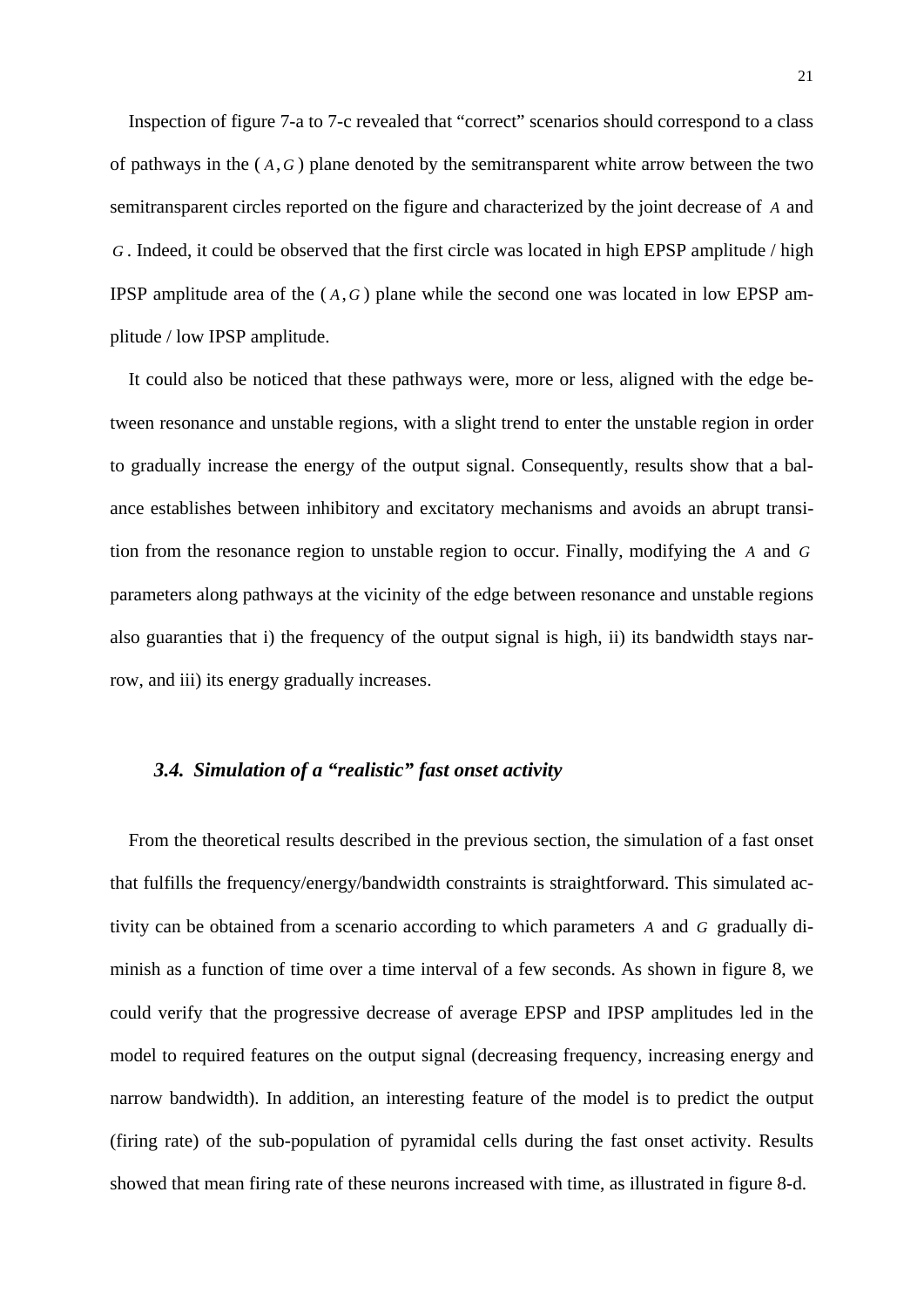# **4. Discussion**

<span id="page-22-0"></span>A salient feature of the epileptogenic brain tissue is its capacity to generate sustained highfrequency oscillations (Bartolomei et al., 2008; Fisher et al., 1992; Schiff et al., 2000; Traub, 2003; Wendling et al., 2003), conversely to the normal brain tissue. Therefore, finding the underlying mechanisms leading to this pathological activity is a critical issue in epileptology as it could lead to novel diagnostic and therapeutic procedures. Various types of modifications in the structure of brain circuits may lead to generation of this fast onset activity, occurring at the level of synaptic (Gnatkovsky et al., 2008) or non-synaptic couplings (Traub et al., 2001). In this paper we determined some necessary conditions for which high-frequency oscillations (high-gamma band) are generated in a physiologically-plausible neural mass model of the cerebral cortex. These conditions relate a) to the model structure (sub-populations specifically involved), b) to the role of feedback loops and connection strengths, and c) to the amplitude of excitatory/inhibitory PSPs. Main findings (a-c) are discussed hereafter. They are followed by some comments about the limitations of the model (d).

a) "Minimal" model structure for generating high-frequency oscillations

The proposed population model includes three sub-populations (pyramidal cells and two types of interneurons) interconnected via glutamatergic (AMPA currents) or GABAergic (GABA currents with slow and fast kinetics) synapses. It could be used to reproduce both pathological and normal (background EEG) activity, similarly to those presented in (Wendling et al., 2002; Wendling et al., 2005). In this model, it was found that the active participation of the sub-population of interneurons mediating slow inhibition (type I: neurogliaform cells) prevents the generation of sustained high-frequency oscillations (gamma band and beyond) as observed at the beginning of actual cortical seizures. Therefore, we assumed that the fast activity is produced in a "reduced model" that just includes two subpopulations: main cells (excitatory pyramidal neurons) and interneurons mediating fast inhibition only (type I :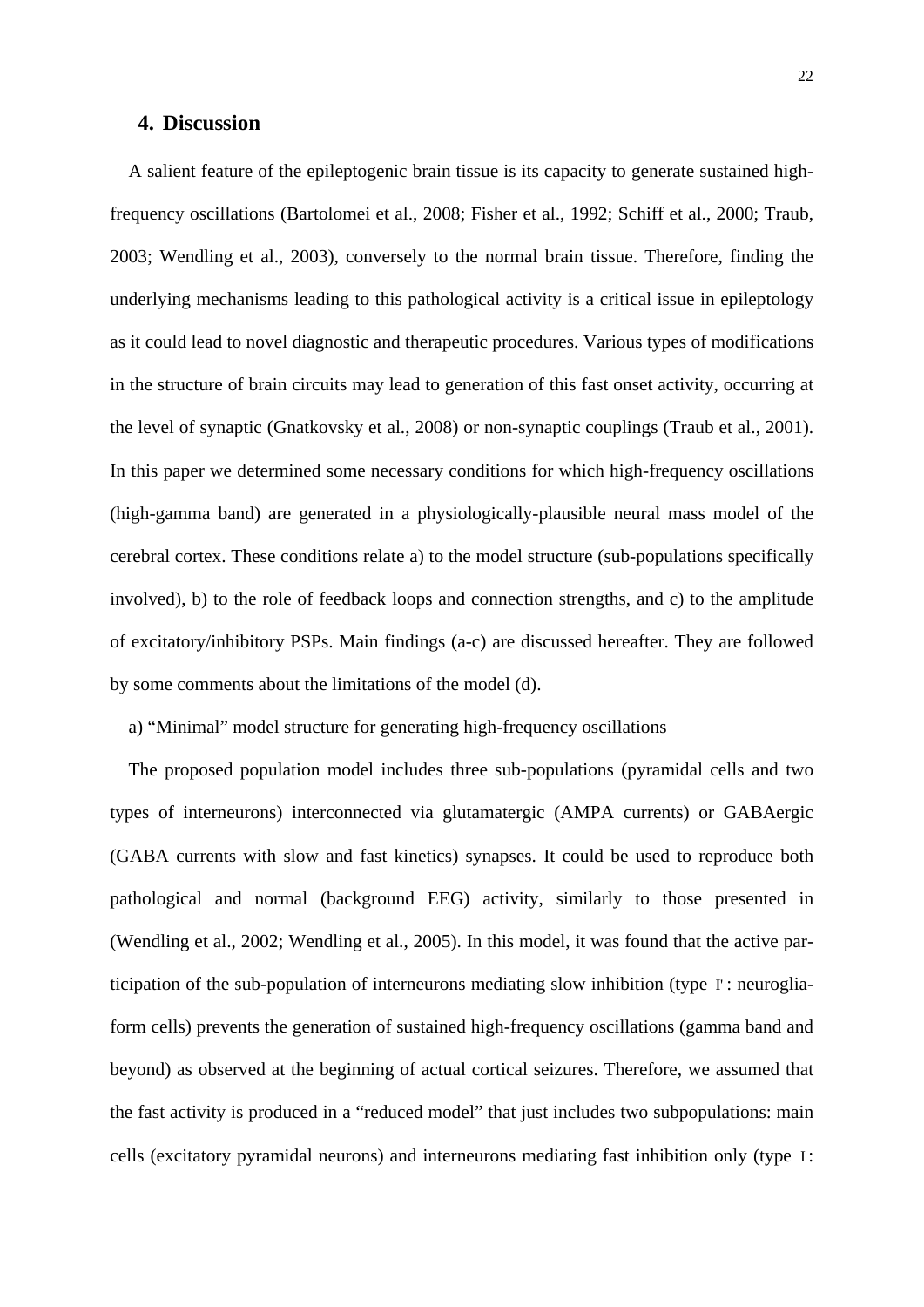basket/chandelier cells). This assumption is in accordance with experimental studies indicating that i) bicuculline acts primarily as a blocker of  $GABA_{A,slow}$  receptors (Kapur et al., 1997), ii) bicuculline perfusion leads to the appearance of fast onset activity (Uva et al., 2005), and iii) such fast activity was correlated with fast IPSPs in superficial pyramidal neurons (Gnatkovsky et al., 2008). Interestingly, it was also shown that inhibitory processes are not uniformly altered in an experimental model of focal epilepsy (Cossart et al., 2001). More specifically, GABAergic inhibition was found to be increased at the level of somata (where it is faster) but reduced in the dendrites (where it is slower) of pyramidal neurons.

b) Role of feedback loops and influence of connection strengths

Tsai et al. (Tsai et al., 2008) recently reported results about the influence of two feedback configurations (positive-plus-negative and negative-only) in various nonlinear oscillators, including theoretical systems like Van der Pol's and biological systems like those implied in circadian rhythms. They showed that a tunable frequency with near-constant amplitude can be more easily obtained in systems with both positive and negative feedback. In systems characterized by negative feedback only, they demonstrated that only a limited set of parameters lead to oscillatory behavior and that adjustment of the frequency is much more difficult to obtain.

In the schematic diagram of the minimal model shown in figure 2-b, it can be easily verified the activity of pyramidal cells is determined by i) two positive feedback loops ( $P \rightarrow P$ and  $P \rightarrow I \rightarrow I \rightarrow P$ , where  $\rightarrow$  denotes a positive interaction and where  $\rightarrow$  denotes a negative interaction) and ii) one negative feedback loop ( $P \rightarrow I \rightarrow P$ ). It can also be verified that the model structure can be changed from a positive-plus-negative feedback version (when  $\,c_{PP}^{}$ and  $C_{II}$  are both different from zero) into a negative feedback-only version (when  $C_{PP} = 0$ and  $C_{II} = 0$ ).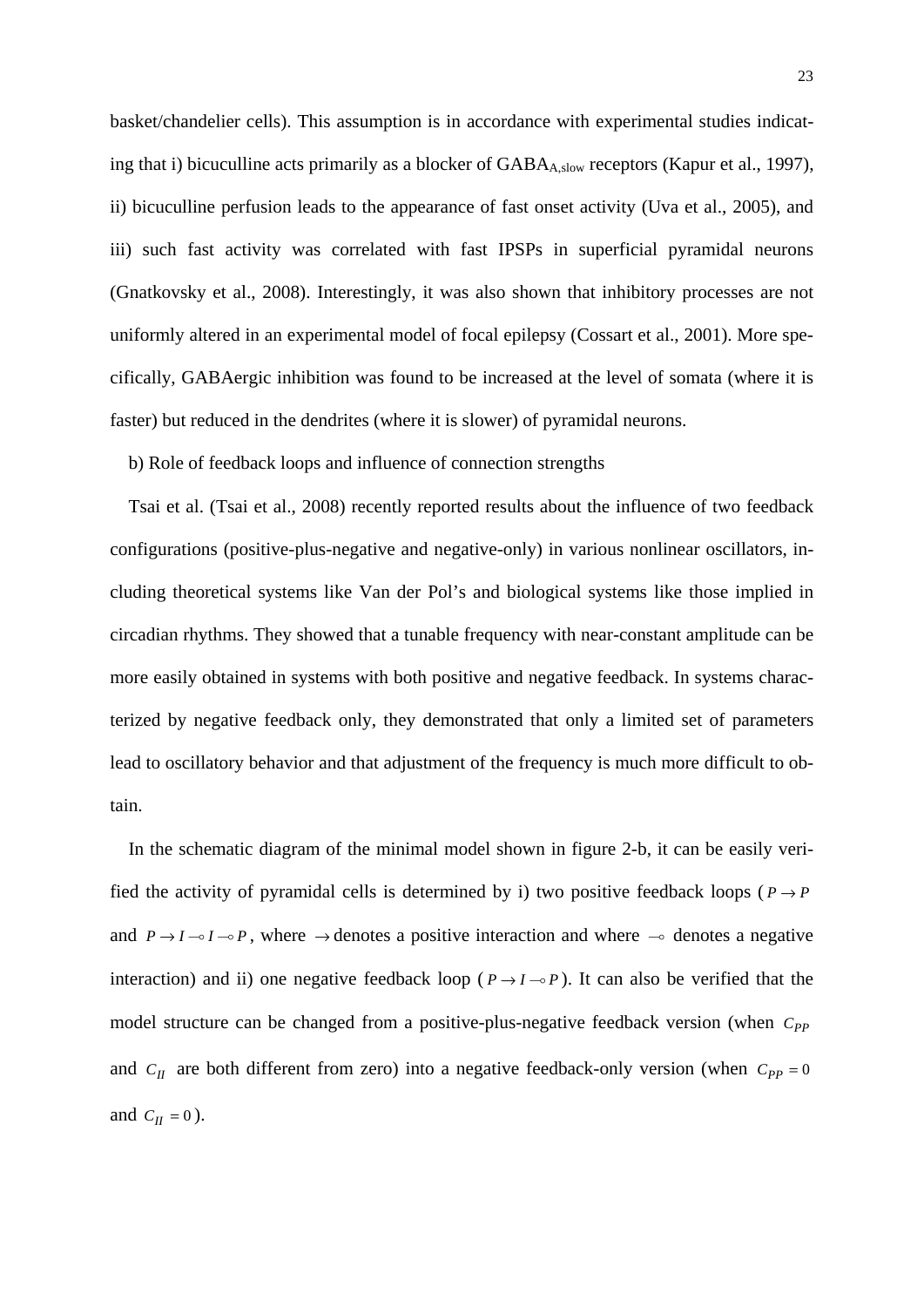Interestingly, we think that the results we obtained in these two versions of the reduced model (figure 2-b) are in line with Tsai's. Indeed, as depicted in figures 5-a and 5-d, for the "positive-plus-negative feedback" design (for instance,  $C_{PP} = 200$  in figure 5-a and  $C_{II}$  = 500 in figure 5-d), the resonance region is broad and the frequency can be tuned in a relatively wide range while still preserving a near-constant amplitude. Conversely, in the "negative-only feedback" design (see the planes obtained for  $C_{PP} = 0$  and for low  $C_{II}$  values in figure 6), the resonance region becomes very narrow. In this case, tuning the frequency over a wide range of values is also harder to achieve.

Moreover, results showed that mutual inhibition was necessary for generating highfrequency oscillations. Indeed, a high degree of connections within interneurons (i.e.  $C_{II}$  is even higher than within principal cells) was required to obtain significant energy in the gamma band. This finding is in line with previous experimental studies suggesting a possible substrate for fast activity is the presence of reciprocal interactions between inhibitory and excitatory networks, with a central role played by the synchronous activation of networks of interconnected interneurons (Gnatkovsky et al., 2008). See also (Bartos et al., 2007) for review.

 It is also in line with computational studies using detailed cellular models (Traub et al., 1996) which showed that a gamma oscillation can arise in networks of interneurons where some mutual GABA<sub>A</sub>-mediated synaptic inhibition and some source of excitatory input are present. However, in our model, both the mutual inhibition and the feedback from inhibitory to excitatory sub-population are necessary for appearance of gamma rhythm.

Indeed, a subtle adjustment of gains in positive and negative feedback loops was necessary for generation of high-frequency oscillations. Results showed that either a very weak or a very strong connection within fast-interneurons may disrupt the balance between positive and negative feedback loops. More formally, the  $C_{II}$  value must lie in a certain range such that  $Gg_{c_2}C_{II}$  and  $Aac_1C_{PI}$  gain values are, more or less, in the same order of magnitude. In addi-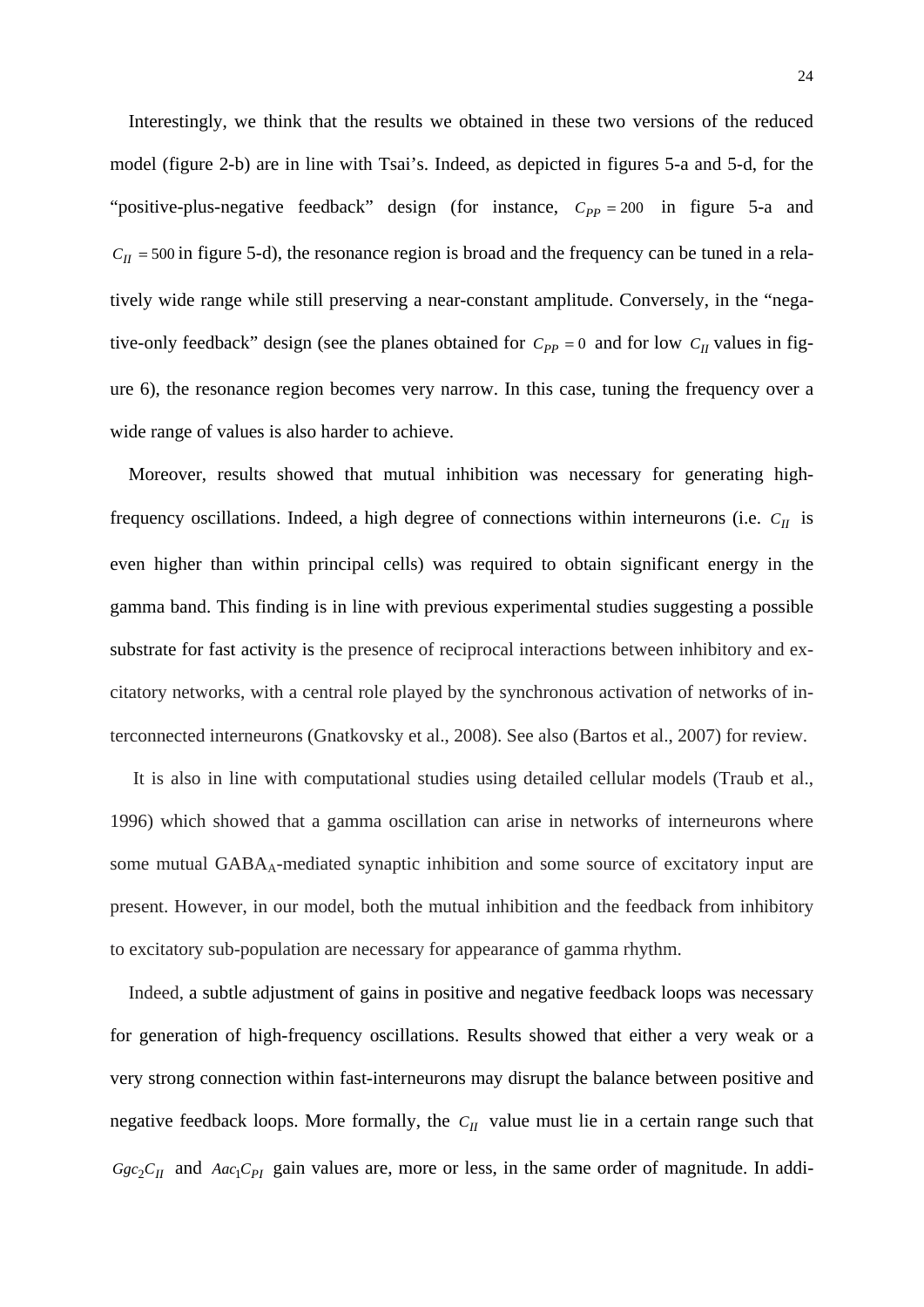tion, it was required that outgoing GABAergic projections from interneuron sub-population to interneuron and pyramidal sub-populations must also be set to proper values. Indeed, results showed that the  $C_{IP}/C_{II}$  ratio was also a crucial parameter for leading the model to the resonance region and thus, for getting high-frequency oscillations.

The above description is valid for both interneuron and pyramidal sub-populations. By duality, this means that  $_{Aac_1C_{PP}}$  and  $_{Ggc_2C_{IP}}$  should have the same order of magnitude for the model to generate a high-frequency output signal. In addition, results showed the  $\,C_{PI}\,/\,C_{PP}\,$  ratio was also a crucial parameter that can take the model to the resonance region.

It is noteworthy that this resonance region is located at the border between stable and unstable regions. Interestingly, "normal" (i.e., non ictal) ongoing brain activity is classically associated with "stable" dynamics whereas "ictal" activity is associated with "unstable" dynamics (Lopes da Silva et al., 2003). Therefore, it can be speculated that the fast onset activity occurs when involved brain systems move from stability towards instability during the transition to seizure.

It should also be emphasized that the connection strength parameter is interpreted, in the model, as an average number of synaptic contacts. One salient property of epileptic chirp-like signatures is that they generally last for 5 to 10 seconds (Schiff et al., 2000; Timofeev and Steriade, 2004). However, from the physiology viewpoint, the dramatic decrease of frequency observed during this time interval can hardly be explained by a change in the number of synaptic contacts. This argument led us to explore the influence of PSP amplitudes ( *A* and *G* ) that are also parameters involved in the gains of positive and negative loops  $(G_{gc_2}C_{II}, G_{C_2}C_{II})$  $Aac_1C_{PI}$ ,  $Aac_1C_{PP}$  and  $Ggc_2C_{IP}$ ), as described in the next paragraph.

# c) Influence of EPSP/IPSP average amplitudes

We studied the conditions, on EPSP and fast IPSP amplitudes ( *A* and *G* ), for reproducing actual features of fast onset activities. Our study revealed that the number of scenarios leading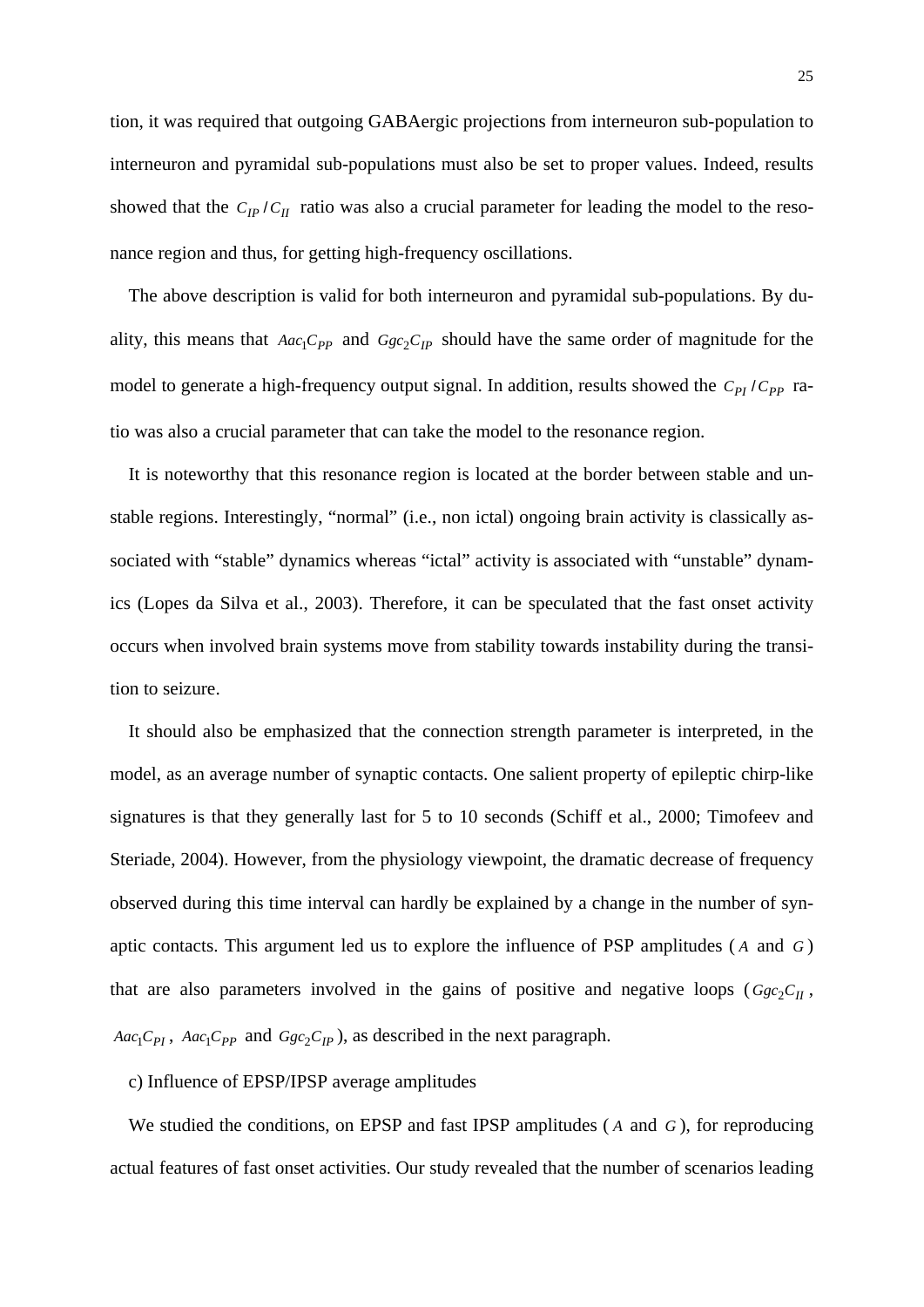to accurate reproduction of observed features was rather limited. Results showed that *A* and should both decrease in such a manner that the balance between abovementioned positive *G* and negative feedbacks was maintained (i.e., keeping the model between stable and unstable regions). However, as described in section 3.3, in order to increase the energy of the chirp signal, pathways should have a slight deflection from the resonance region toward the unstable region. Therefore, the model shows that, as time is going on and as frequency decreases, both the excitatory and inhibitory synaptic processes seem to gradually weaken. Regarding the decrease of the average amplitude of IPSPs, our simulation results might corroborate some experimental findings showing that GABAA receptors in epileptic tissue exhibit a relatively fast rundown (Palma et al., 2002; Palma et al., 2007). This rundown is precisely defined has the gradual decrease of GABAergic responses upon repetitive stimulation of  $GABA<sub>A</sub>$  receptors probably caused by phosphorylation mechanisms (Palma et al., 2004; Palma et al., 2005). Ultimately, the system moves towards instability. In the complete model shown in figure 1-a, this bifurcation comes with a transition between the fast onset activity and a slower highamplitude, low-frequency activity (i.e., rhythmic spikes and bursts), often referred to as "clonic activity". However, we did not study this phenomenon in depth, as it is beyond the scope of this paper.

# d) Limitations of this study

It should be mentioned that the "reduced model" structure on which we focused in this study corresponds to a pathological brain circuitry occurring transiently at a precise time between pre-ictal and ictal activity. The blockade of  $GABA_{A,\text{slow}}$  inhibition ( $B = 0$ ) is a necessary condition to get the reduced model (figure 2) from the whole model (figure 1). The blockade of GABAA receptors is known to be a classical experimental procedure to induce epileptic activity. The reduction of fast IPSP amplitude during the fast onset activity have been recently justified experimentally based on combined intracellular/extracellular recordings in the guinea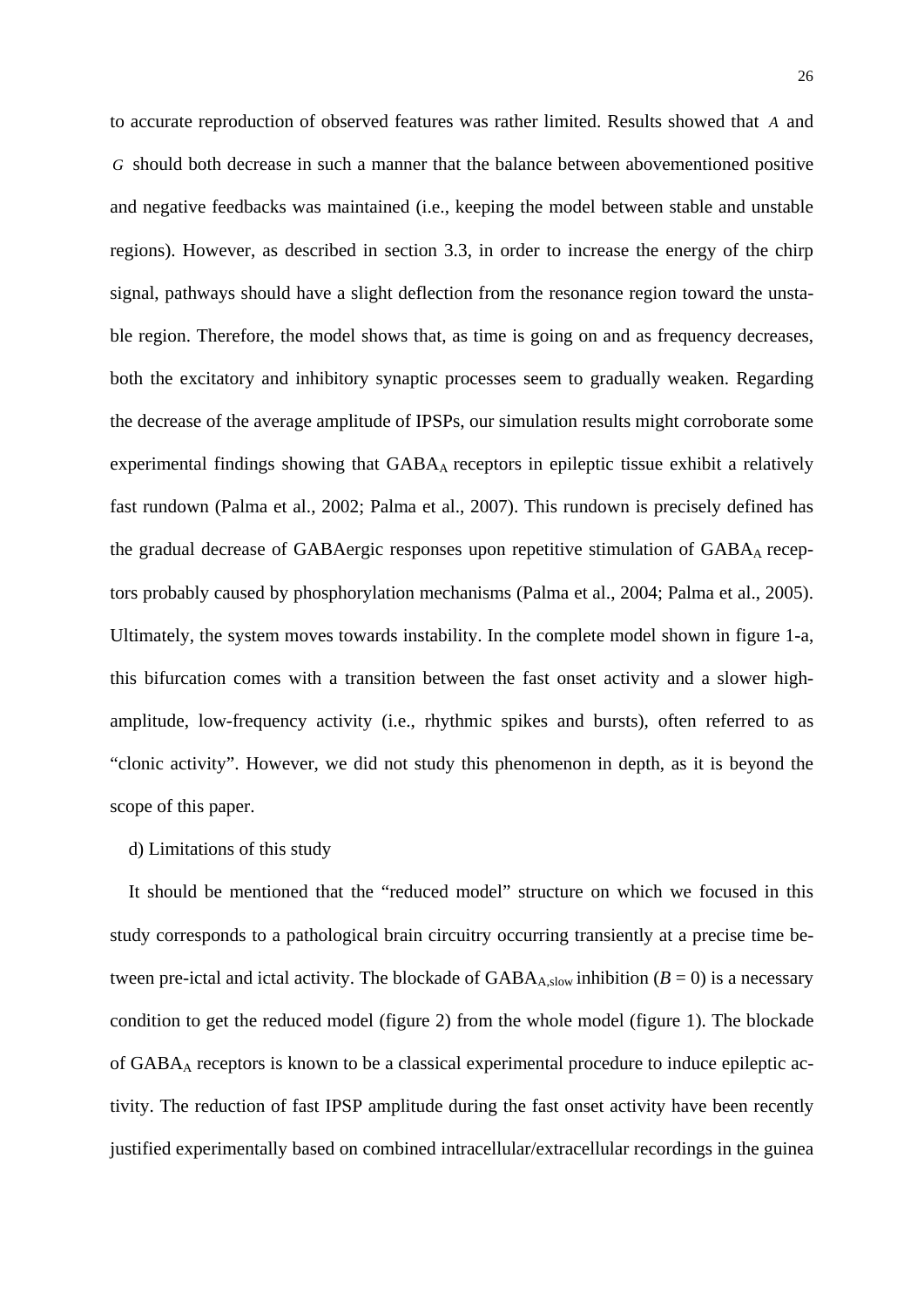pig isolated brain preparation (Gnatkovsky et al., 2008). However, we could not find an experimental analysis showing the reduction of the frequency of fast onset activity requires also reduction of EPSP amplitude.

Another issue in the proposed model is related to the number of excitatory and inhibitory synaptic contacts among sub-populations. In general, considering the high number of pyramidal cells in the cortex and the vast expansion of their dendritic trees,  $C_{PP}$  should take a higher value than the value of  $C_{II}$  or  $C_{I'I'}$ . Usually, for slow GABAergic synapses, the  $C_{PP}/C_{I'I'}$  ratio is set to a value around 4 to 5 (Bojak and Liley, 2005; Molaee-Ardekani et al., 2007; Rennie et al., 2000). Considering that basket cells establish a lot of interconnections with other basket cells, the  $\,c_{PP}/c_{II}\,$  ratio for fast GABAergic synapses may decrease a little bit (the exact value is unknown). Nevertheless, in the reduced model, we found out that basically,  $\,c_{PP}^{}$ parameter should be less than  $\,c_{\scriptscriptstyle H} \,$  parameter in order to generate fast onset activity. This discrepancy may be explained by two factors, at least. First, studied electrophysiological signals were recorded from an abnormal cortex (dysplasia). Therefore, alterations at the level of connectivity are likely to occur depending on the underlying pathology. In order to clarify this point, a detailed analysis of chirp-like signatures with respect to histo-pathological findings is desirable although always difficult to carry out on human resections. Second, according to intracellular recordings, it was shown that pyramidal cells are almost silent during fast onset activity (Gnatkovsky et al., 2008; Penttonen et al., 1998). At the beginning of this activity, interneurons mediate fast IPSPs on pyramidal cells that are more likely in a hyperpolarized state. Then, the gradual decrease of IPSP amplitudes leads to a depolarization of pyramidal cells. In terms of neural mass modeling, this phenomenon should be equivalent to a gradual increase in the mean firing rate of pyramidal sub-population. This is precisely what we observed in the proposed model (figure 8-d).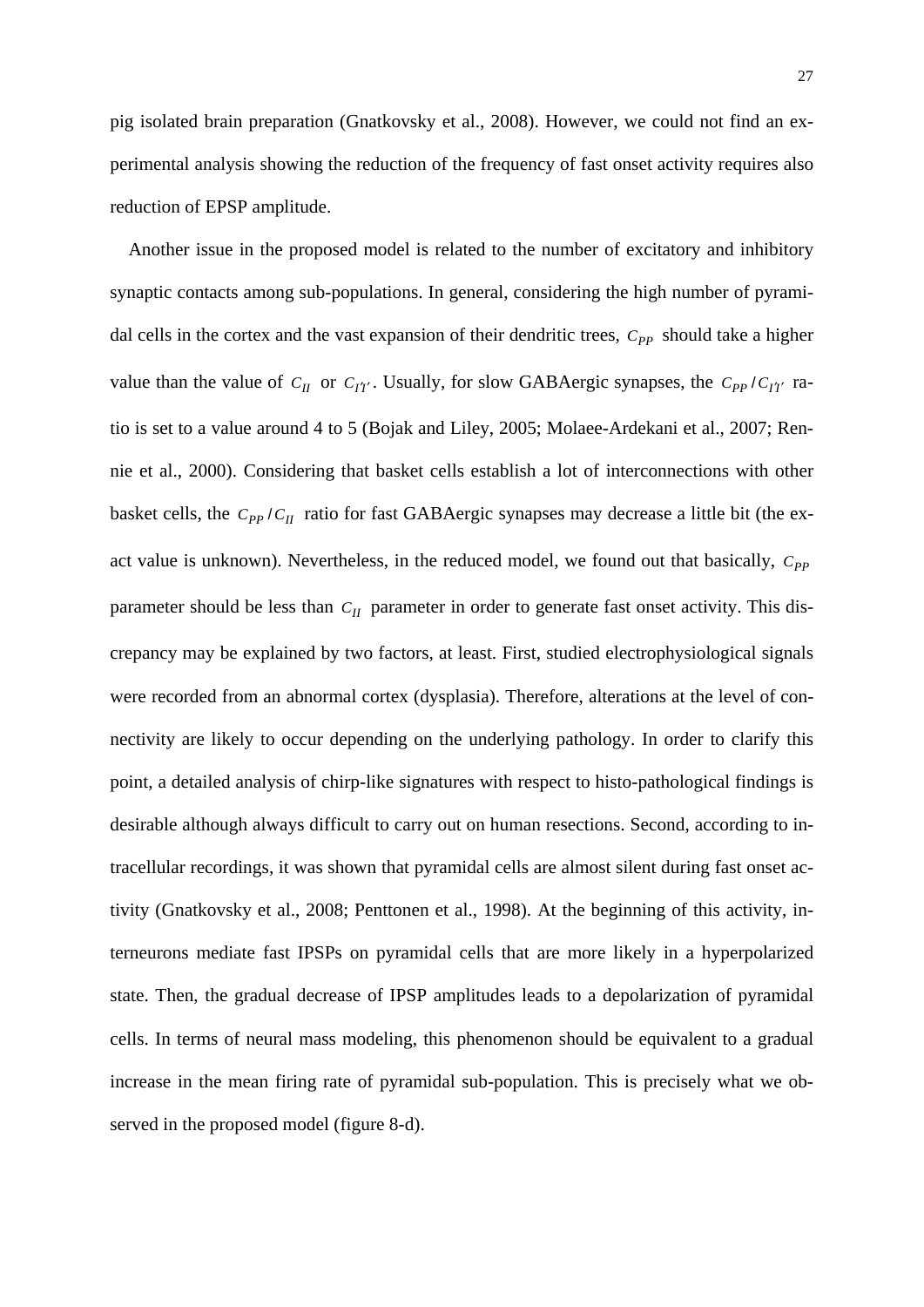It could also be hypothesized that only a fraction of pyramidal cells is silent during fast onset activity and thus, that the number of "active" connections is less than the number of "actual" connections. In such a case, fast interneurons may receive their excitatory signals from the remaining pyramidal cells (those that are not silent) during fast onset activity or even from excitatory GABAergic depolarizing potentials (Fujiwara-Tsukamoto et al., 2004). As a result, in this pathological case, the indicated excitatory sub-population in the studied reduced model may account for the sole fraction of "active" principal pyramidal cells. This provides an argument for reduced  $\,C_{PP}\,$  value although it cannot be explicitly shown since cells are not explicitly represented at this level of modeling. This can be seen as a limitation since it is still difficult to closely relate the effect of parameter changes in this type of models with underlying pathophysiological changes occurring neural networks at cellular or sub-cellular level.

To end with, we would like to mention that our model does not account for "non synaptic" couplings between cells although these were shown to have a potentially-important role in the generation of high-frequency oscillations (Traub, 2003; Traub et al., 2001). With appropriately adjusted synaptic time constants (i.e., chosen within a "physiological" range), we noticed that neural mass models can generate quite high-frequency output signals, as also reported in (Rennie et al., 2000). This specific point needs to be clarified in a further study. In particular, it would be useful to establish some relationships between "macroscopic" (population) parameters governing fast dynamics of neural masses and "microscopic" components represented in detailed models, as gap junctions.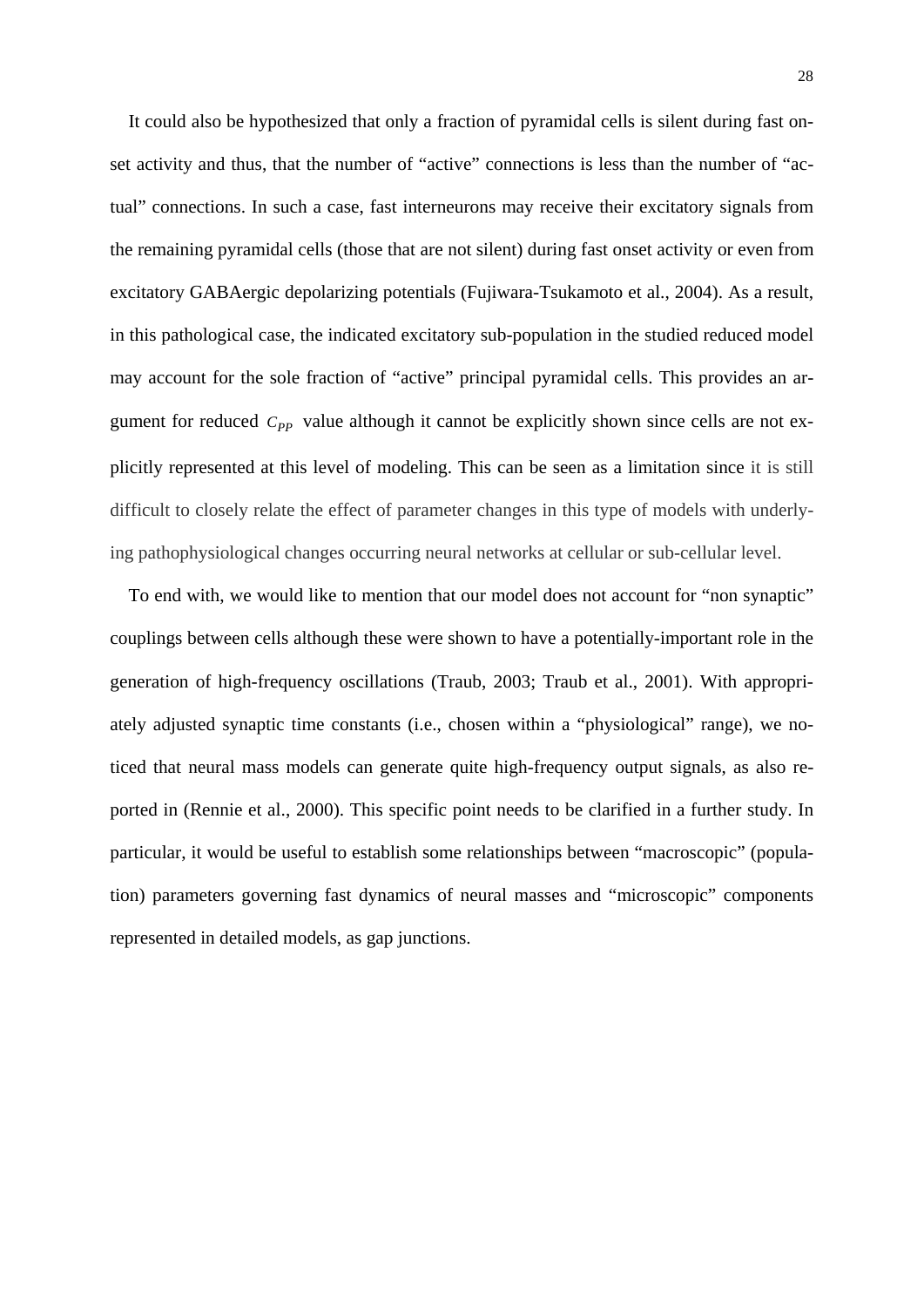# **APPENDIX A: Literature review about the cellular organization of cerebral cortex**

Neocortical neurons are arranged in layers (layers I–VI) that connect to either cortical or sub-cortical regions. As an approximation, a neocortical column of about 0.3 mm in diameter contains roughly 7,500 neurons. Most neocortical neurons (70–80%) are excitatory pyramidal neurons which have relatively stereotyped anatomical, physiological and molecular properties. The remaining 20–30% of neocortical neurons are interneurons, mostly inhibitory, which have diverse morphological, physiological, molecular and synaptic characteristics, as recently described in (Markram et al., 2004).

# *A.1. Connections from and onto pyramidal cells*

#### **A.1.1. Pyramidal cells to pyramidal cells connections**

Pyramidal cells constitute the largest broad class of neurons in cortex (60–90% depending on region and layer). They permit most of the cortico-cortical and extra-cortical projections, as well as a substantial proportion of the local excitatory connections within neocortical circuits (DeFelipe and Farinas, 1992). Neocortical pyramidal cells are extensively interconnected (Czeiger and White, 1993; Elhanany and White, 1990; Johnson and Burkhalter, 1996; Keller and Asanuma, 1993; Kisvarday et al., 1986; Kisvarday and Eysel, 1992; Somogyi et al., 1998). Numerically, therefore, connections between pyramidal cells, including close neighbors, cells in different layers and cells in different regions, are a dominant feature of the cortical circuit (Thomson and Deuchars, 1997).

#### **A.1.2. Pyramidal cells to interneurons connections**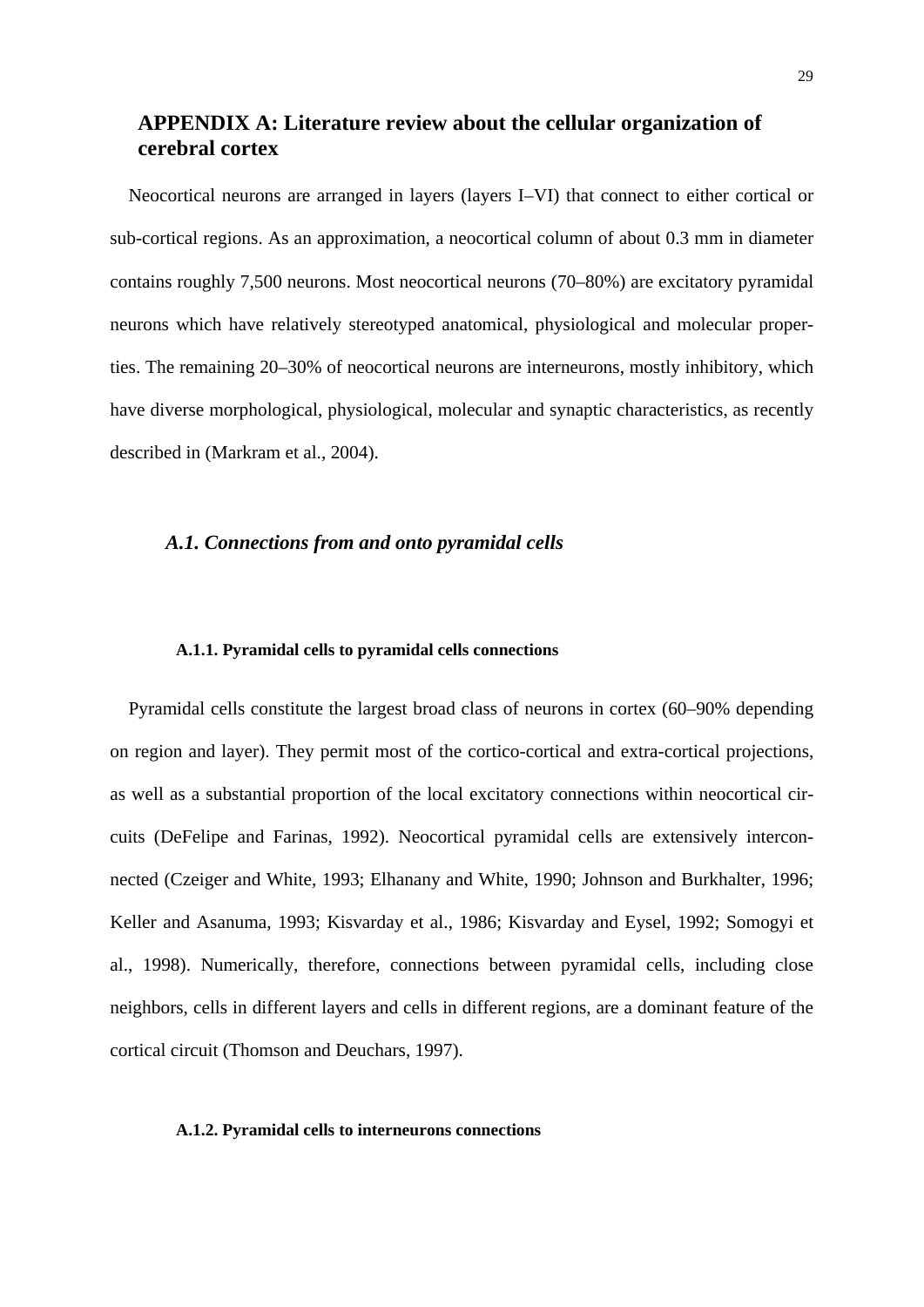To date, a universally-accepted taxonomy of cortical interneurons does not exist (Buzsaki et al., 2004). GABAergic interneurons are crucial for normal brain function (Wang et al., 1999). They represent around 20% of the total number of neurons in the neocortex and receive excitatory input from pyramidal cells mainly on AMPA receptors. As reported in (Bartos et al., 2007), unitary excitatory postsynaptic potentials (EPSPs) have a rapid time course. It has also been estimated that the density of AMPA receptors on interneurons is four times higher than at neighboring synapses on principal neurons (Bartos et al., 2007).

#### **A.1.3. Interneurons to pyramidal cells**

#### *A.1.3.1. Basket and chandelier cells to pyramidal cells*

GABAergic synapses cover almost the entire membrane surface of pyramidal neurons (Freund and Katona, 2007). In (Pearce, 1993), it has been shown that monosynaptic  $GABA_A$ fast-mediated IPSCs can be recorded in pyramidal neurons. GABA<sub>A,fast</sub> current enters at or near the cell body and decays rapidly (3-8 ms). These rapidly decaying IPSCs mediated by somatic and proximal dendritic synapses are likely arising from basket and chandelier cells (Bacci et al., 2003; Freund and Buzsaki, 1996). It is noteworthy that the axon initial segments receive synaptic inputs selectively the axo-axonic chandelier cells (Somogyi, 1977). About 50% of all inhibitory interneurons are basket cells. It is now commonly admitted that basket cells mostly target the somata and proximal dendrites of pyramidal neurons and interneurons. Recent reports (Bartos et al., 2007) showed that inhibitory synapses between basket cells could synchronize action potential activity within the basket cell network. Conversely inhibitory synapses between basket cells and principal neurons could distribute this synchronized activity to the principal neuron population. In addition, many studies have emphasized the role of basket cells in the generation of fast oscillations observed in local field potentials. In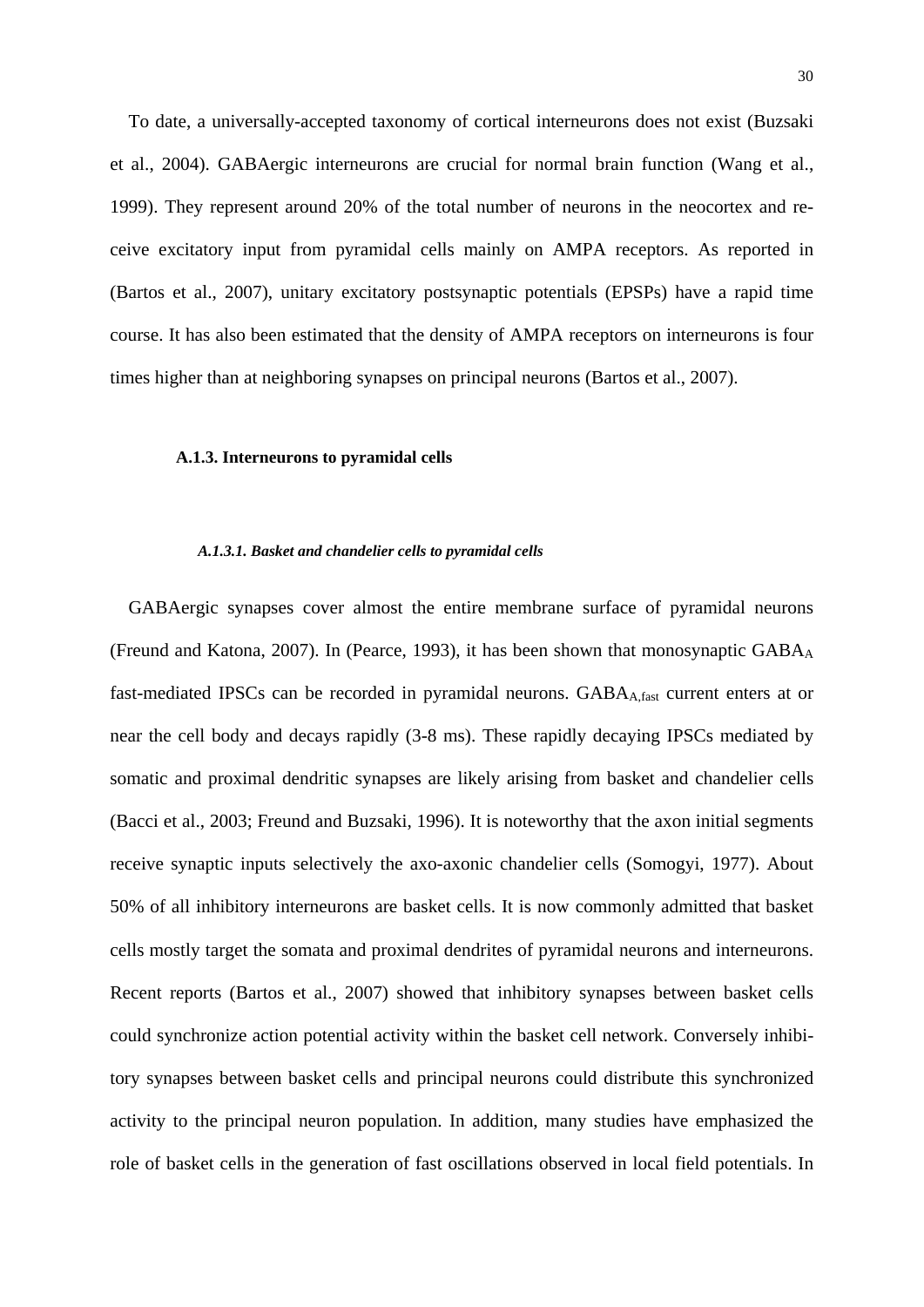particular, gamma activity is associated with alternating current sources and sinks in the perisomatic region. This finding is consistent with the involvement of basket cells which precisely innervate this sub-cellular domain (Bartos et al., 2007).

## *A.1.3.2. Neuroglialform cells to pyramidal cells*

Neuroglialform cells (NGFCs) generate slow GABA<sub>A</sub> postsynaptic responses on pyramidal cells in the neocortex, as reported in (Simon et al., 2005). Other studies have also shown  $GABA_B$ -mediated inhibition in postsynaptic pyramidal cells after a single action potential in NGFCs in the neocortex (Tamas et al., 2003).  $GABA_B$  receptors are often located perisynaptically, and their activation after NGFC activation suggests spillover from the synapse after a single action potential (Krook-Magnuson and Huntsman, 2007).

# *A.2. Connections among interneurons*

### **A.2.1. Basket cells to basket cells**

Connections from basket to basket cells have been identified in many studies. The time course of the GABA-mediated inhibitory postsynaptic currents (IPSCs) in neocortical fastspiking interneurons (BC-BC) was observed to be faster than the kinetics of IPSCs in principal neurons of the same circuit (Bartos et al., 2002; Galarreta and Hestrin, 2002). These IPSCs were shown to rise almost instantaneously and decay with a time constant of  $\sim$  2-3 ms at near-physiological temperature (Bartos et al., 2007).

#### **A.2.2. Neurogliaform cells to basket cells**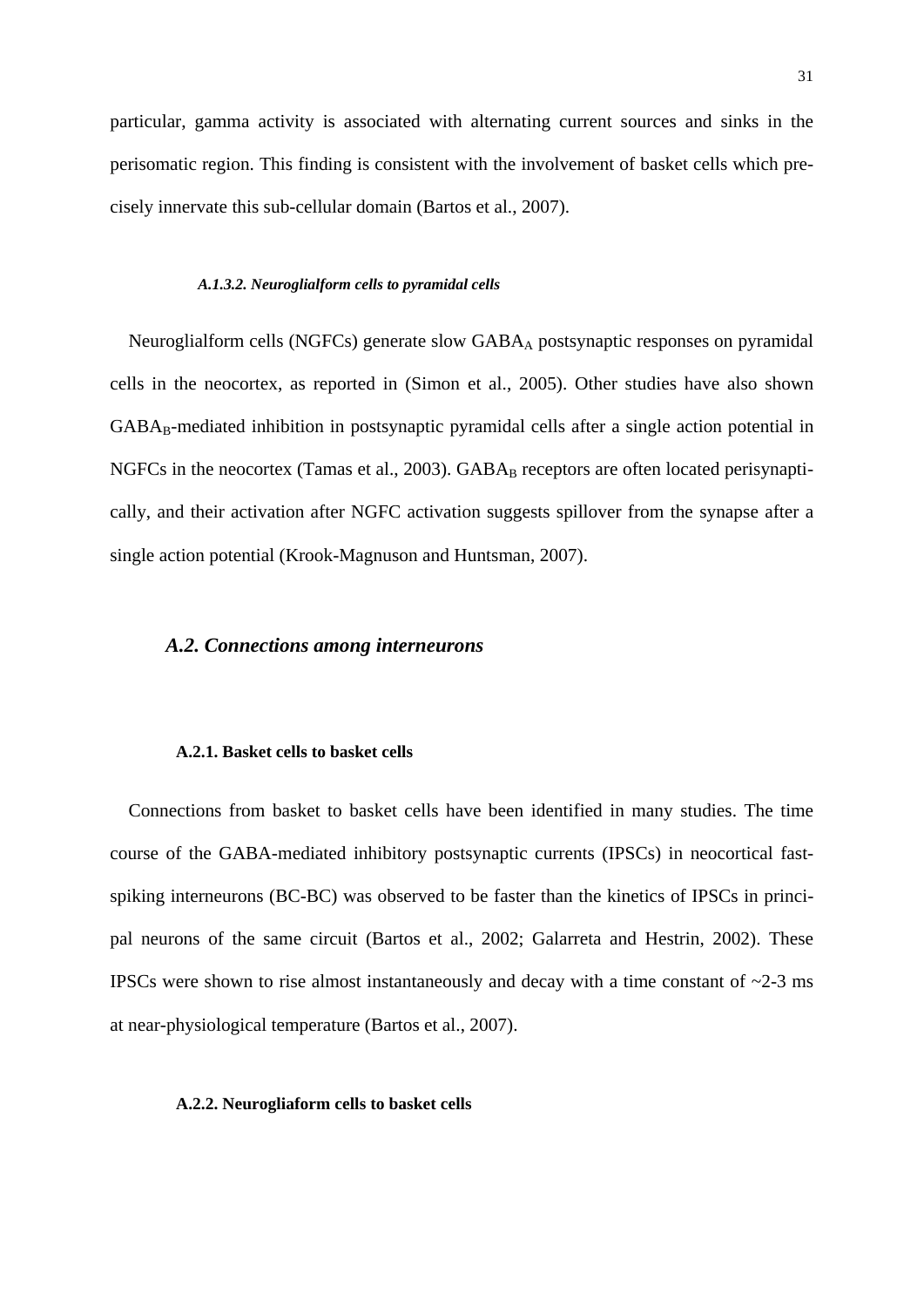Neurogliaform cells establish electrical synapses not only with each other but also with other interneuron types in the neocortex (Price et al., 2005; Simon et al., 2005; Zsiros and Maccaferri, 2005). Most interneurons trigger fast inhibitory postsynaptic potentials (IPSPs) in their postsynaptic target cells mediated by  $GABA_A$  receptors (Buhl et al., 1994; Gupta et al., 2000; Tamas et al., 2003). By contrast, neurogliaform cells are the only known type of interneuron capable of eliciting slow, long-lasting IPSPs through a combined activation of  $GABA_A$  and  $GABA_B$  receptors (Tamas et al., 2003). To date, this effect of neurogliaform cells has been demonstrated only on postsynaptic pyramidal cells (Tamas et al., 2003).

### **A.2.3. Neurogliaform cells to neurogliaform cells**

This type of connection is described in (Simon et al., 2005) where slow IPSPs combined with homologous and heterologous electrical coupling are reported in human tissue. In the rat, single action potentials in neurogliaform cells where shown to elicit  $GABA_{A,slow}$  receptormediated and  $GABA_B$  receptor-mediated component in responses of neurogliaform interneurons (Simon et al., 2005). These cells are also highly electrically coupled in the neocortex (Juhasz et al., 2009).

#### Acknowledgement

The authors would like to thank the two anonymous reviewers for helpful comments on an earlier version of the manuscript.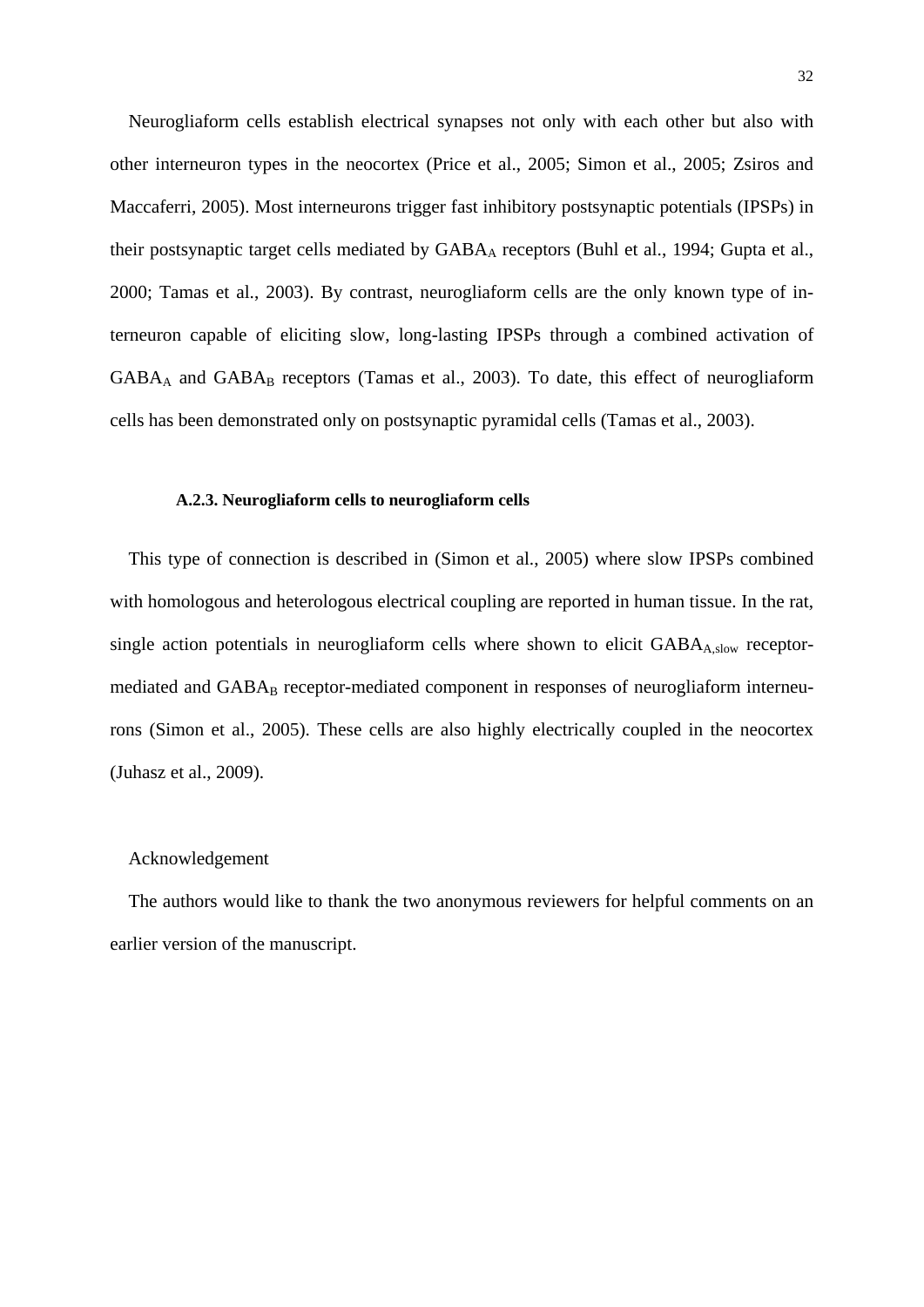#### **References**

- Alarcon G, Binnie CD, Elwes RD, Polkey CE. 1995. Power spectrum and intracranial EEG patterns at seizure onset in partial epilepsy. Electroencephalogr Clin Neurophysiol 94(5):326-37.
- Allen PJ, Fish DR, Smith SJ. 1992. Very high-frequency rhythmic activity during SEEG suppression in frontal lobe epilepsy. Electroencephalogr Clin Neurophysiol 82(2):155-9.
- Bacci A, Rudolph U, Huguenard JR, Prince DA. 2003. Major differences in inhibitory synaptic transmission onto two neocortical interneuron subclasses. J Neurosci 23(29):9664-74.
- Bancaud J, Angelergues R, Bernouilli C, Bonis A, Bordas-Ferrer M, Bresson M, Buser P, Covello L, Morel P, Szikla G and others. 1970. Functional stereotaxic exploration (SEEG) of epilepsy. Electroencephalogr Clin Neurophysiol 28(1):85-6.
- Bancaud J, Talairach J. 1973. [Methodology of stereo EEG exploration and surgical intervention in epilepsy]. Rev Otoneuroophtalmol 45(4):315-28.
- Bartolomei F, Chauvel P, Wendling F. 2008. Epileptogenicity of brain structures in human temporal lobe epilepsy: a quantified study from intracerebral EEG. Brain 131(Pt 7):1818-30.
- Bartolomei F, Guye M, Gavaret M, Regis J, Wendling F, Raybaud C, Chauvel P. 2002. [The presurgical evaluation of epilepsies]. Rev Neurol (Paris) 158(5 Pt 2):4S55-64.
- Bartos M, Vida I, Frotscher M, Meyer A, Monyer H, Geiger JR, Jonas P. 2002. Fast synaptic inhibition promotes synchronized gamma oscillations in hippocampal interneuron networks. Proc Natl Acad Sci U S A 99(20):13222-7.
- Bartos M, Vida I, Jonas P. 2007. Synaptic mechanisms of synchronized gamma oscillations in inhibitory interneuron networks. Nat Rev Neurosci 8(1):45-56.
- Bojak I, Liley DT. 2005. Modeling the effects of anesthesia on the electroencephalogram. Phys Rev E Stat Nonlin Soft Matter Phys 71(4 Pt 1):041902.
- Breakspear M, Roberts JA, Terry JR, Rodrigues S, Mahant N, Robinson PA. 2006. A unifying explanation of primary generalized seizures through nonlinear brain modeling and bifurcation analysis. Cereb Cortex 16(9):1296-313.
- Buhl EH, Halasy K, Somogyi P. 1994. Diverse sources of hippocampal unitary inhibitory postsynaptic potentials and the number of synaptic release sites. Nature 368(6474):823-8.
- Buzsaki G, Geisler C, Henze DA, Wang XJ. 2004. Interneuron Diversity series: Circuit complexity and axon wiring economy of cortical interneurons. Trends Neurosci 27(4):186-93.
- Cossart R, Dinocourt C, Hirsch JC, Merchan-Perez A, De Felipe J, Ben-Ari Y, Esclapez M, Bernard C. 2001. Dendritic but not somatic GABAergic inhibition is decreased in experimental epilepsy. Nat Neurosci 4(1):52-62.
- Czeiger D, White EL. 1993. Synapses of extrinsic and intrinsic origin made by callosal projection neurons in mouse visual cortex. J Comp Neurol 330(4):502-13.
- Deco G, Jirsa VK, Robinson PA, Breakspear M, Friston K. 2008. The dynamic brain: from spiking neurons to neural masses and cortical fields. PLoS Comput Biol 4(8):e1000092.
- DeFelipe J, Farinas I. 1992. The pyramidal neuron of the cerebral cortex: morphological and chemical characteristics of the synaptic inputs. Prog Neurobiol 39(6):563-607.
- Deisz RA. 1999. The GABA(B) receptor antagonist CGP 55845A reduces presynaptic GABA(B) actions in neocortical neurons of the rat in vitro. Neuroscience 93(4):1241-9.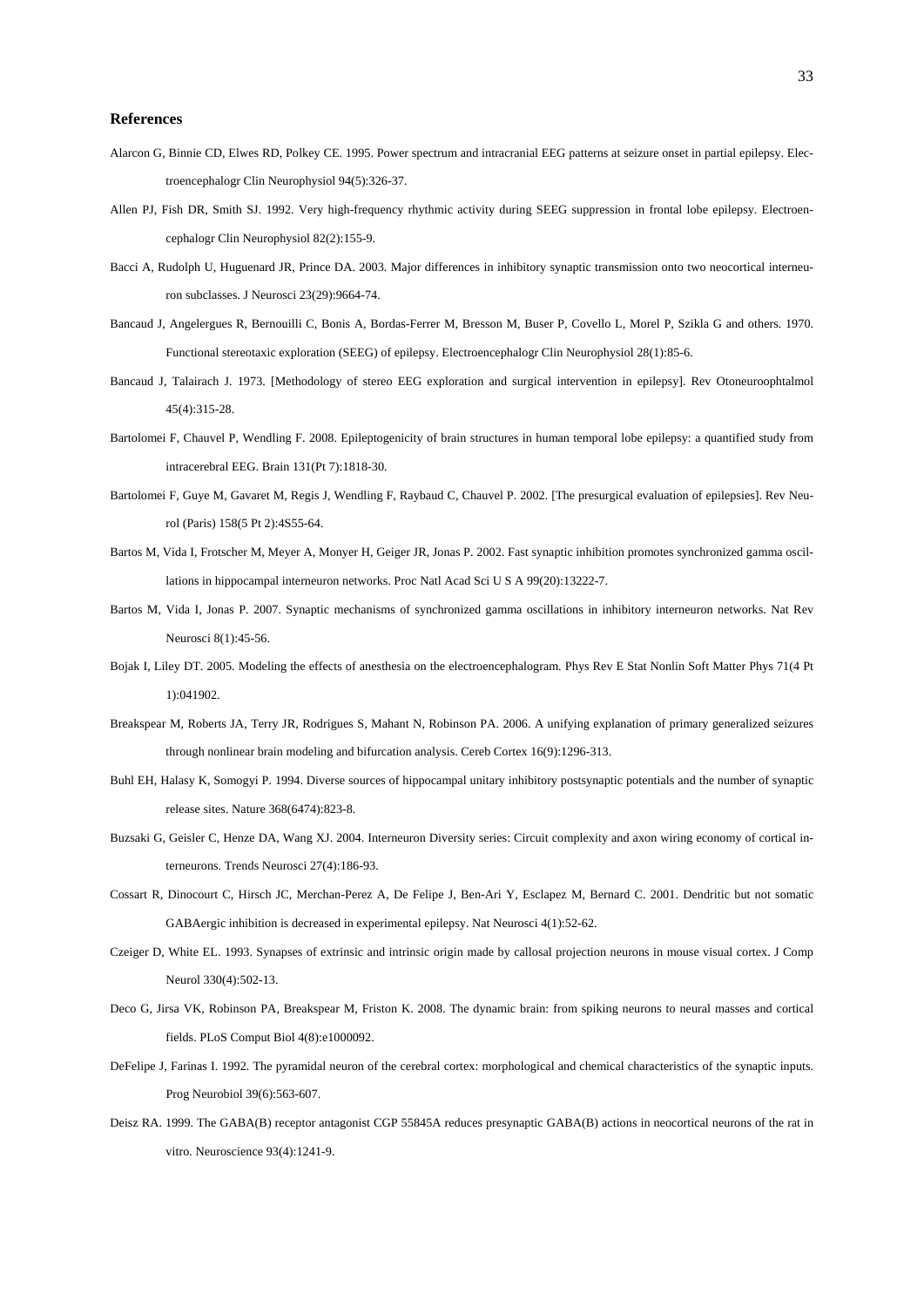- Elhanany E, White EL. 1990. Intrinsic circuitry: synapses involving the local axon collaterals of corticocortical projection neurons in the mouse primary somatosensory cortex. J Comp Neurol 291(1):43-54.
- Fisher RS, Webber WR, Lesser RP, Arroyo S, Uematsu S. 1992. High-frequency EEG activity at the start of seizures. J Clin Neurophysiol 9(3):441-8.
- Freeman WJ. 1978. Models of the dynamics of neural populations. Electroencephalogr Clin Neurophysiol Suppl(34):9-18.
- Freund TF, Buzsaki G. 1996. Interneurons of the hippocampus. Hippocampus 6(4):347-470.
- Freund TF, Katona I. 2007. Perisomatic inhibition. Neuron 56(1):33-42.
- Fujiwara-Tsukamoto Y, Isomura Y, Kaneda K, Takada M. 2004. Synaptic interactions between pyramidal cells and interneurone subtypes during seizure-like activity in the rat hippocampus. J Physiol 557(Pt 3):961-79.
- Galarreta M, Hestrin S. 2002. Electrical and chemical synapses among parvalbumin fast-spiking GABAergic interneurons in adult mouse neocortex. Proc Natl Acad Sci U S A 99(19):12438-43.
- Gnatkovsky V, Librizzi L, Trombin F, de Curtis M. 2008. Fast activity at seizure onset is mediated by inhibitory circuits in the entorhinal cortex in vitro. Ann Neurol 64(6):674-86.
- Gupta A, Wang Y, Markram H. 2000. Organizing principles for a diversity of GABAergic interneurons and synapses in the neocortex. Science 287(5451):273-8.
- Hardie JB, Pearce RA. 2006. Active and passive membrane properties and intrinsic kinetics shape synaptic inhibition in hippocampal CA1 pyramidal neurons. J Neurosci 26(33):8559-69.
- Jansen BH RV. 1995. Electroencephalogram and visual evoked potential generation in a mathematical model of coupled cortical columns. Biol Cybern. 73(4):357-366.
- Jansen BH ZG, Brandt ME. 1993. A neurophysiologically-based mathematical model of flash visual evoked potentials. Biol Cybern. 68(3):275-283.
- Jirsa VK, Haken H. 1996. Field Theory of Electromagnetic Brain Activity. Phys Rev Lett 77(5):960-963.
- Johnson RR, Burkhalter A. 1996. Microcircuitry of forward and feedback connections within rat visual cortex. J Comp Neurol 368(3):383- 98.
- Juhasz C, Asano E, Shah A, Chugani DC, Batista CE, Muzik O, Sood S, Chugani HT. 2009. Focal decreases of cortical GABAA receptor binding remote from the primary seizure focus: what do they indicate? Epilepsia 50(2):240-50.
- Kapur A, Pearce RA, Lytton WW, Haberly LB. 1997. GABAA-mediated IPSCs in piriform cortex have fast and slow components with different properties and locations on pyramidal cells. J Neurophysiol 78(5):2531-45.
- Keller A, Asanuma H. 1993. Synaptic relationships involving local axon collaterals of pyramidal neurons in the cat motor cortex. J Comp Neurol 336(2):229-42.
- Kidd FL, Isaac JT. 1999. Developmental and activity-dependent regulation of kainate receptors at thalamocortical synapses. Nature 400(6744):569-73.
- Kisvarday ZF, Adams CB, Smith AD. 1986. Synaptic connections of axo-axonic (chandelier) cells in human epileptic temporal cortex. Neuroscience 19(4):1179-86.
- Kisvarday ZF, Eysel UT. 1992. Cellular organization of reciprocal patchy networks in layer III of cat visual cortex (area 17). Neuroscience 46(2):275-86.
- Krook-Magnuson E, Huntsman MM. 2007. The transience of interneuron circuit diversity just "sped" up. Proc Natl Acad Sci U S A 104(43):16723-4.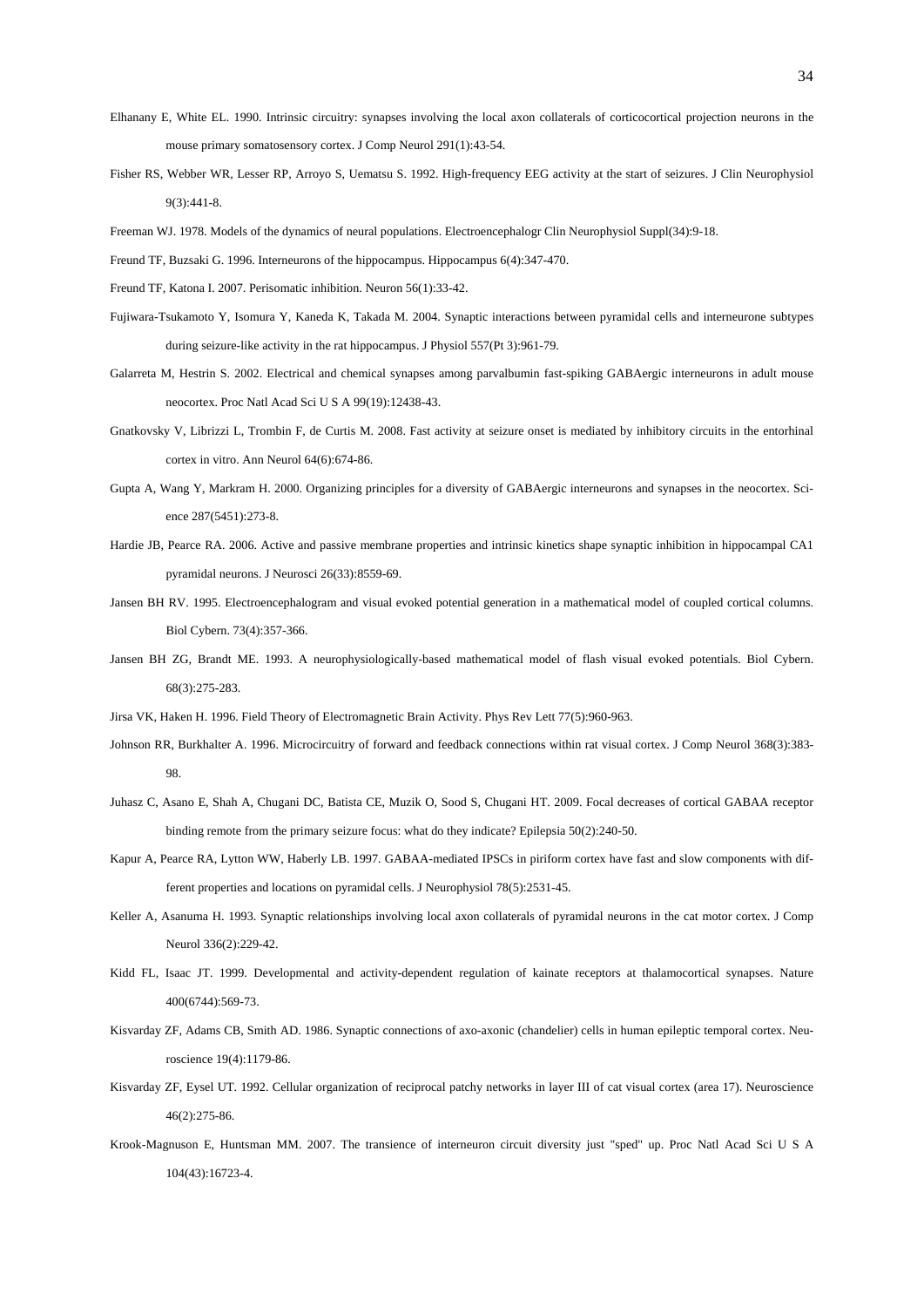Lee SA, Spencer DD, Spencer SS. 2000. Intracranial EEG seizure-onset patterns in neocortical epilepsy. Epilepsia 41(3):297-307.

- Lopes da Silva F, Blanes W, Kalitzin SN, Parra J, Suffczynski P, Velis DN. 2003. Epilepsies as dynamical diseases of brain systems: basic models of the transition between normal and epileptic activity. Epilepsia 44 Suppl 12:72-83.
- Lopes da Silva FH, Hoeks A, Smits H, Zetterberg LH. 1974. Model of brain rhythmic activity. The alpha-rhythm of the thalamus. Kybernetik 15(1):27-37.
- Lopes da Silva FH, van Rotterdam A, Barts P, van Heusden E, Burr W. 1976. Models of neuronal populations: the basic mechanisms of rhythmicity. Prog Brain Res 45:281-308.
- Markram H, Toledo-Rodriguez M, Wang Y, Gupta A, Silberberg G, Wu C. 2004. Interneurons of the neocortical inhibitory system. Nat Rev Neurosci 5(10):793-807.
- Molaee-Ardekani B, Senhadji L, Shamsollahi MB, Vosoughi-Vahdat B, Wodey E. 2007. Brain activity modeling in general anesthesia: enhancing local mean-field models using a slow adaptive firing rate. Phys Rev E Stat Nonlin Soft Matter Phys 76(4 Pt 1):041911.
- Nettleton JS, Spain WJ. 2000. Linear to supralinear summation of AMPA-mediated EPSPs in neocortical pyramidal neurons. J Neurophysiol 83(6):3310-22.
- Nunez PL. 1974. The brain wave function: a model for the EEG. Math. Biosci. 21:279-297.
- Palma E, Esposito V, Mileo AM, Di Gennaro G, Quarato P, Giangaspero F, Scoppetta C, Onorati P, Trettel F, Miledi R and others. 2002. Expression of human epileptic temporal lobe neurotransmitter receptors in Xenopus oocytes: An innovative approach to study epilepsy. Proc Natl Acad Sci U S A 99(23):15078-83.
- Palma E, Ragozzino DA, Di Angelantonio S, Spinelli G, Trettel F, Martinez-Torres A, Torchia G, Arcella A, Di Gennaro G, Quarato PP and others. 2004. Phosphatase inhibitors remove the run-down of gamma-aminobutyric acid type A receptors in the human epileptic brain. Proc Natl Acad Sci U S A 101(27):10183-8.
- Palma E, Roseti C, Maiolino F, Fucile S, Martinello K, Mazzuferi M, Aronica E, Manfredi M, Esposito V, Cantore G and others. 2007. GABA(A)-current rundown of temporal lobe epilepsy is associated with repetitive activation of GABA(A) "phasic" receptors. Proc Natl Acad Sci U S A 104(52):20944-8.
- Palma E, Torchia G, Limatola C, Trettel F, Arcella A, Cantore G, Di Gennaro G, Manfredi M, Esposito V, Quarato PP and others. 2005. BDNF modulates GABAA receptors microtransplanted from the human epileptic brain to Xenopus oocytes. Proc Natl Acad Sci U S A 102(5):1667-72.
- Pearce RA. 1993. Physiological evidence for two distinct GABAA responses in rat hippocampus. Neuron 10(2):189-200.
- Penttonen M, Kamondi A, Acsady L, Buzsaki G. 1998. Gamma frequency oscillation in the hippocampus of the rat: intracellular analysis in vivo. Eur J Neurosci 10(2):718-28.
- Price CJ, Cauli B, Kovacs ER, Kulik A, Lambolez B, Shigemoto R, Capogna M. 2005. Neurogliaform neurons form a novel inhibitory network in the hippocampal CA1 area. J Neurosci 25(29):6775-86.
- Rennie CJ, Wright JJ, Robinson PA. 2000. Mechanisms of cortical electrical activity and emergence of gamma rhythm. J Theor Biol  $205(1):17-35.$
- Robinson PA, Rennie CJ, Rowe DL. 2002. Dynamics of large-scale brain activity in normal arousal states and epileptic seizures. Phys Rev E Stat Nonlin Soft Matter Phys 65(4 Pt 1):041924.
- Robinson PA, Rennie CJ, Rowe DL, O'Connor SC, Wright JJ, Gordon E, Whitehouse RW. 2003. Neurophysical modeling of brain dynamics. Neuropsychopharmacology 28 Suppl 1:S74-9.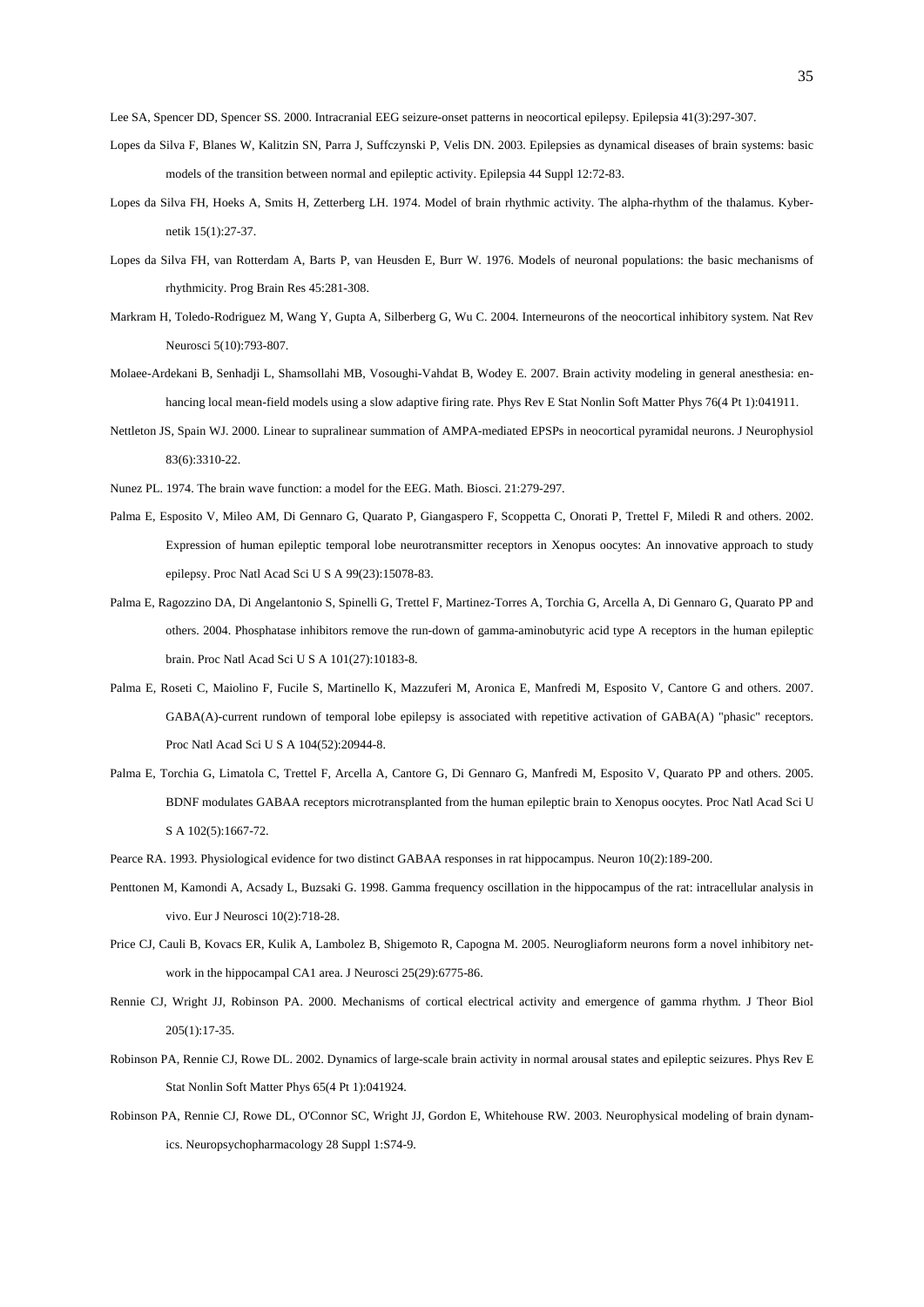- Schiff SJ, Colella D, Jacyna GM, Hughes E, Creekmore JW, Marshall A, Bozek-Kuzmicki M, Benke G, Gaillard WD, Conry J and others. 2000. Brain chirps: spectrographic signatures of epileptic seizures. Clin Neurophysiol 111(6):953-8.
- Simon A, Olah S, Molnar G, Szabadics J, Tamas G. 2005. Gap-junctional coupling between neurogliaform cells and various interneuron types in the neocortex. J Neurosci 25(27):6278-85.
- Somogyi P. 1977. A specific 'axo-axonal' interneuron in the visual cortex of the rat. Brain Res 136(2):345-50.
- Somogyi P, Tamas G, Lujan R, Buhl EH. 1998. Salient features of synaptic organisation in the cerebral cortex. Brain Res Brain Res Rev 26(2-3):113-35.
- Steyn-Ross ML, Steyn-Ross DA, Sleigh JW. 2004. Modelling general anaesthesia as a first-order phase transition in the cortex. Prog Biophys Mol Biol 85(2-3):369-85.
- Suffczynski P, Kalitzin S, Lopes Da Silva FH. 2004. Dynamics of non-convulsive epileptic phenomena modeled by a bistable neuronal network. Neuroscience 126(2):467-84.
- Talairach J, Bancaud J, Bonis A, Szikla G, Trottier S, Vignal JP, Chauvel P, Munari C, Chodkievicz JP. 1992. Surgical therapy for frontal epilepsies. Adv Neurol 57:707-32.
- Tamas G, Lorincz A, Simon A, Szabadics J. 2003. Identified sources and targets of slow inhibition in the neocortex. Science 299(5614):1902-5.
- Thomson AM, Deuchars J. 1997. Synaptic interactions in neocortical local circuits: dual intracellular recordings in vitro. Cereb Cortex 7(6):510-22.
- Thomson AM, West DC, Hahn J, Deuchars J. 1996. Single axon IPSPs elicited in pyramidal cells by three classes of interneurones in slices of rat neocortex. J Physiol 496 ( Pt 1):81-102.
- Timofeev I, Steriade M. 2004. Neocortical seizures: initiation, development and cessation. Neuroscience 123(2):299-336.
- Traub RD. 2003. Fast Oscillations and Epilepsy. Epilepsy Curr 3(3):77-79.
- Traub RD, Whittington MA, Buhl EH, LeBeau FE, Bibbig A, Boyd S, Cross H, Baldeweg T. 2001. A possible role for gap junctions in generation of very fast EEG oscillations preceding the onset of, and perhaps initiating, seizures. Epilepsia 42(2):153-70.
- Traub RD, Whittington MA, Colling SB, Buzsaki G, Jefferys JG. 1996. Analysis of gamma rhythms in the rat hippocampus in vitro and in vivo. J Physiol 493 ( Pt 2):471-84.
- Tsai TY, Choi YS, Ma W, Pomerening JR, Tang C, Ferrell JE, Jr. 2008. Robust, tunable biological oscillations from interlinked positive and negative feedback loops. Science 321(5885):126-9.
- Uva L, Librizzi L, Wendling F, de Curtis M. 2005. Propagation dynamics of epileptiform activity acutely induced by bicuculline in the hippocampal-parahippocampal region of the isolated Guinea pig brain. Epilepsia 46(12):1914-25.
- Wang Y, Gupta A, Markram H. 1999. Anatomical and functional differentiation of glutamatergic synaptic innervation in the neocortex. J Physiol Paris 93(4):305-17.
- Wendling F, Bartolomei F, Bellanger JJ, Bourien J, Chauvel P. 2003. Epileptic fast intracerebral EEG activity: evidence for spatial decorrelation at seizure onset. Brain 126(Pt 6):1449-59.
- Wendling F, Bartolomei F, Bellanger JJ, Chauvel P. 2002. Epileptic fast activity can be explained by a model of impaired GABAergic dendritic inhibition. Eur J Neurosci 15(9):1499-508.
- Wendling F, Bartolomei F, Bellanger JJ, Chauvel P. 2001. Interpretation of interdependencies in epileptic signals using a macroscopic physiological model of the EEG. Clin Neurophysiol 112(7):1201-18.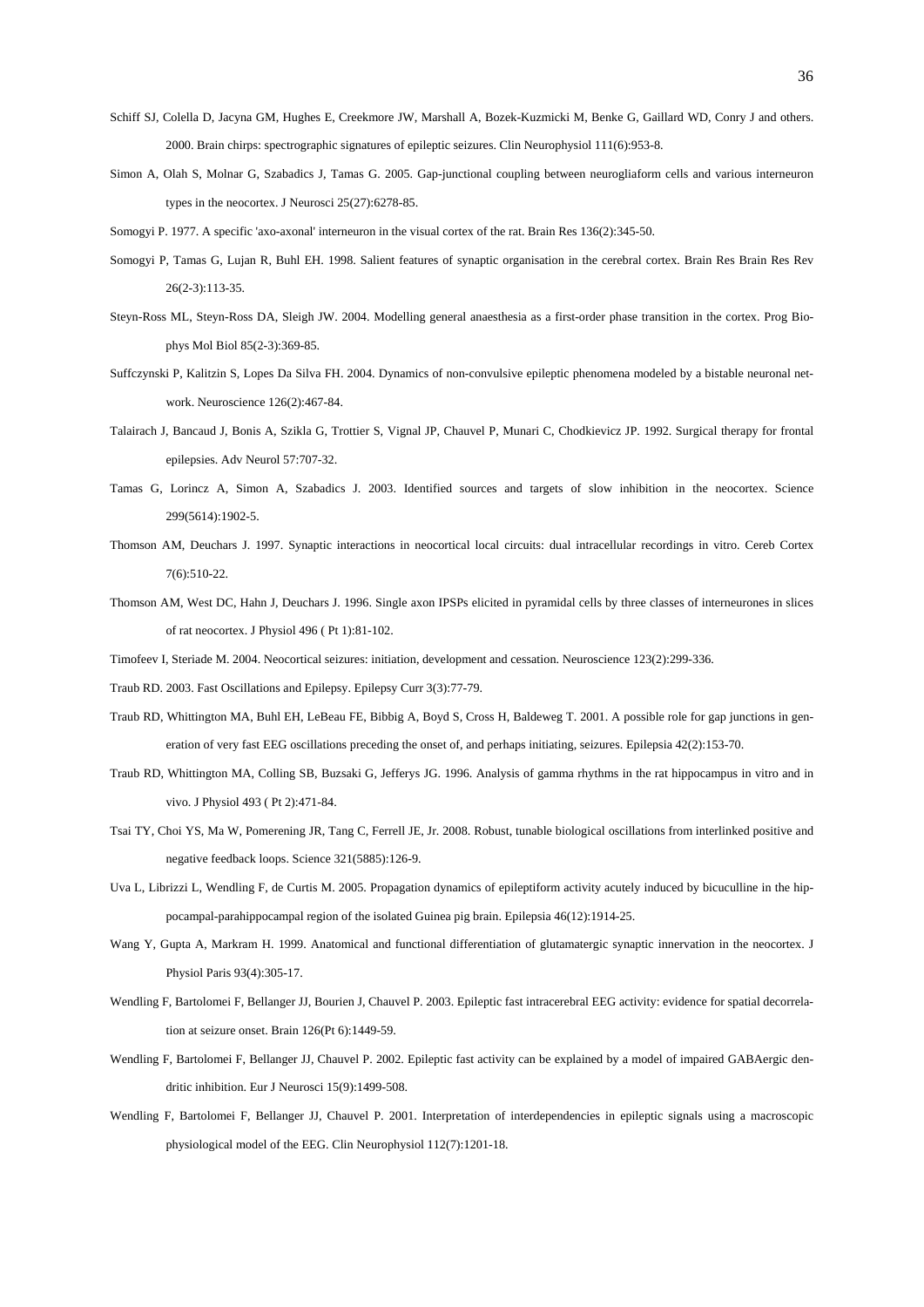- Wendling F, Bellanger JJ, Bartolomei F, Chauvel P. 2000. Relevance of nonlinear lumped-parameter models in the analysis of depth-EEG epileptic signals. Biol Cybern 83(4):367-78.
- Wendling F, Hernandez A, Bellanger JJ, Chauvel P, Bartolomei F. 2005. Interictal to ictal transition in human temporal lobe epilepsy: insights from a computational model of intracerebral EEG. J Clin Neurophysiol 22(5):343-56.

Wilson HR CJ. 1973. A mathematical theory of the functional dynamics of cortical and thalamic nervous tissue. Kybernetik 13:55-80.

Zsiros V, Maccaferri G. 2005. Electrical coupling between interneurons with different excitable properties in the stratum lacunosummoleculare of the juvenile CA1 rat hippocampus. J Neurosci 25(38):8686-95.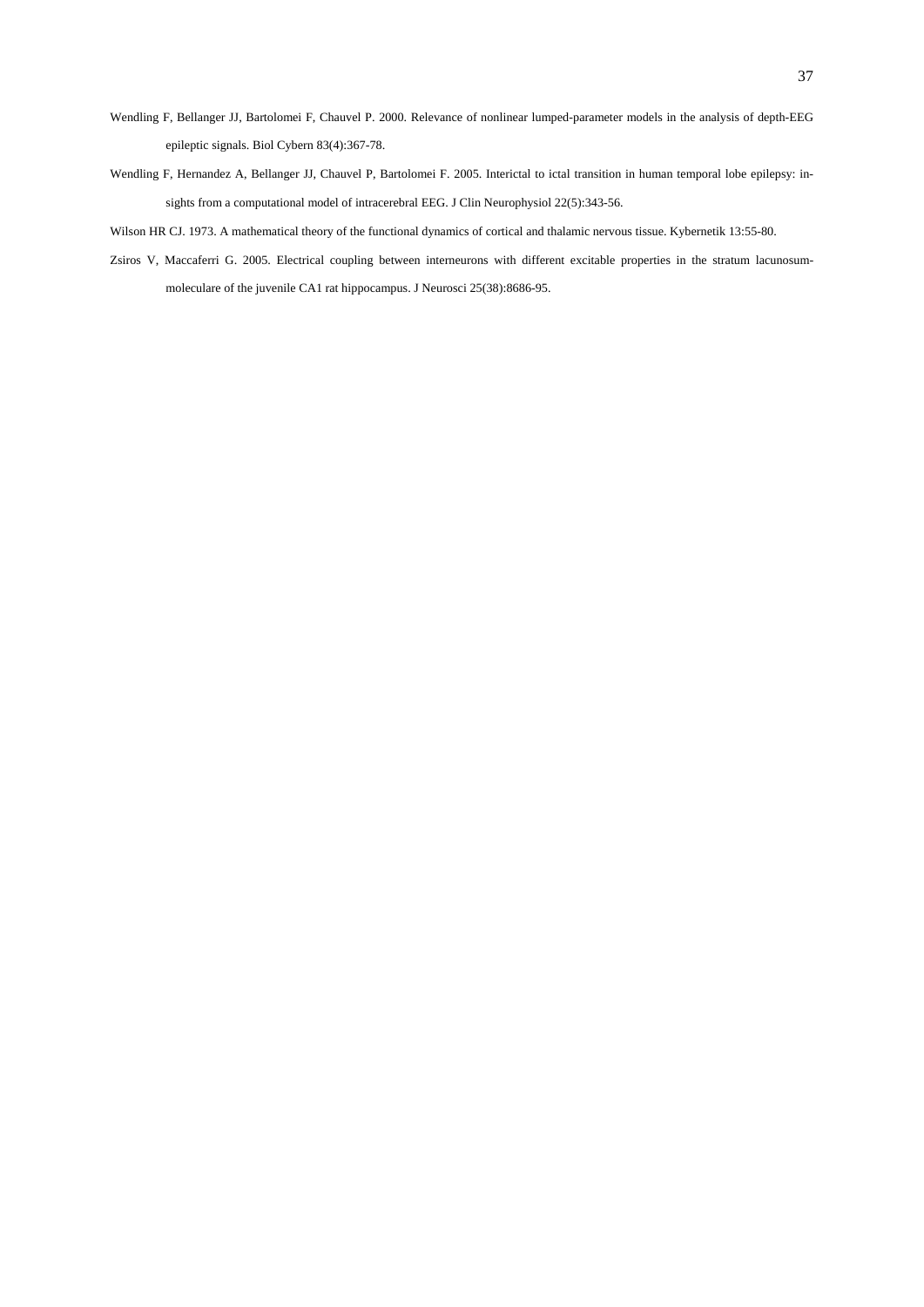| <b>Average PSP</b>                            | Average amplitude (mV)        |                  | Time constant    |                  |                                        |                                  |
|-----------------------------------------------|-------------------------------|------------------|------------------|------------------|----------------------------------------|----------------------------------|
|                                               | <b>Background</b><br>activity | Fast<br>activity | <b>Parameter</b> | Min; Max<br>(ms) | <b>Value</b><br>in the<br>model<br>(s) | $t_{rise}$ ; $t_{decay}$<br>(ms) |
| <b>Excitatory</b><br>(AMPA)                   | $A=5$                         | $A = 18$         | 1/a              | 4.5; 7.5         | 1/180                                  | 5.5; 17.3                        |
| <b>Inhibitory</b><br>$(GABA_{A,\text{slow}})$ | $B = 50$                      | $B=0$            | 1/b              | 30;70            | 1/33                                   | 30; 95                           |
| Inhibitory<br>$(GABA_{A,fast})$               | $G = 20$                      | $G = 30$         | 1/g              | 3; 8             | 1/220                                  | 4.5; 14.3                        |
| <b>Inhibitory</b><br>$(GABA_B)$               | $D=3$                         | $D=0$            | 1/d              | 200; 400         | 1/3.3                                  | 303; 953                         |

Table 1: Order of magnitude for the values of the amplitudes *A*, *B*, *G* and *D* and rate constants *a*, *b*, *g* and *d* used in the *h*(*t*) functions of the model describing the average post-synaptic potentials at the input of the different subpopulations of neurons represented in the model. Corresponding time constant values are also provided along with rise and decay times (see text for definition). Besides, free parameters of the sigmoid functions were set as follows:  $Q_P^{\text{max}} = Q_{I,I'}^{\text{max}} = 5 \text{ s}^{-1}$ ,  $r_P = r_{I,I'} = 0.56 \text{ mV}^{-1}$ ,  $\theta_P = 1 \text{ mV}$  and  $\theta_{I,I'} = 6 \text{ mV}$  (*P*: pyramidal cell subpopulation, *I, I'*: interneuron subpopulations).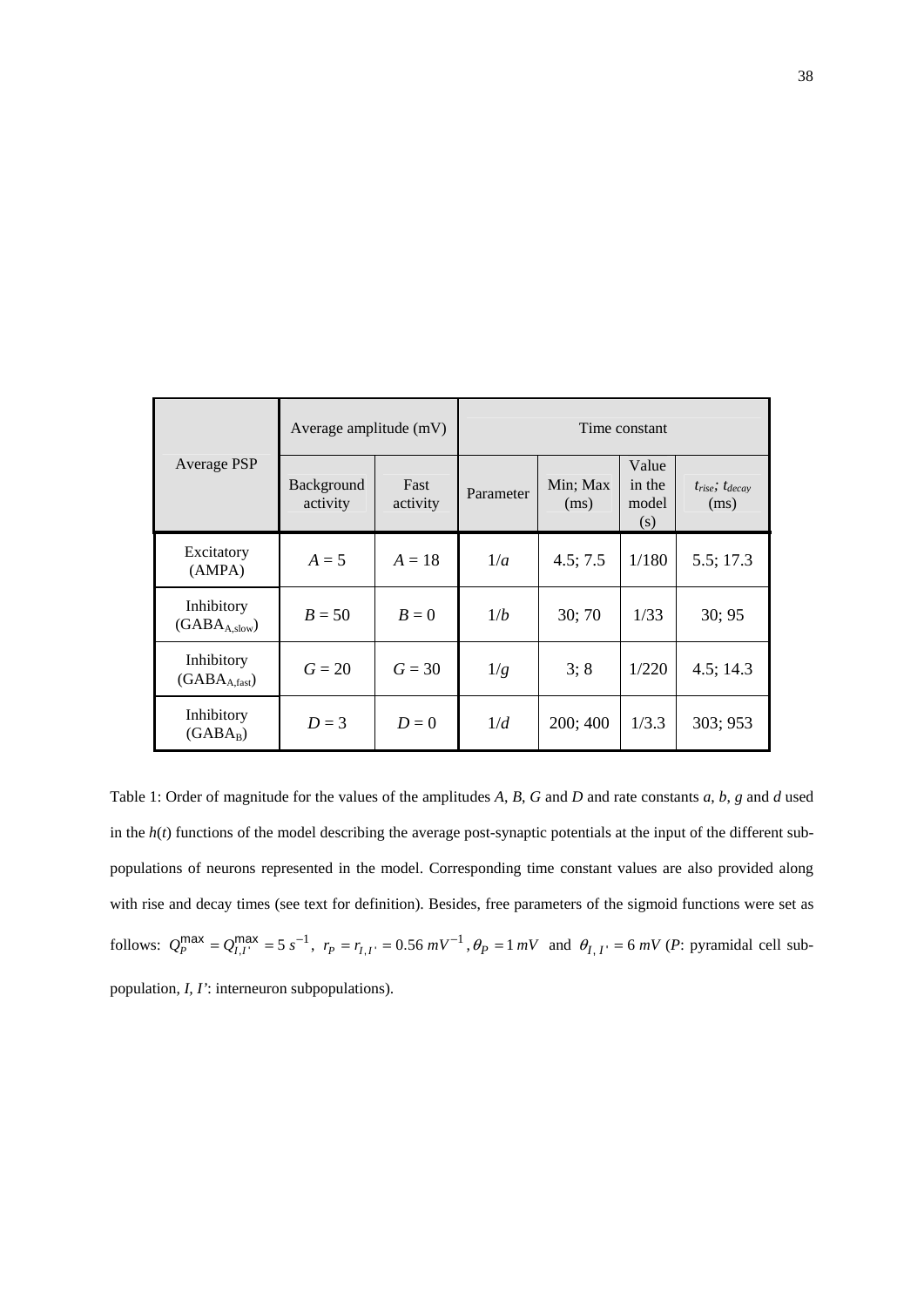

Figure 1: (a) Structure of the computational model proposed to simulate the activity of the cerebral cortex. The model accounts for 3 sub-populations of neurons: i) pyramidal cells, ii) soma- and proximal-dendrite-targeting cells (type I: basket cells and chandelier cells mediating GABA<sub>A,fast</sub> currents), and iii) dendrite-targeting cells (type I´: neurogliaform cells mediating  $GABA_{A,slow}$  and  $GABA_B$  currents). Collateral excitations among pyramidal cells and excitatory input on interneurons are represented, in the model, by AMPA-receptor mediated currents. (b) A typical signal produced by this model and representing a background EEG activity. Parameters values listed in table 1 (background activity) were used for obtaining this signal. (c) Normalized power spectrum density of the illustrated EEG signal.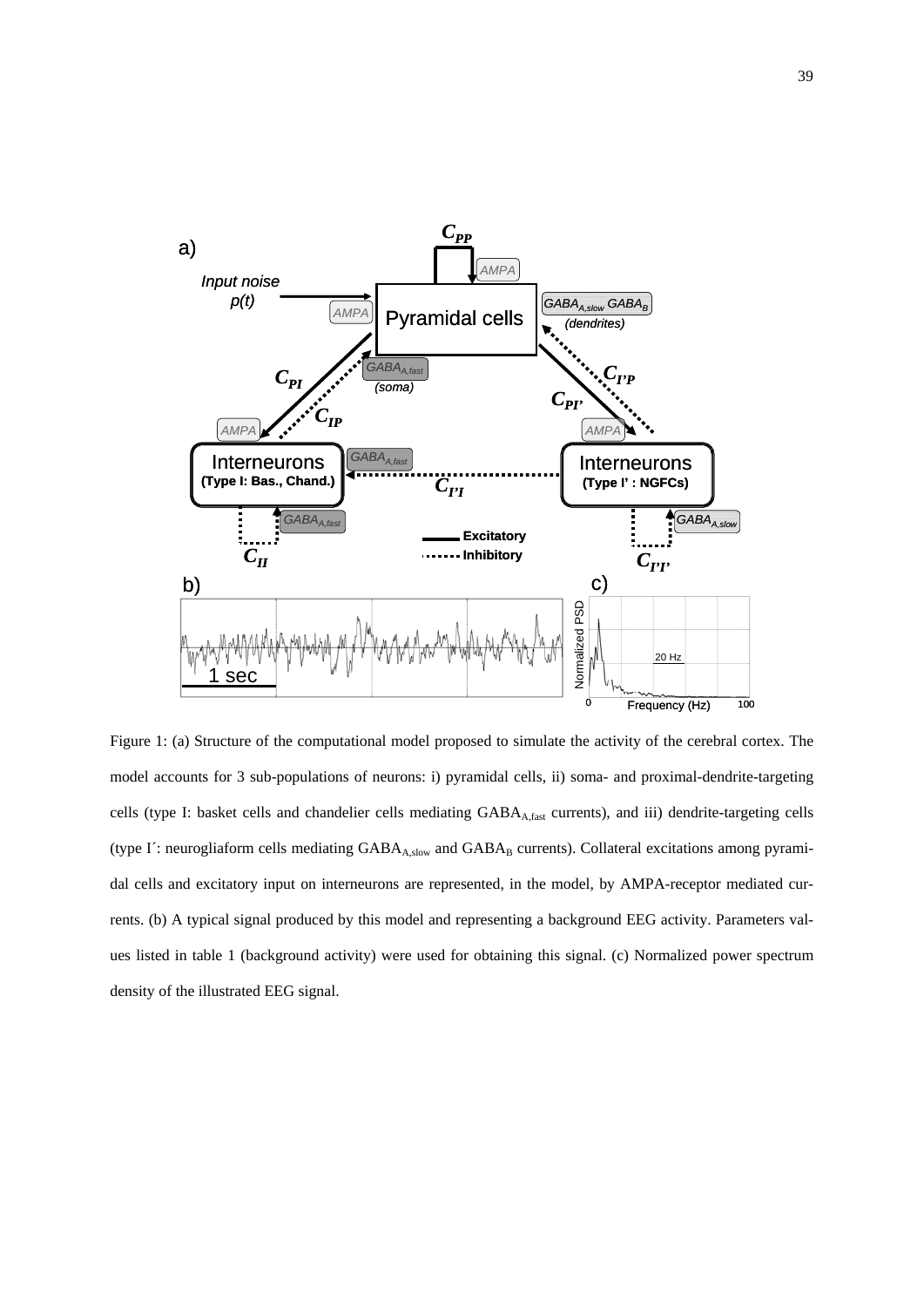

Figure 2: (a) Structure of the reduced model responsible for the fast onset activity. The model accounts for two sub-populations of neurons: i) pyramidal cells mediating AMPA currents, and ii) basket cells and chandelier cells mediating GABA<sub>A,fast</sub> currents. (b) Simplified diagram of the model showing positive (excitatory) and negative (inhibitory) interactions among sub-populations and feedback loops (c) Detailed schematic diagram of the model including wave-to-pulse functions, pulse-to-wave functions and strengths of connections. (d) A highfrequency oscillatory activity produced by the model. Parameters values listed in table 1 (fast activity) were used to obtain this activity. (e) Normalized power spectrum density of the fast oscillatory activity.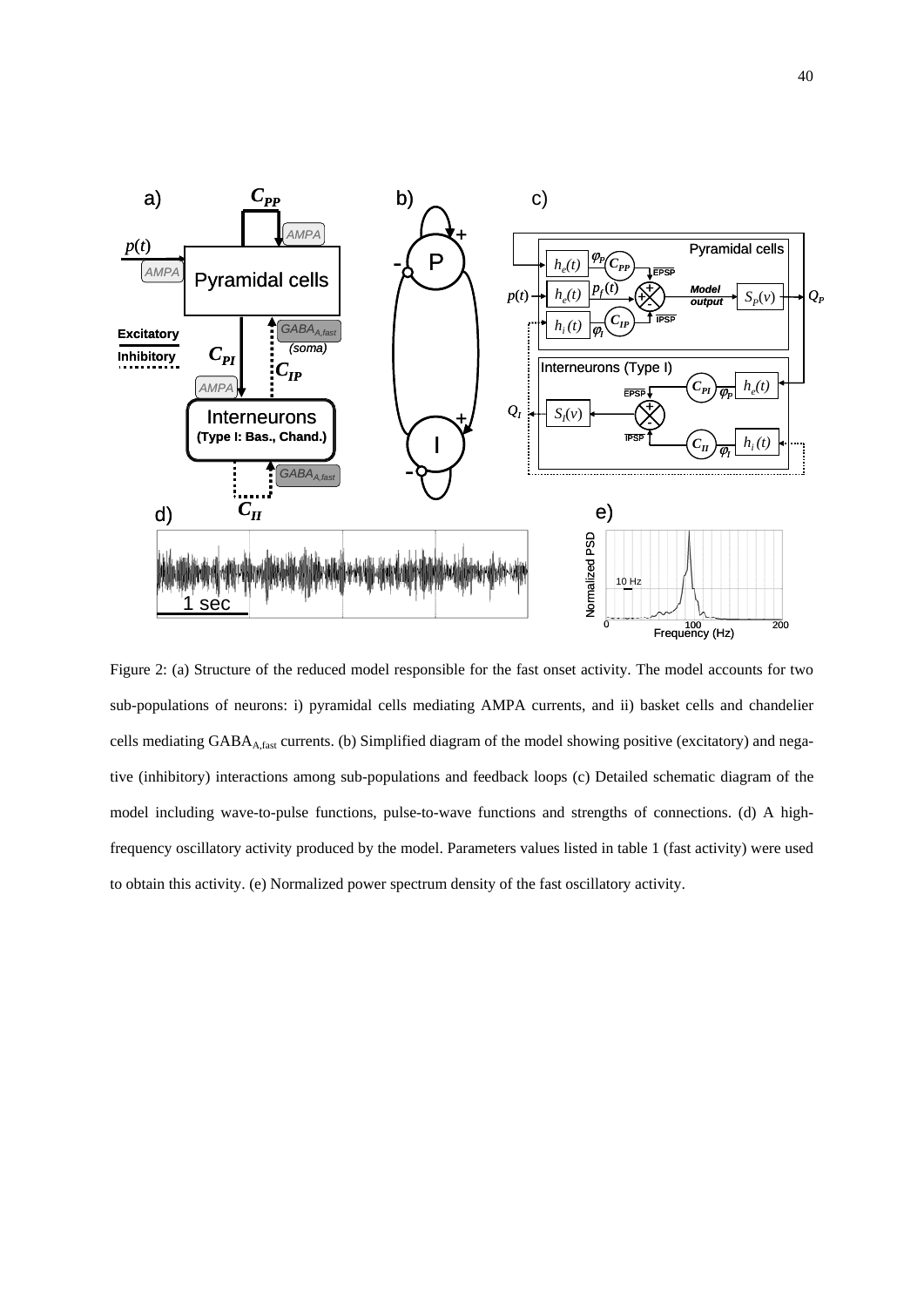

Figure 3: (a) A depth-EEG signal recorded in a patient undergoing pre-surgical evaluation of drug-resistant partial neocortical epilepsy. This signal was recorded from neocortex in the inferior parietal lobule. (b) Timefrequency representation (spectrogram) showing the evolution, in time, of the spectral content of the signal during transition from pre-ictal to ictal activity. The seizure onset is characterized by the appearance of highfrequency oscillations taking the form of chip-like signature (white arrow). This type of signature is often encountered at the onset of neocortical seizures.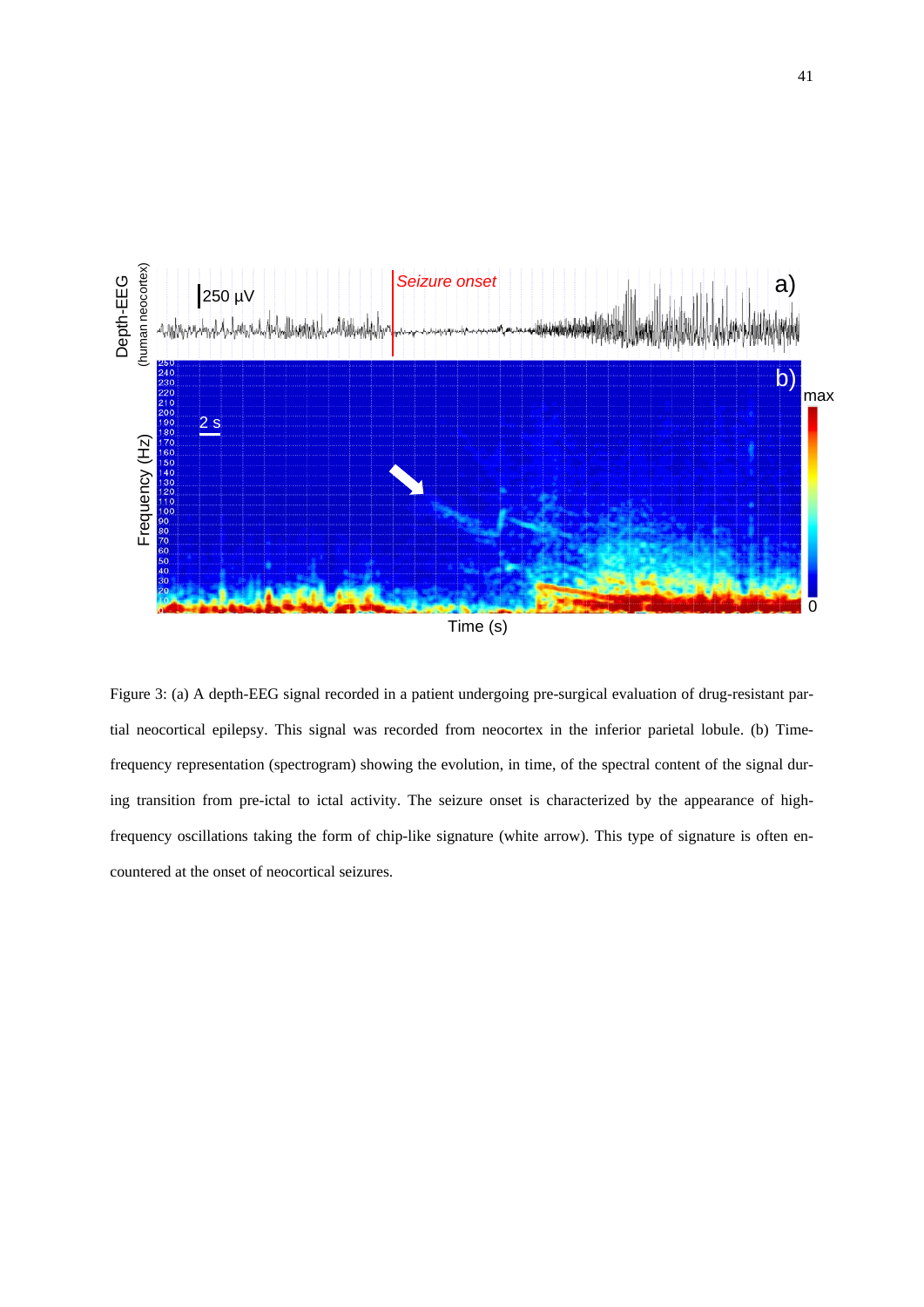

Figure 4: Real data. Magnified view on the fast activity observed at seizure onset. (a) Raw (unfiltered) depth-EEG signal. (b) Same signal filtered the in frequency band of interest (60-150 Hz). (c) Time-frequency representation (spectrogram) showing the main signal features: over 7 to 8 seconds, the occupied frequency band stays relatively narrow, the dominant frequency gradually decreases from about 100-110 Hz down to 60-70 Hz. (d) the signal energy gradually increases as the frequency decreases.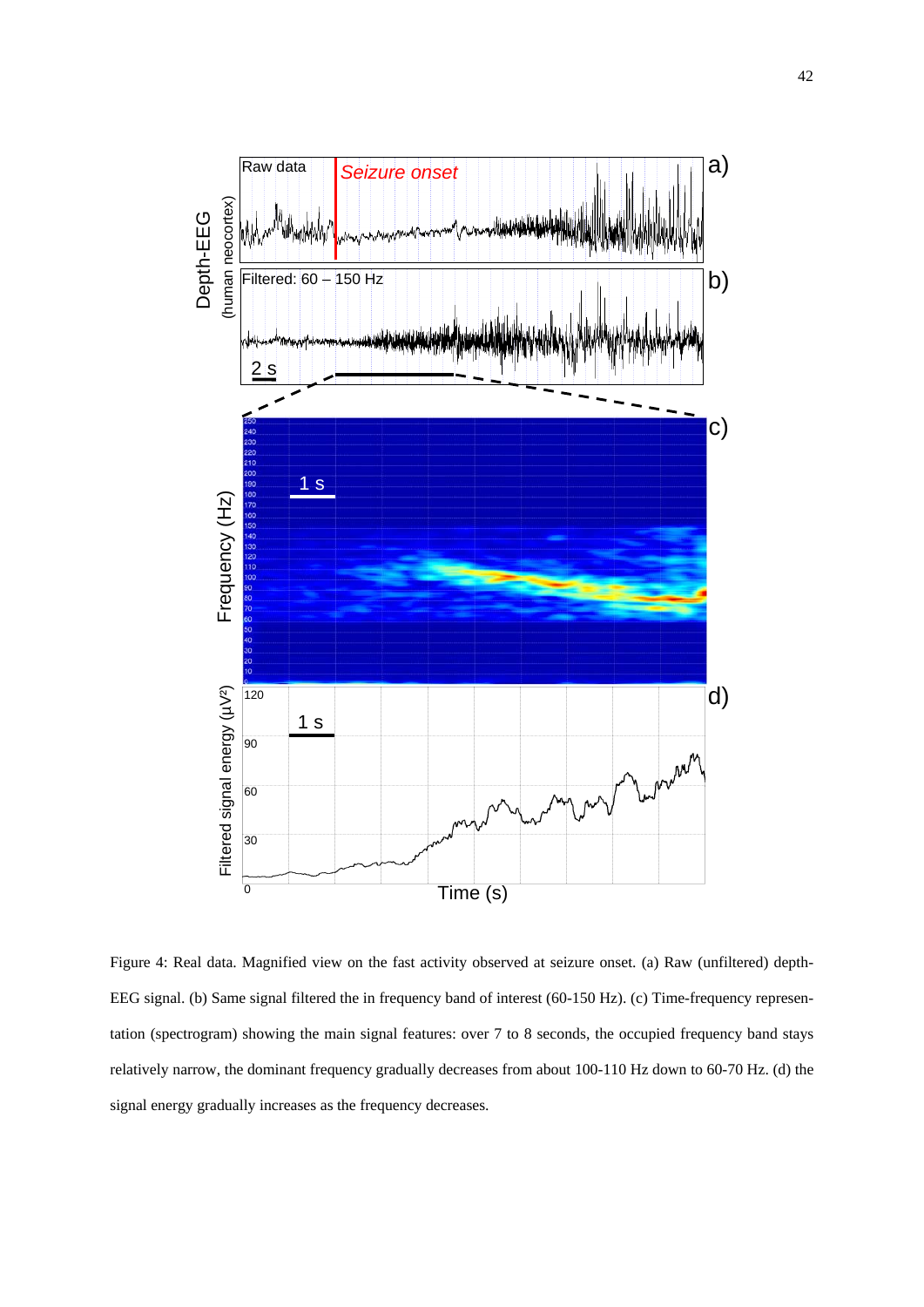

Figure 5: (a-c) Effects of the strength of glutamatergic connections (i.e.,  $C_{PP}, C_{PI}$ ) on a) resonance frequency, b) total energy and c) bandwidth of the output signal when the strength of GABAergic connections is kept constant (here  $C_{IP}, C_{II}$  equal to 280 and 400, respectively). (d-f) Effects of the strength of GABAergic connections (i.e.,  $C_{IP}$ ,  $C_{II}$ ) on resonance behavior of the model for fixed strength of glutamatergic connections (here,  $C_{PP}$  = 240,  $C_{PI}$  = 450). (g) Superposition of iso-  $C_{PI}$  /  $C_{PP}$  lines on the resonance frequency map relating to glutamatergic connections. The effect of EPSP amplitude for a given  $\,C_{PI}$  /  $C_{PP} \,$  ratio can be studied along an iso-line corresponding to the given  $\,C_{PI}$  /  $C_{PP}\,$  ratio. Black arrow shows the direction of EPSP amplitude reduction. In addition, the influence of absolute values of glutamatergic connections on the increase of resonance frequency is shown by violet arrows. (h) The same as (g) but for GABAergic connections and IPSP amplitude. Dark and light grey regions indicate stable and unstable regions, respectively. Color coded region is the resonance region.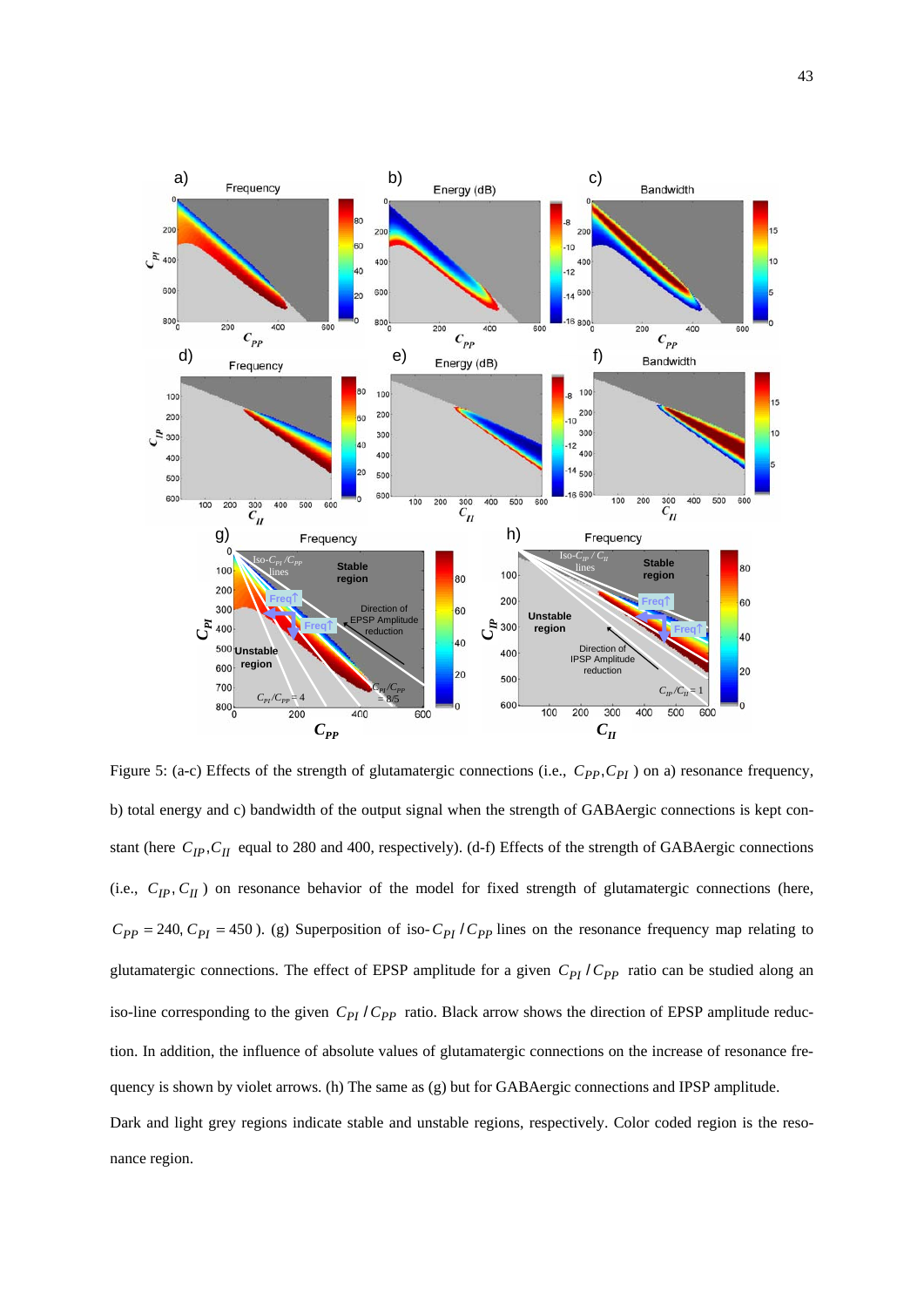

Figure 6: Joint influence of glutamatergic and GABAergic connections (i.e.,  $C_{PP}, C_{PI}, C_{IP}, C_{II}$  parameters) on the resonance frequency of the output signal. Each 3D plot corresponds to a set of  $C_{PP}, C_{PI}, C_{II}$  parameters at a fixed  $C_{IP}$  value indicated on the top of each figure. As before, stable and unstable regions are shown by dark and light grey, respectively. Resonance regions in the 2D planes (i.e.  $C_{PP} - C_{PI}$  planes) expand and rotate anticlockwise when  $C_{II}$  increases. This movement decreases the resonance frequency as a function of  $C_{II}$ . When too much pronounced, the decrease or increase in *CII* value leads to disappearance of the resonance region or limits the maximum reachable resonance frequency, respectively.  $C_{IP}$  has opposite effects on resonance characteristics of the output signal, compared to *CII* .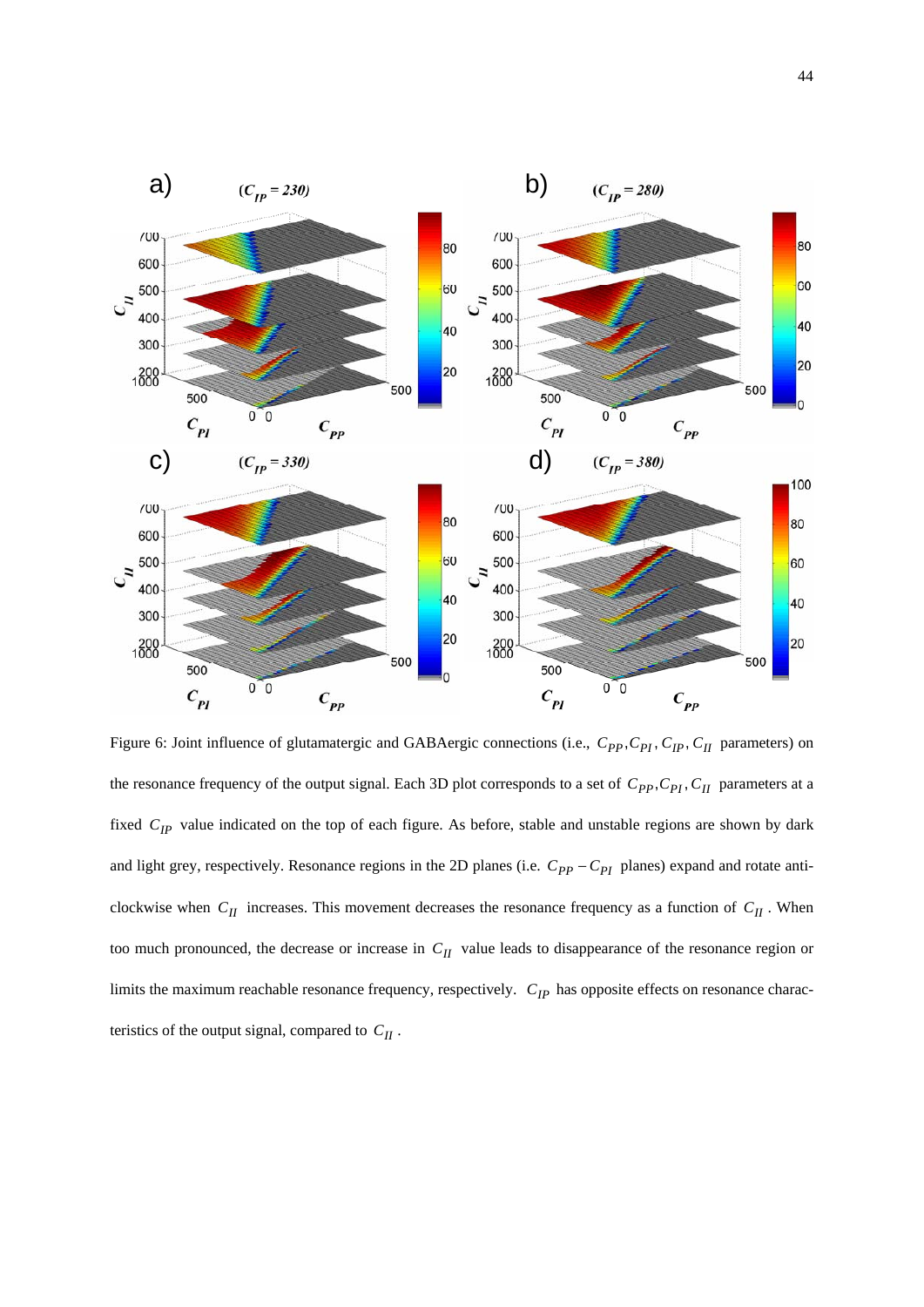

Figure 7: Effect of EPSPs and IPSPs amplitudes (i.e. *A*, *G*) on a) frequency, b) energy and c) bandwidth of output signal in the model. The dark (resp. light) grey region corresponds to the stable (resp. unstable) region. The color-coded map corresponding to the resonance frequency (a) show alignment with respect to the *G* axis direction indicating that resonance frequency is more sensitive to *A* than *G*. Color-coded maps corresponding to energy (b) and bandwidth (c) show a fan-beam pattern aligned with the border between resonance and unstable regions. These patterns of resonance frequency, energy and bandwidth reveal that correct scenarios to reproduce fast onset activities should correspond to a class of pathways denoted by the arrow between the two semitransparent circles. Pathways should have a slight trend to enter the unstable region in order to increase the energy of the signal. In this figure,  $C_{PP}$ ,  $C_{PI}$ ,  $C_{IP}$ ,  $C_{II}$  are set to 240, 450, 280 and 400, respectively.